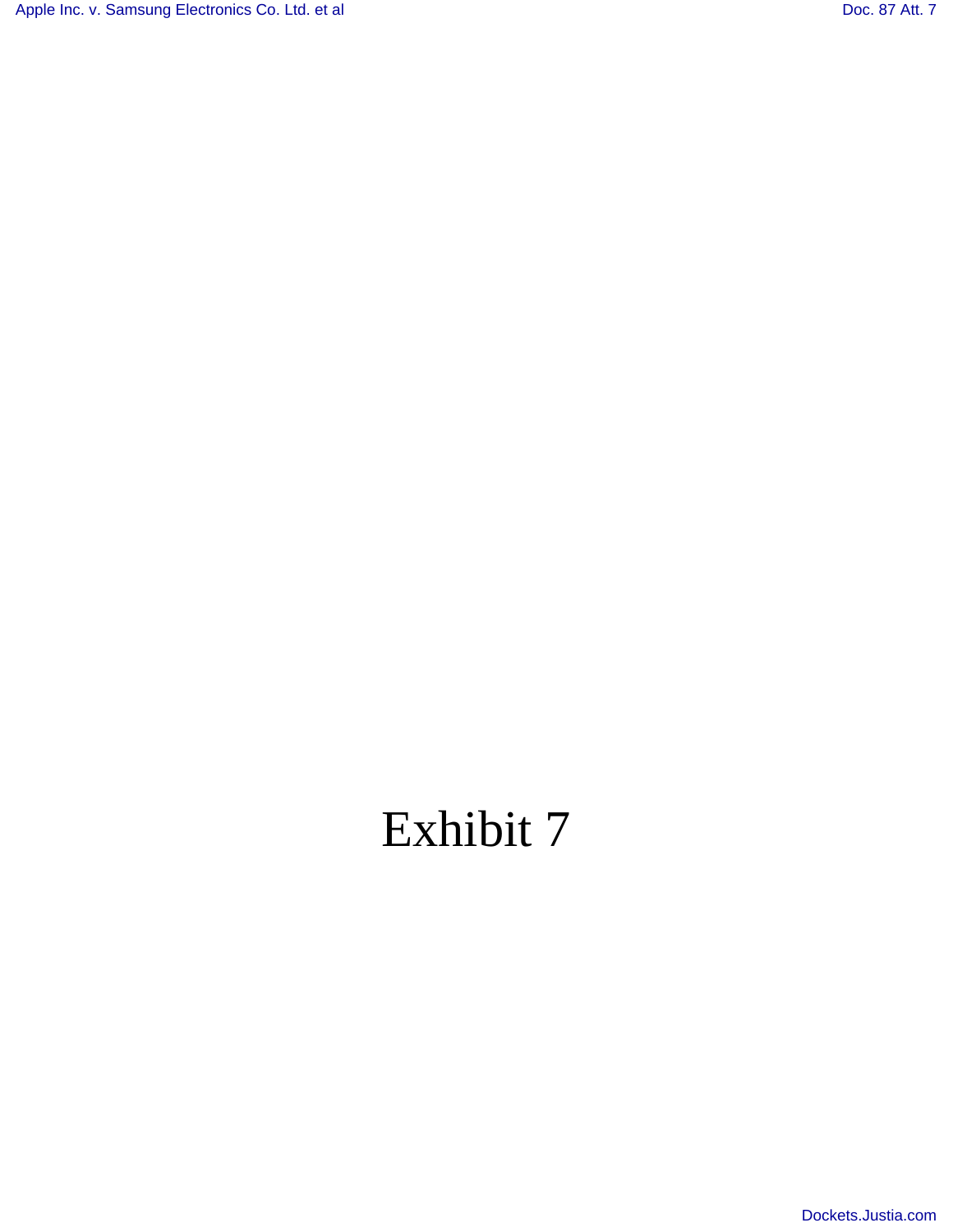| 1              | IN THE UNITED STATES DISTRICT COURT                                               |
|----------------|-----------------------------------------------------------------------------------|
| $\overline{2}$ | FOR THE NORTHERN DISTRICT OF CALIFORNIA                                           |
| 3              | SAN JOSE DIVISION                                                                 |
| 4              |                                                                                   |
| 5              | $C-11-01846-LHK$<br>APPLE, INC.,<br>$\left( \begin{array}{c} \end{array} \right)$ |
| 6              | PLAINTIFF,<br>JUNE 17, 2011                                                       |
| 7              | V.                                                                                |
| 8<br>9         | PAGES 1 - 39<br>SAMSUNG ELECTRONICS<br>COMPANY LIMITED, ET                        |
| 10             | AL.                                                                               |
|                | DEFENDANTS.                                                                       |
| 11             |                                                                                   |
| 12             |                                                                                   |
| 13             | THE PROCEEDINGS WERE HELD BEFORE                                                  |
| 14             | THE HONORABLE UNITED STATES DISTRICT                                              |
| 15             | JUDGE LUCY H. KOH                                                                 |
| 16             | A P P E A R A N C E S:                                                            |
| 17             |                                                                                   |
| 18             |                                                                                   |
| 19             | FOR THE PLAINTIFF: MORRISON & FOERSTER<br>BY: HAROLD J. MCELHINNY                 |
| 20             | MICHAEL A. JACOBS<br>GRANT L. KIM                                                 |
| 21             | 425 MARKET STREET<br>SAN FRANCISCO, CALIFORNIA 94105                              |
| 22             |                                                                                   |
| 23             | (APPEARANCES CONTINUED ON THE NEXT PAGE.)                                         |
| 24             |                                                                                   |
| 25             | OFFICIAL COURT REPORTER: IRENE RODRIGUEZ, CSR, CRR<br>CERTIFICATE NUMBER 8074     |
|                | $\mathbf{1}$                                                                      |

 $\overline{\phantom{a}}$ 

# U.S. COURT REPORTERS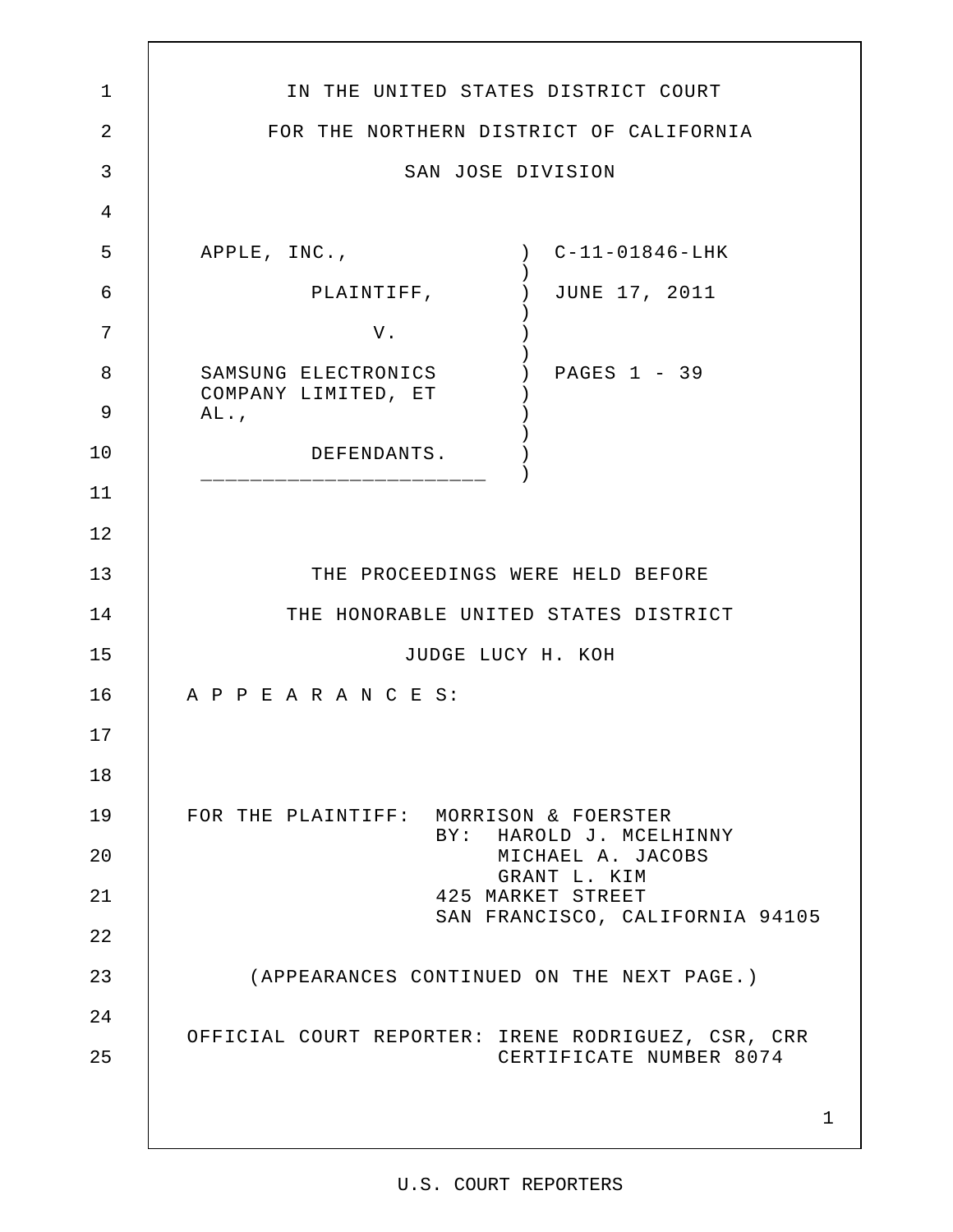| $\mathbf 1$    | A P P E A R A N C E S: (CONT'D)                            |
|----------------|------------------------------------------------------------|
| $\overline{2}$ |                                                            |
| $\mathsf{3}$   | FOR THE DEFENDANTS: QUINN, EMANUEL, URQUHART &<br>SULLIVAN |
| $\overline{4}$ | BY: CHARLES K. VERHOEVEN<br>MICHAEL T. ZELLER              |
| 5              | ERIK C. OLSON<br>KEVIN P.B. JOHNSON                        |
| $\sqrt{6}$     | VICTORIA F. MAROULIS<br>865 SOUTH FIGUEROA STREET          |
| $\overline{7}$ | 10TH FLOOR<br>LOS ANGELES, CALIFORNIA 90017                |
| $\,8\,$        |                                                            |
| $\mathsf 9$    |                                                            |
| 10             |                                                            |
| 11             |                                                            |
| 12             |                                                            |
| 13             |                                                            |
| 14             |                                                            |
| 15             |                                                            |
| 16             |                                                            |
| 17             |                                                            |
| $18\,$         |                                                            |
| 19             |                                                            |
| $2\,0$         |                                                            |
| $2\sqrt{1}$    |                                                            |
| $2\sqrt{2}$    |                                                            |
| 23             |                                                            |
| $2\sqrt{4}$    |                                                            |
| 25             |                                                            |
|                | $\sqrt{2}$                                                 |
|                |                                                            |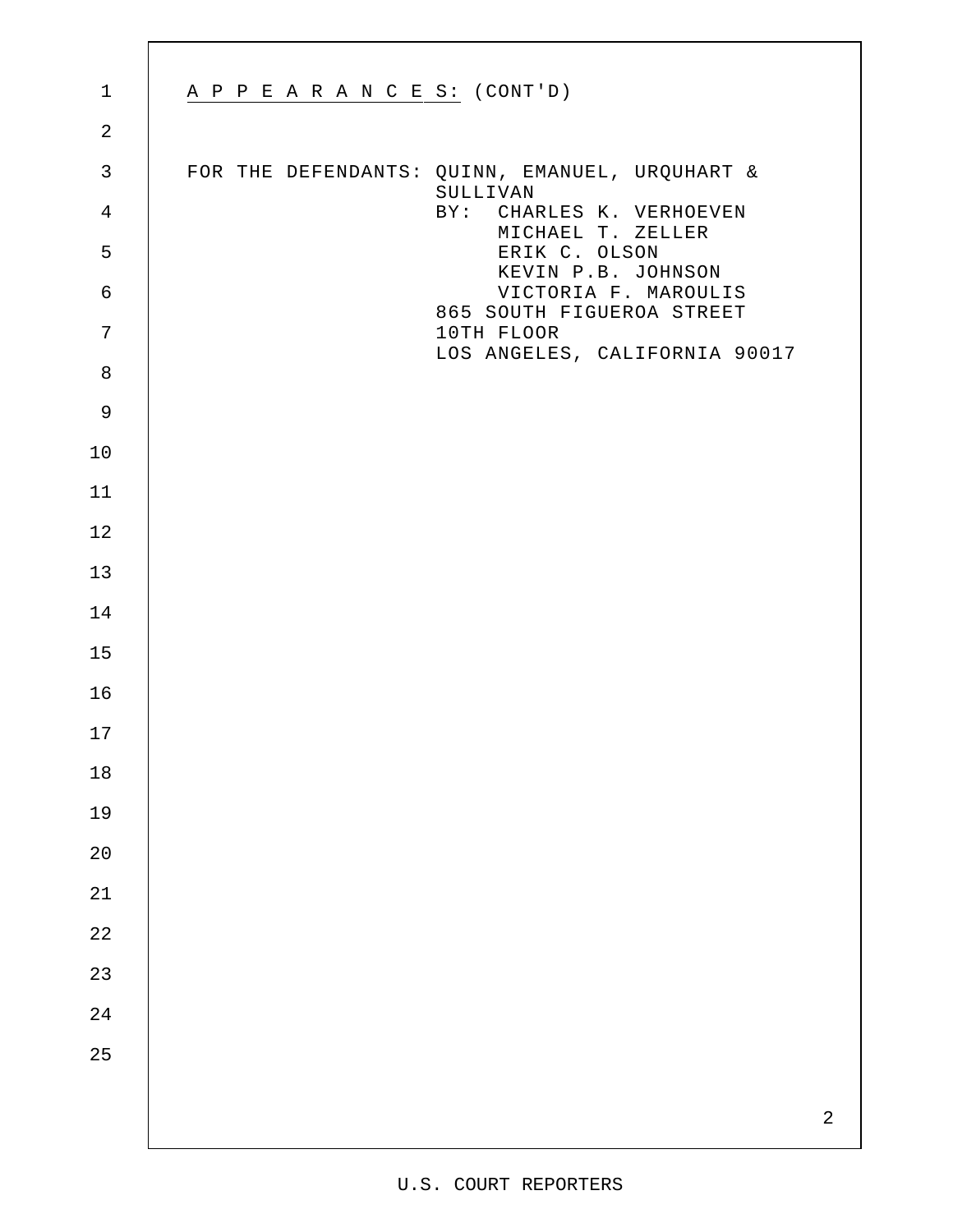| $\mathbf 1$   | JUNE 17, 2011<br>SAN JOSE, CALIFORNIA              |
|---------------|----------------------------------------------------|
| 2             | PROCEEDINGS                                        |
| 3             |                                                    |
| 4             | (WHEREUPON, COURT CONVENED AND THE                 |
| 5             | FOLLOWING PROCEEDINGS WERE HELD: )                 |
| $14:27:50$ 6  | THE CLERK: CALLING CASE NUMBER                     |
| $14:27:56$ 7  | C-11-1846-LHK, APPLE VERSUS SAMSUNG ELECTRONICS    |
| $14:27:59$ 8  | COMPANY LIMITED, ET AL.                            |
| $14:28:18$ 9  | MR. MCELHINNY: GOOD AFTERNOON, YOUR                |
| $14:28:21$ 10 | HONOR. HAROLD MCELHINNY, MICHAEL JACOBS, AND GRANT |
| $14:28:22$ 11 | KIM FOR THE PLAINTIFFS APPLE.                      |
| $14:28:25$ 12 | THE COURT: GOOD AFTERNOON.                         |
| $14:28:29$ 13 | MR. VERHOEVEN: GOOD AFTERNOON, YOUR                |
| $14:28:30$ 14 | HONOR. CHARLES VERHOEVEN FOR QUINN EMANUEL ON      |
| $14:28:33$ 15 | BEHALF OF THE SAMSUNG DEFENDANTS AND WITH ME IS MY |
| $14:28:37$ 16 | PARTNER KEVIN JOHNSON, MIKE ZELLER, VICKIE         |
| $14:28:48$ 17 | MAROULIS.                                          |
| $14:28:48$ 18 | THE COURT: GOOD AFTERNOON. PLEASE SIT              |
| 14:28:49 19   | OR STAND, WHICHEVER IS MOST COMFORTABLE.           |
| $14:28:52$ 20 | I HAVE QUESTIONS FOR ALL SIDES TODAY.              |
| $14:28:58$ 21 | I'LL START FIRST WITH MR. VERHOEVEN.               |
| 14:29:01 22   | WHEN WE HAD THE HEARING ON APPLE'S MOTION YOU HAD  |
| $14:29:03$ 23 | SPECIFIED SOME EXPEDITED DISCOVERY THAT SAMSUNG    |
| $14:29:06$ 24 | WOULD NEED, WHICH I THOUGHT WAS VERY REASONABLE,   |
| $14:29:09$ 25 | BUT IT DOESN'T APPEAR THAT YOU'RE REQUESTING THAT  |
|               |                                                    |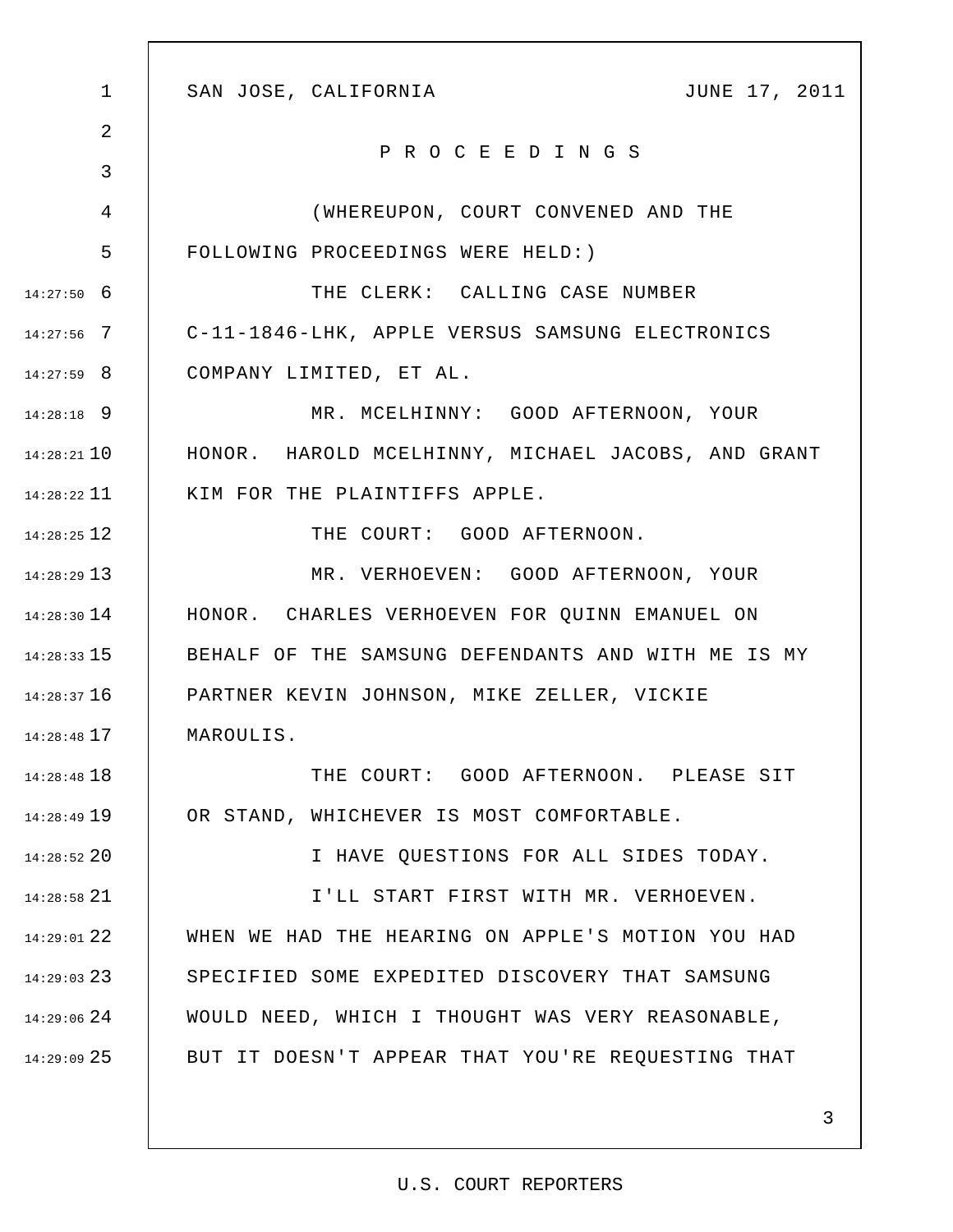NOW.

1 14:29:11

2 14:29:11

13 14:29:41

25 14:30:09

WHY IS THAT?

3 14:29:16 4 14:29:18 5 14:29:19 6 14:29:21 7 14:29:28 MR. VERHOEVEN: WELL, YOUR HONOR, WHEN WE WERE AT THE HEARING WE WERE GOING OVER THE SCOPE OF THE DISCOVERY THAT THE PLAINTIFF WAS SEEKING, AND THEY HAD SOUGHT BROADER DISCOVERY THAN WHAT YOUR HONOR ACTUALLY ORDERED.

8 14:29:29 9 14:29:31 10 14:29:35 AND SO WE ACTUALLY THOUGHT THAT WE WOULD PARE BACK AND TRY TO BE AS RECIPROCAL AS POSSIBLE IN THE DISCOVERY WE WERE SEEKING.

11 14:29:36 12 14:29:40 SO OUR MOTION IS THE EXACT RECIPROCAL DISCOVERY THAT YOUR HONOR ORDERED.

AND THAT'S BASICALLY THE EXPLANATION.

14 14:29:45 15 14:29:47 16 14:29:53 THE COURT: SO DO YOU NOT NEED THE THINGS THAT YOU SPELLED OUT AT THE HEARING, YOU DON'T NEED THAT ANYMORE?

17 14:29:54 18 14:29:56 19 14:29:58 14:30:00 20 MR. VERHOEVEN: WELL, IT SOMEWHAT DEPENDS ON THE SCOPE AND THE NATURE OF THESE POTENTIAL PRELIMINARY INJUNCTION MOTIONS THEY FILED, YOUR HONOR.

21 14:30:00 22 14:30:02 23 14:30:06 24 14:30:08 SO IF THEY FILE A PRELIMINARY INJUNCTION MOTION, WE'RE NOT SURE AT THIS POINT WHAT PRODUCTS THEY'RE GOING TO FILE ON, WE'RE NOT SURE THEY'RE EVEN GOING TO FILE IT.

AND I THINK IN FULL DISCLOSURE, YOUR

#### U.S. COURT REPORTERS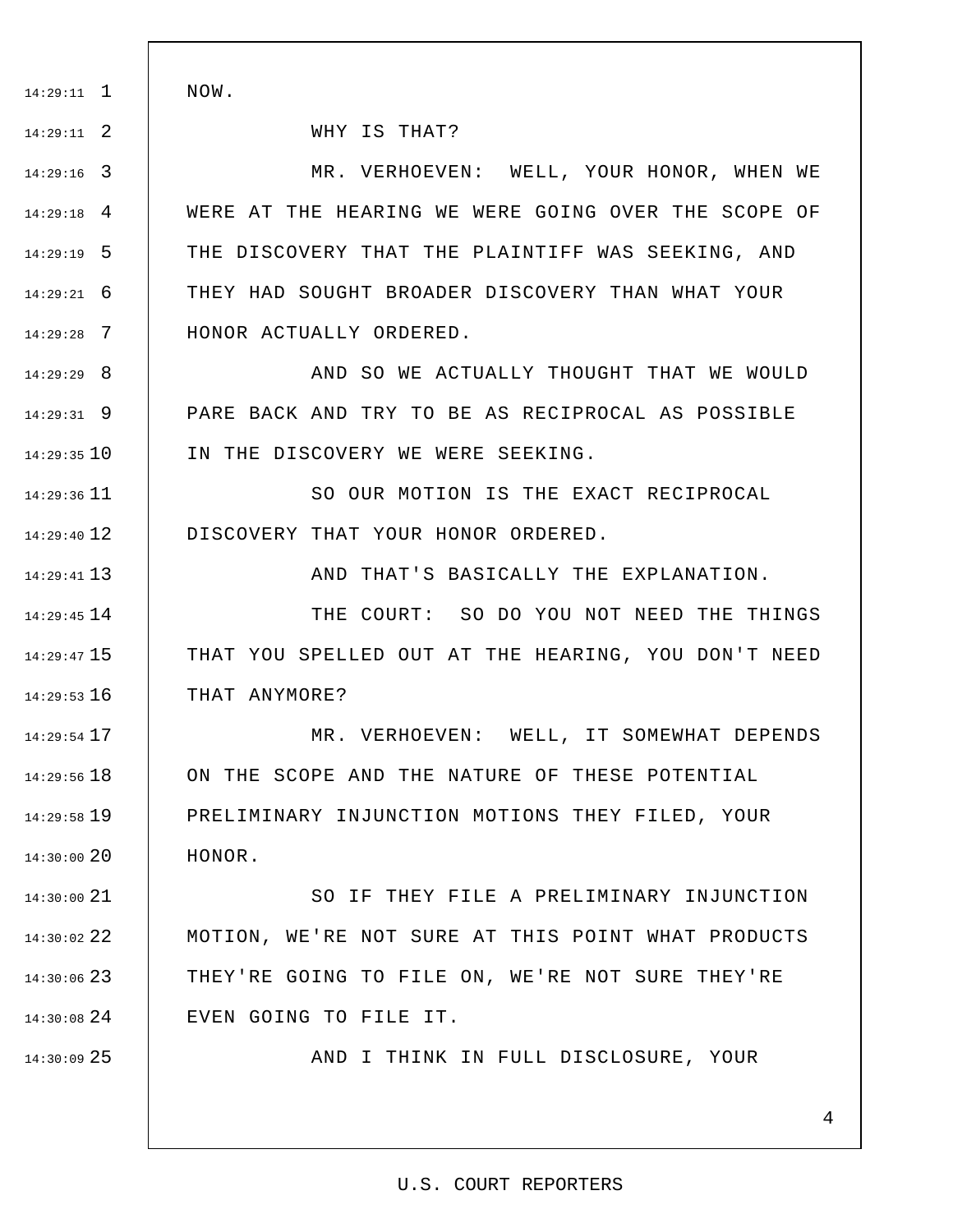1 14:30:11 2 14:30:15 3 14:30:18 4 14:30:20 5 14:30:23 6 14:30:28 7 14:30:31 8 14:30:34 HONOR, ONCE WE SEE A MOTION, WE PROBABLY WILL MEET AND CONFER WITH THE OTHER SIDE, ONCE WE SEE THE SCOPE OF IT, AND TRY TO WORK OUT SOME SORT OF ARRANGEMENT IF THEY FILE A MOTION SO THAT BOTH SIDES CAN HAVE SOME SORT OF A RECIPROCAL DISCOVERY. FOR EXAMPLE, IF THEY HAVE DECLARANTS OR EXPERT DECLARATIONS OR THEY DO A SURVEY OR SOMETHING, THEN WE WOULD NEED TO DO A CERTAIN AMOUNT OF DISCOVERY.

9 14:30:36 14:30:38 10 11 14:30:40 HOWEVER, IF THEY DIDN'T DO THAT AND THEY DON'T HAVE DECLARATIONS, THEN IT WOULD BE SLIGHTLY DIFFERENT.

12 14:30:40 13 14:30:44 14 14:30:46 15 14:30:49 SO WHAT WE TRIED TO DO, YOUR HONOR, IS YOUR HONOR HAD INDICATED AT THE HEARING -- YOU KNOW WE OPPOSED THIS VERY DISCOVERY AND OF FUTURE PRODUCTS.

16 14:30:52 17 14:30:54 18 14:30:57 19 14:31:00 20 14:31:04 BUT YOUR HONOR WAS PERSUADED THAT THAT LIMITED DISCOVERY SHOULD BE -- SHOULD PROCEED AND SO WE WENT BACK AND TRIED TO MAKE OUR REQUEST AS RECIPROCAL AND AS LIMITED AS WHAT YOUR HONOR ORDERED.

21 14:31:08 22 14:31:10 23 14:31:13 24 14:31:16 NOW, IT MAY BE THAT IF THEY LATER TRY TO FILE SOMETHING, WE'LL HAVE TO REVISIT THE ISSUE OF ANY FURTHER DISCOVERY THAT MIGHT BE NEED TO BE TAKEN.

25 14:31:16

BUT ESSENTIALLY WHAT WE'RE SEEKING HERE

### 5

#### U.S. COURT REPORTERS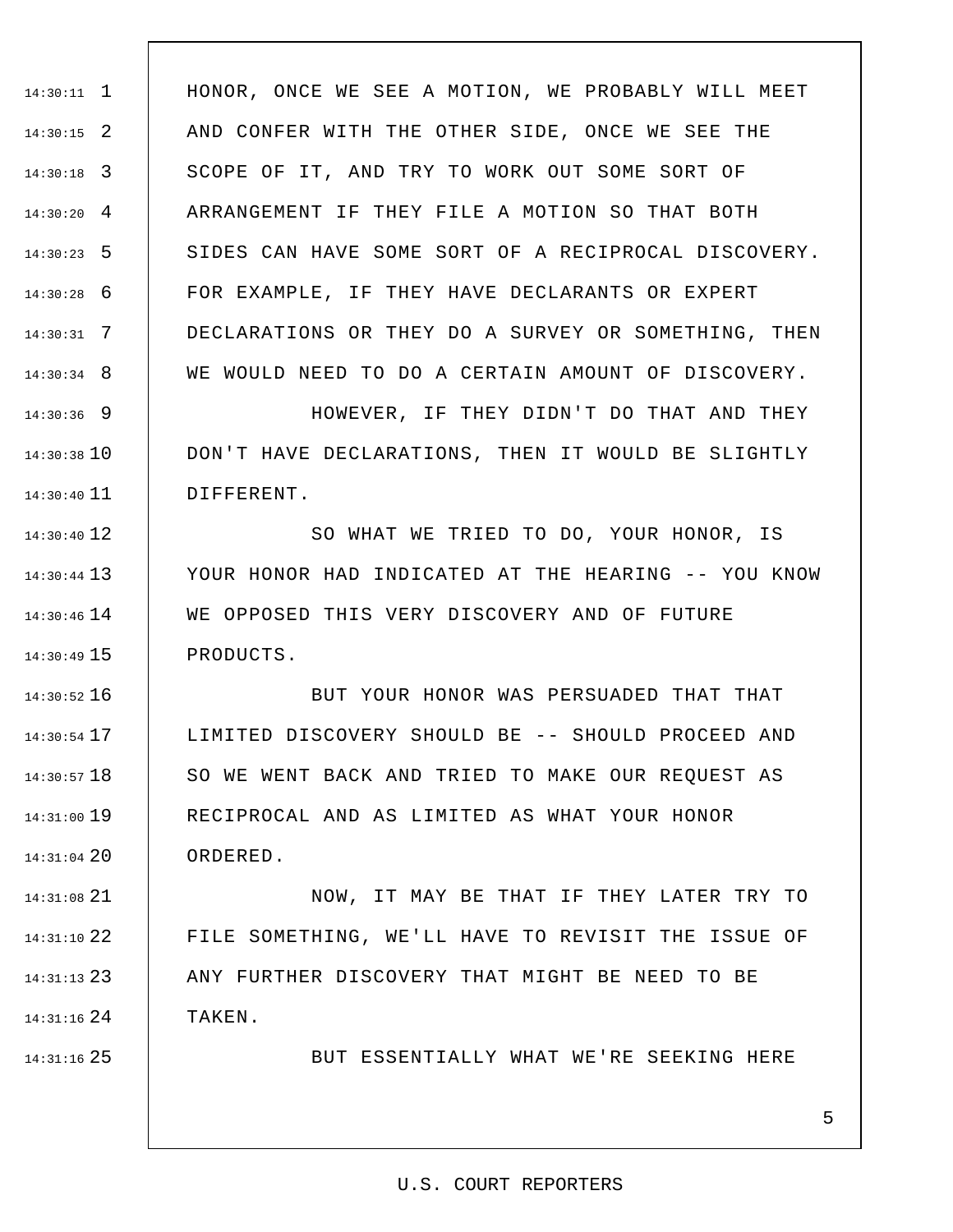1 14:31:18

IS RECIPROCAL FAIR PARITY IN DISCOVERY.

2 14:31:22 3 14:31:25 4 14:31:28 5 14:31:31 THEY HAVE SAID TO YOUR HONOR, WE NEED THESE -- THE DISCOVERY OF THESE FUTURE PRODUCTS, FOR EXAMPLE, THE GALAXY S2 WHICH IS NOT GOING TO BE RELEASED UNTIL THE FALL.

6 14:31:34 7 14:31:37 8 14:31:40 9 14:31:43 10 14:31:45 YOUR HONOR ORDERED THAT TO BE PRODUCED. AND WHAT WE'RE SIMPLY TRYING TO DO IS, AND THEIR BASIS FOR THAT, YOUR HONOR, QUICKLY, I'LL TRY TO BE QUICK, IS THEY NEED TO GET PREPARED SO THAT IF THIS COMES OUT, THERE'S NO FURTHER DELAY AND WHATNOT.

11 14:31:49 12 14:31:53 13 14:31:57 14 14:31:59 15 14:32:03 16 14:32:05 17 14:32:07 18 14:32:11 19 14:32:13 20 14:32:16 21 14:32:19 22 14:32:25 WHAT WE'RE SIMPLY ASKING IS FOR PARITY HERE. WE SHOULD BE ABLE TO GET PREPARED, TOO. IF THERE'S GOING TO BE MOTION PRACTICE AND PRELIMINARY INJUNCTION ON THE GALAXY S2 IN THE FALL OF 2011, THEN THE PRODUCT THAT IS GOING TO BE OUT THERE IN THE MARKETPLACE WITH IS VERY, VERY LIKELY, YOUR HONOR, GOING TO BE A NEW VERSION OF THE IPHONE AND SO WE SHOULD BE ABLE TO, IF YOU LOOK AT, FOR EXAMPLE, THE SLEEKCRAFT FACTORS, YOUR HONOR, WE SHOULD BE ABLE TO BE LOOKING AT THE -- NO PUN INTENDED -- APPLES TO APPLES, THE S2 VERSUS THE NEW VERSION OF THE IPHONE IN THE FALL OF 20000.

23 14:32:28 24 14:32:30 25 14:32:33 ACCORDING TO THE ELEMENTS, FOR EXAMPLE, THE SIMILARITY OF THE MARKS, WE SHOULD BE ABLE TO LOOK AT THE ACTUAL PRODUCTS AND BE ABLE TO COMPARE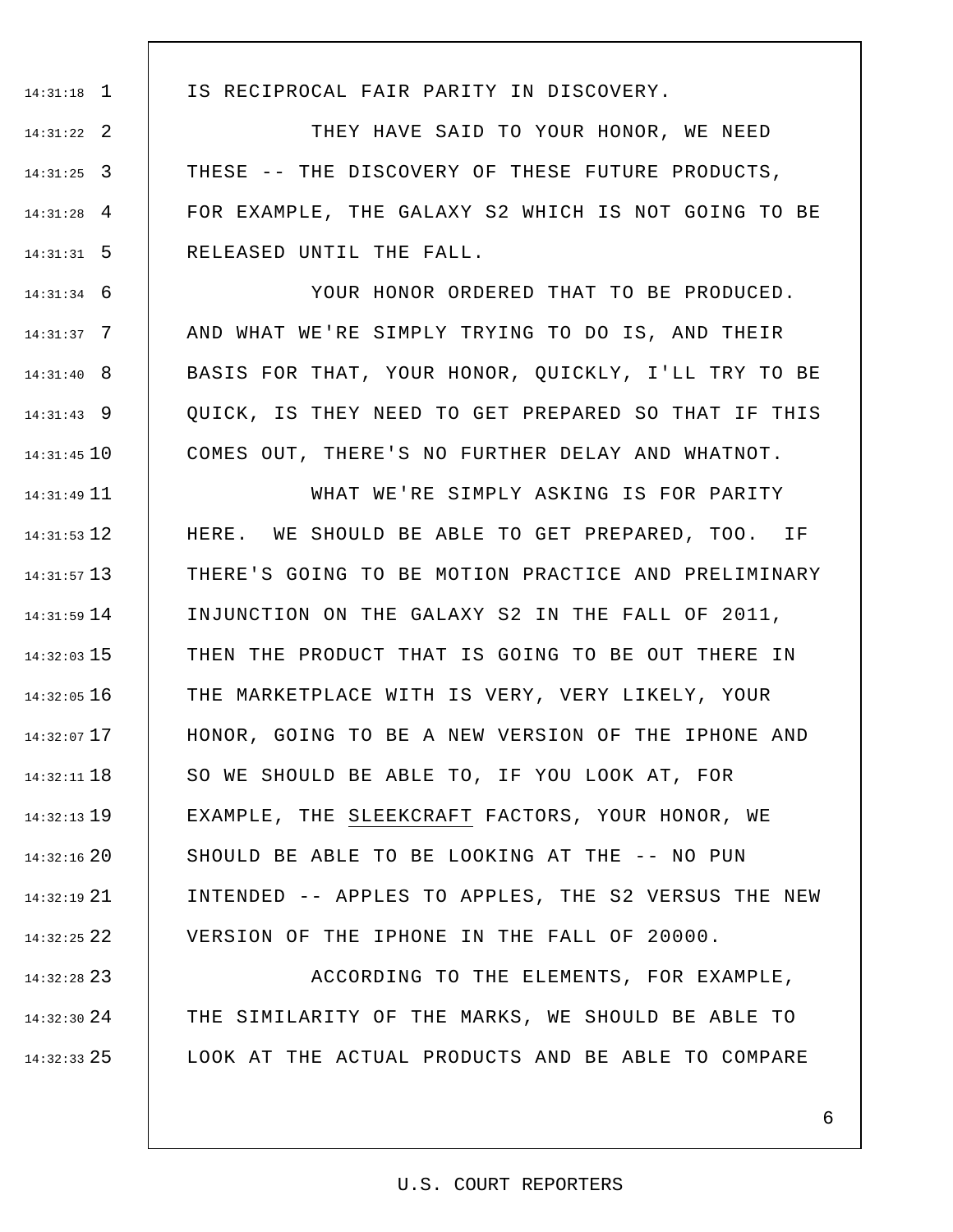1 14:32:36 2 14:32:38 3 14:32:42 4 14:32:45 THEM SO THAT WE COULD, FOR EXAMPLE, ONE THING YOU DO, SO SLEEKCRAFT HAS EIGHT FACTORS, BUT THE EIGHT FACTORS ARE DESIGNED FOR ONE -- TO ANSWER ONE LEGAL QUESTION: THE LIKELIHOOD OF CONFUSION.

5 14:32:47 6 14:32:50 AND SO WHAT PEOPLE DO IN THESE KINDS OF CASES IS THAT THEY DO SURVEYS.

7 14:32:57 8 14:33:00 9 14:33:02 14:33:04 10 11 14:33:07 12 14:33:10 13 14:33:13 14 14:33:16 SO WE SHOULD BE ABLE TO -- TO HAVE PARITY AND BE IN THE SAME POSITION AS THEM. THEY'RE GOING TO BE ABLE TO DO WHATEVER THEY WANT WITH OUR ADVANCED PRODUCTS AND WE SHOULD BE ABLE TO DO THE SAME THING, FOR EXAMPLE, GET READY SO WE HAVE THAT PRODUCT AVAILABLE, WE CAN SEE AND DO A SURVEY AND SEE, DO PEOPLE THINK THAT THESE ARE SIMILAR? ARE PEOPLE CONFUSED?

15 14:33:18 16 14:33:20 YOU KNOW, ANOTHER FACTOR IS STRENGTH OF THE MARKS.

17 14:33:21 18 14:33:26 19 14:33:30 20 14:33:34 21 14:33:38 22 14:33:41 23 14:33:44 24 14:33:46 25 14:33:50 IF THEIR NEW PRODUCT IS SUBSTANTIALLY DIFFERENT IN DESIGN, AND THEY PUT \$100 MILLION MARKETING CAMPAIGN INTO IT THIS FALL AND -- BUT IT'S A DIFFERENT DESIGN, AND YOUR HONOR IS ADDRESSING IRREPARABLE -- THE LIKELIHOOD OF IRREPARABLE HARM AND IT TURNS OUT THAT THE THINGS THAT THEY'RE COMPLAINING ABOUT DON'T EVEN APPLY TO THIS NEW PRODUCT THAT THEY'RE PUTTING \$100 MILLION OF A MARKETING CAMPAIGN INTO, THAT IS GOING TO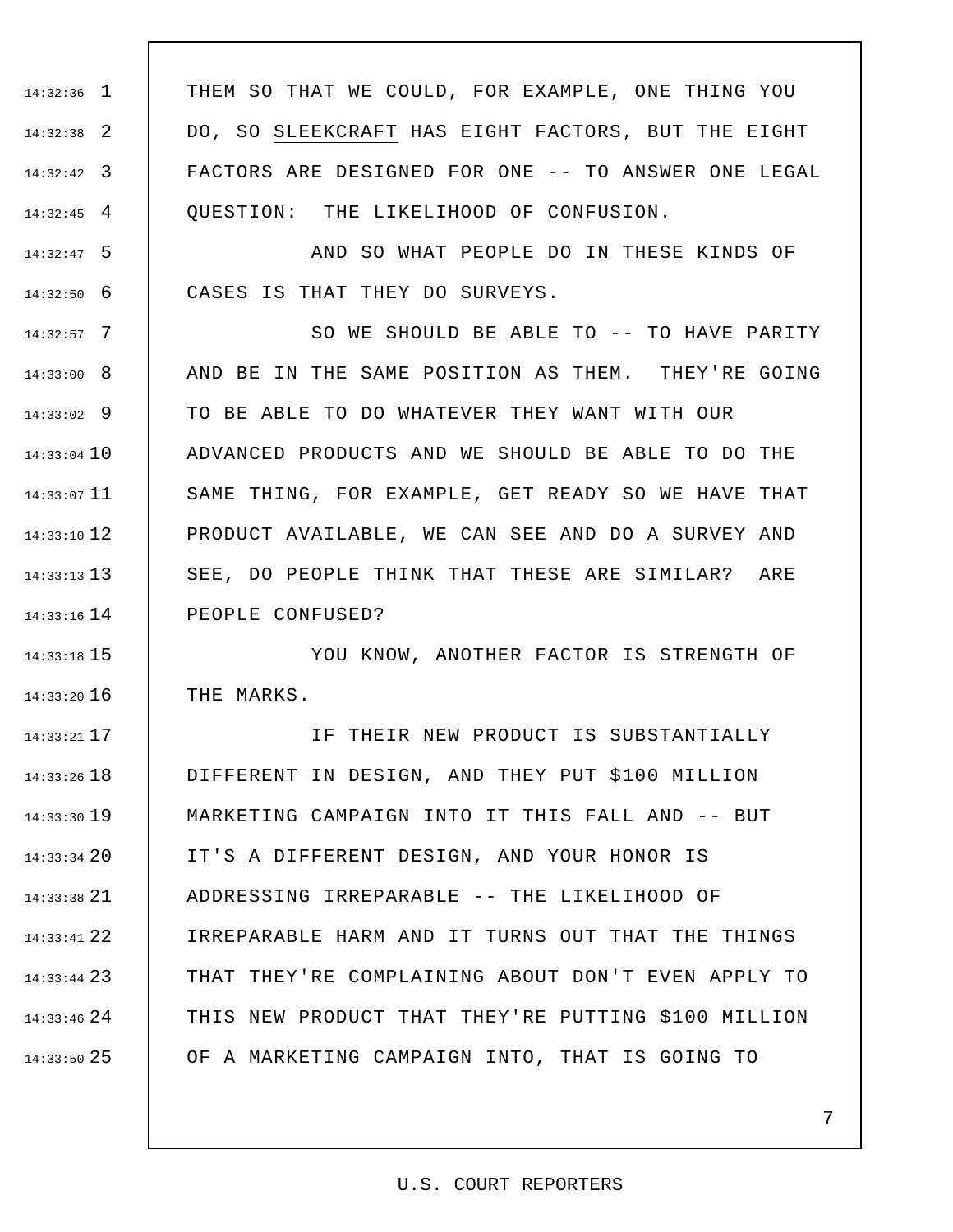1 14:33:53 2 14:33:55 3 14:33:57 4 14:34:00 SIGNIFICANTLY AFFECT, FOR EXAMPLE, THE LIKELIHOOD OF HARM IN THE MARKETPLACE IF THEY'RE NOT EVEN USING THAT STUFF ANYMORE IN THEIR NEW MARKETING CAMPAIGN.

5 14:34:00 6 14:34:02 7 14:34:05 8 14:34:08 IT'S GOING TO SIGNIFICANTLY AFFECT THE BALANCE OF HARMS IF THEY'RE ASKING THIS COURT TO ENJOIN SAMSUNG FROM SELLING BASICALLY ITS ENTIRE SMART PHONE AND TAB LINE IN THE UNITED STATES.

9 14:34:11 10 14:34:15 11 14:34:22 12 14:34:24 SO THIS STUFF IS HIGHLY RELEVANT IF THEY DO FILE A P.I., YOUR HONOR, AND ALL WE'RE ASKING FOR IS THE EXACT SAME DISCOVERY THAT YOUR HONOR ALREADY ORDERED WITH RESPECT TO THE DEFENDANTS.

13 14:34:27 14 14:34:32 15 14:34:35 16 14:34:37 17 14:34:40 AND WE THINK THAT IT'S REASONABLE, AND AS I SAID AT THE LAST HEARING, WHAT IS GOOD FOR THE GOOSE IS GOOD FOR THE GANDER AND WE SHOULD BE ENTITLED TO THE SAME DISCOVERY THAT THEY GOT, YOUR HONOR.

18 14:34:40 19 14:34:42 20 14:34:46 21 14:34:48 22 14:34:52 THE COURT: LET ME ASK THE PLAINTIFFS, WHAT IS YOUR, IF YOU DO END UP FILING A P.I. MOTION, IS IT GOING TO BE JUST THE TRADEMARK AND THE TRADE DRESS OR IS IT ALSO GOING TO BE DESIGN PATENTS?

23 14:34:53 24 14:34:55 25 14:34:59 I'M REALLY HOPING IT'S NOT GOING TO BE UTILITY PATENTS, BECAUSE AS I SAID, THAT'S NOT REALLY I THINK FEASIBLE TO DO A FULL CLAIM

#### U.S. COURT REPORTERS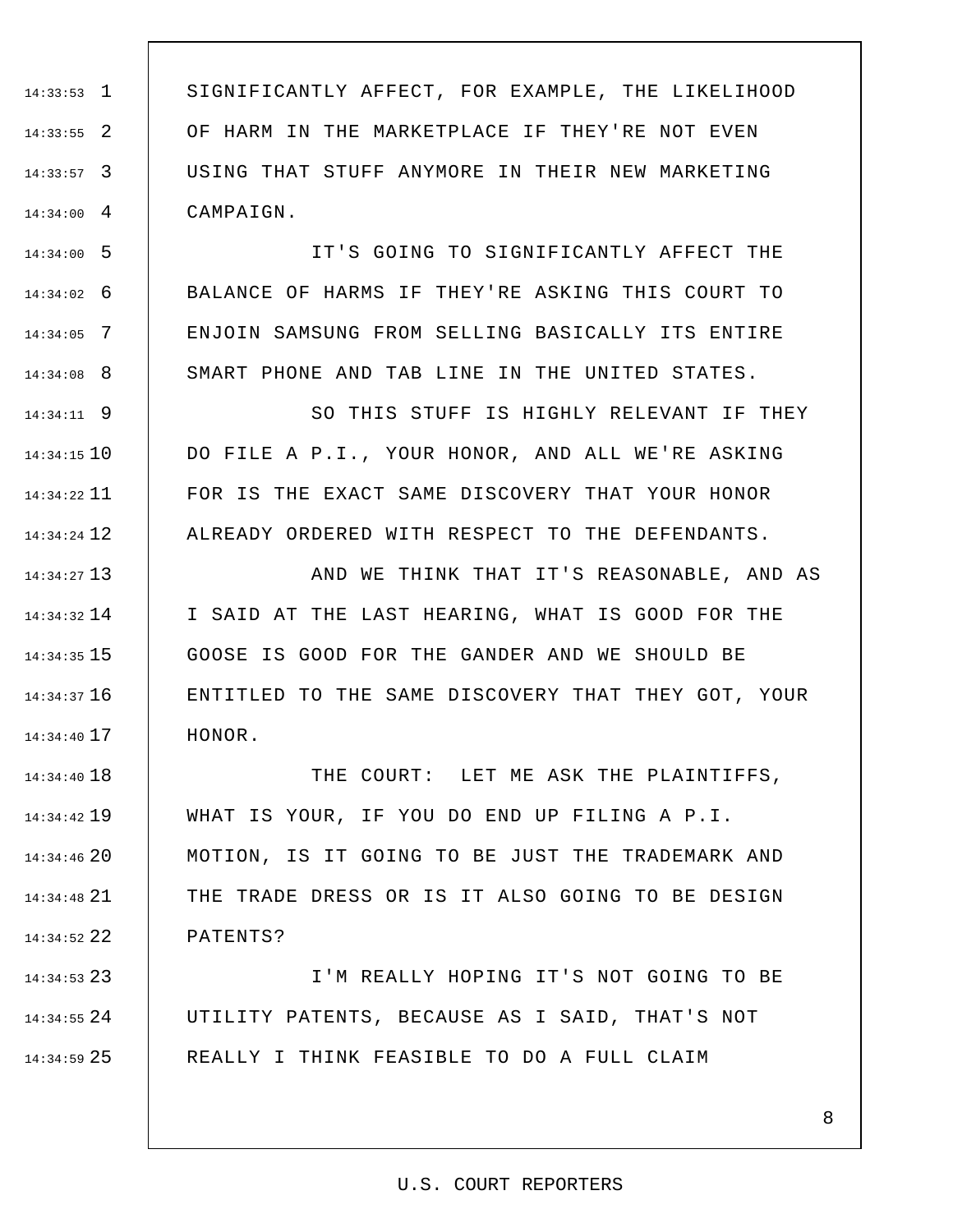1 14:35:02 2 14:35:05 3 14:35:07  $14:35:07$  4 5 14:35:08 6 14:35:12 7 14:35:16 8 14:35:22 9 14:35:23 10 14:35:25 11 14:35:27 12 14:35:29 13 14:35:31 14 14:35:34 15 14:35:35 16 14:35:37 17 14:35:41 18 14:35:43 19 14:35:47 20 14:35:49 CONSTRUCTION AND A FULL ANALYSIS ON A P.I. BASIS. SO TELL ME WHAT YOU'RE CURRENT THINKING IS. MR. MCELHINNY: MY CURRENT THINKING IS THAT I INTEND TO, IF NECESSARY, CHANGE YOUR MIND ABOUT THE UTILITY PATENTS, BUT THE DIRECT ANSWER TO YOUR QUESTION IS WE'RE GOING TO REVIEW THE RIGHTS THAT WE HAVE ASSERTED. AND WE'RE GOING TO MOVE -- IF WE MOVE, WE ARE GOING TO MOVE ONTO SOME KIND OF COMBINATION OF THE RIGHTS THAT WE HAVE ASSERTED, YOUR HONOR. BUT I CAN'T TELL YOU RIGHT NOW THAT WE HAVE DECIDED TO MOVE, MUCH LESS WHICH OF OUR MANY CLAIMS WE'RE GOING TO MOVE ON. THE COURT: WELL, LET ME ASK ACTUALLY OF BOTH PARTIES AND IT SOUNDS LIKE BOTH OF YOU ARE INTERESTED IN GETTING -- ESPECIALLY IF YOU WANT TO LITIGATE UTILITY PATENTS, THEN LET'S JUST SET AN EXPEDITED SCHEDULE FOR THE WHOLE CASE. I WOULD RATHER US JUST START NOW AND I

21 14:35:51 22 14:35:54 23 14:35:57 WANT TO HEAR FROM BOTH SIDES WHETHER YOU WOULD AGREE WITH IT RATHER THAN EVERY SIX WEEKS HAVING AN EXPEDITED DISCOVERY MOTION.

24 14:35:59 25 14:36:02 IF YOU REALLY FEEL THIS ANXIOUS, SET THE SCHEDULE NOW AND I'LL GIVE YOU A TRIAL IN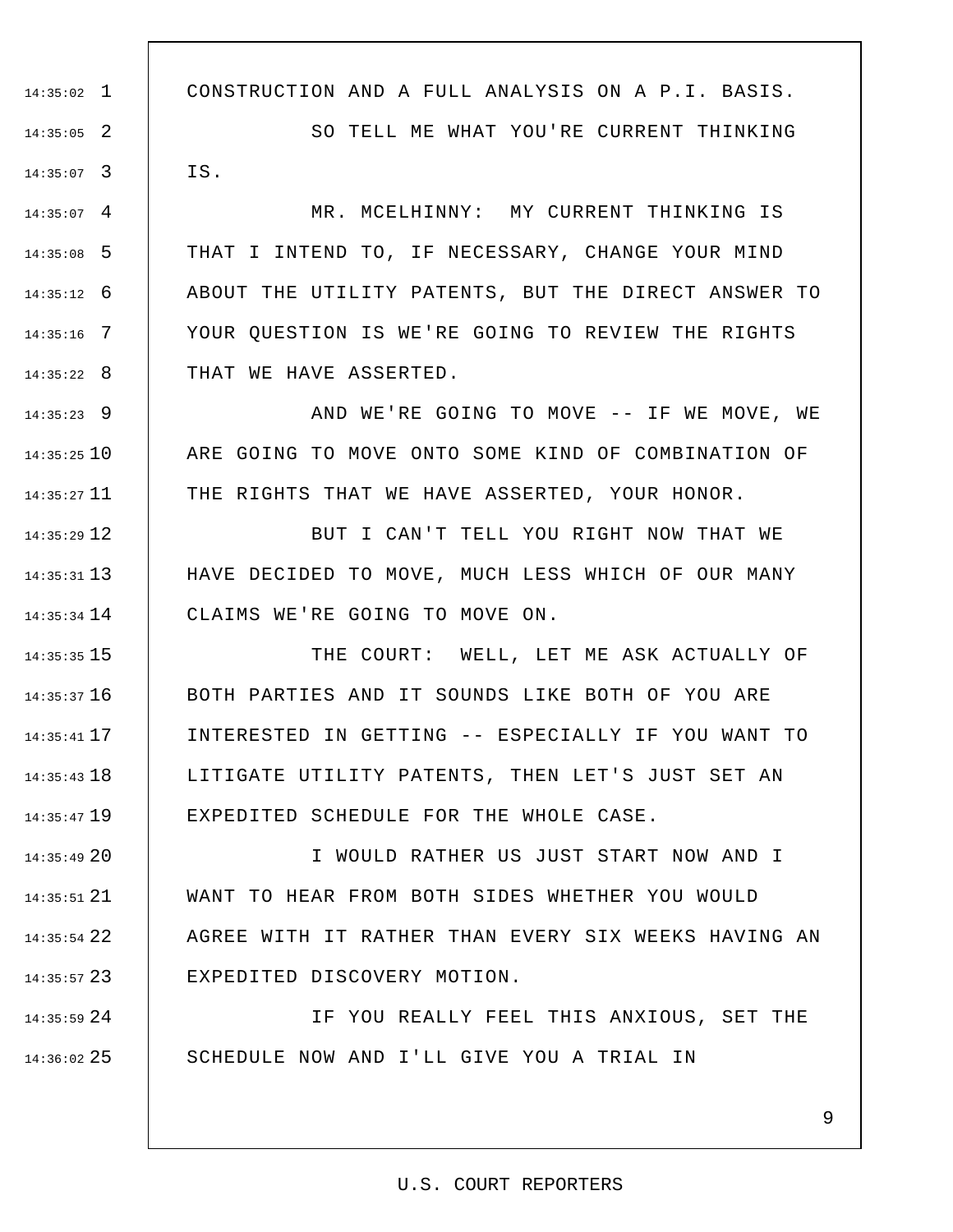1 14:36:04 2 14:36:07 3 14:36:11 4 14:36:18 5 14:36:19 6 14:36:21 7 14:36:24 8 14:36:26 9 14:36:29 10 14:36:31 11 14:36:33 12 14:36:35 13 14:36:39 14 14:36:41 15 14:36:42 16 14:36:43 17 14:36:47 18 14:36:49 19 14:36:49 20 14:36:51 21 14:36:53 22 14:36:56 23 14:36:58 24 14:37:01 25 14:37:05 EIGHT MONTHS, SIX MONTHS, WHATEVER YOU WANT, MY SCHEDULE IS OPEN. ONE YEAR? YOU TELL ME. WHAT ARE YOUR THOUGHTS ON THAT? MR. MCELHINNY: THE ANSWER -- WELL, THE ANSWER TO YOUR QUESTION IS THAT WE WOULD LIKE THAT, YOUR HONOR. WE WOULD LIKE AN EXPEDITED TRIAL DATE. IN TERMS OF THE SPECIFIC MONTHS, I WOULD NEED TWO MINUTES TO CONSULT WITH MY CLIENT TO GET MORE DIRECT INFORMATION ABOUT THAT. THE COURT: WELL, LET ME HEAR FROM -- IS THAT SOMETHING THAT SAMSUNG WOULD BE INTERESTED IN RATHER THAN US INCREMENTALLY GETTING DISCOVERY PIECEMEAL? WHY DON'T WE JUST GET STARTED ON THE CASE? MR. VERHOEVEN: WELL, I THINK I, TOO, WOULD HAVE TO CONFER. IT'S SORT OF COMING OUT NOT ON THE SUBJECT OF THIS PARTICULAR MOTION. THE COURT: I UNDERSTAND. MR. VERHOEVEN: AND IT'S A VERY COMPLICATED CASE. AS YOU KNOW, YOUR HONOR RELATED THE OTHER CASE TOGETHER WITH IT AND IF WE'RE GOING TO BE PROCEEDING ON UTILITY PATENTS, WE SHOULD PROCEED IN TOTAL. AND SO WE WOULD NEED TO TRY TO DO A SIGNIFICANT ASSESSMENT BECAUSE OFF THE TOP OF -- AT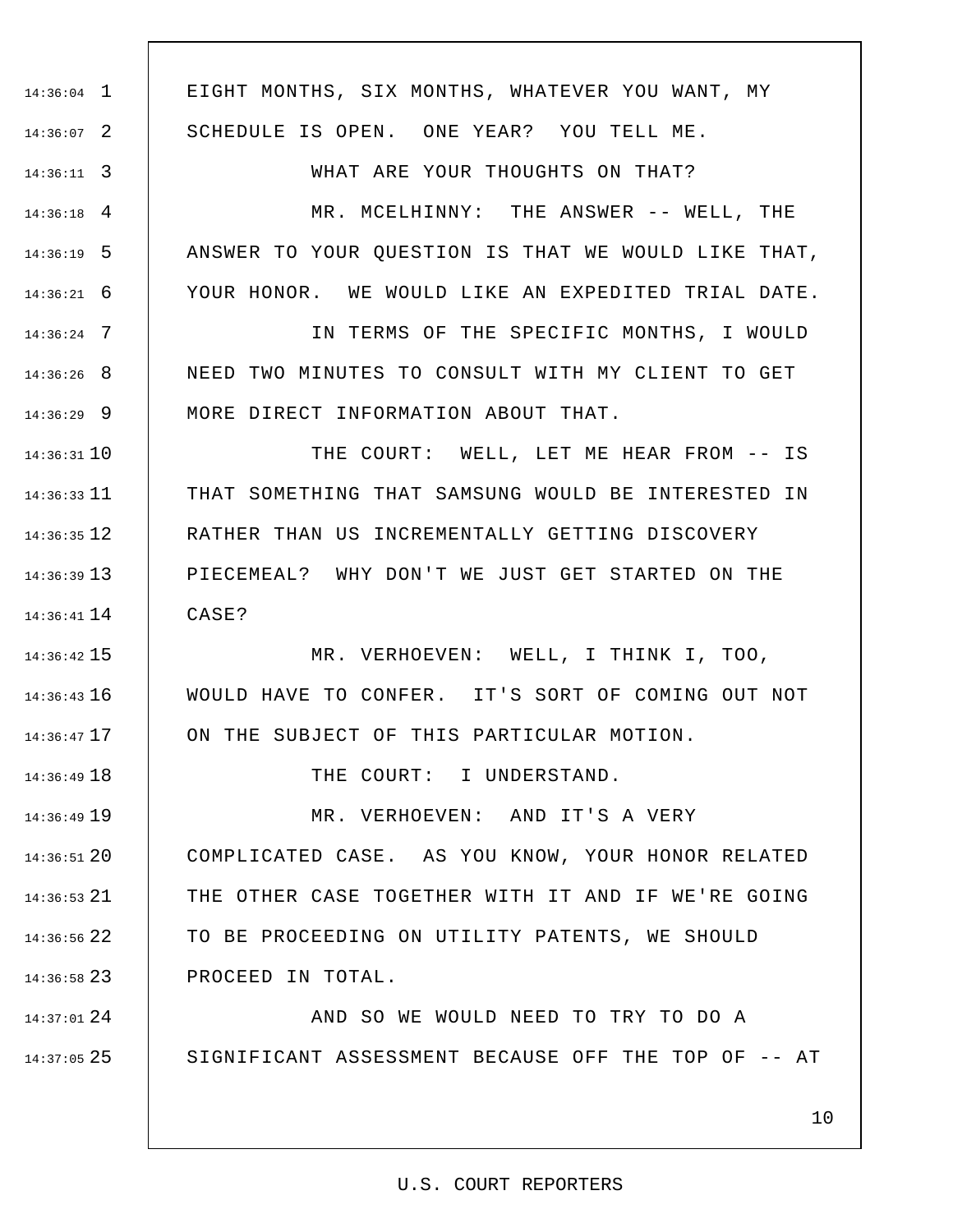1 14:37:10 2 14:37:12 3 14:37:15 4 14:37:18 5 14:37:20 6 14:37:21 7 14:37:24 8 14:37:27 9 14:37:30 10 14:37:35 LEAST OFF THE TOP OF MY HEAD, I'LL LET MR. MCELHINNY SPEAK FOR HIMSELF, BUT AT LEAST OFF THE TOP OF MY HEAD IT'S IMPORTANT THAT WE GET IT RIGHT IN TERMS OF THE SCHEDULE AND WE WOULD HAVE TO SIT DOWN AND FIGURE OUT HOW MANY EXPERTS ARE WE TALKING ABOUT? YOU KNOW, HOW ARE WE GOING TO DO THE MARKMAN HEARING WITH ALL OF THESE PATENTS? YOU KNOW, WHAT ARE YOUR HONOR'S LIMITS, IF ANY, ON THE NUMBER OF TERMS FOR CONSTRUCTION PER PATENT? IS IT FOR THE WHOLE CASE?

11 14:37:36 12 14:37:37 13 14:37:42 THOSE ARE THE THINGS I THINK WOULD BE MORE INVOLVED THAN ME JUST TELLING YOU RIGHT OFF THE TOP OF MY HEAD.

14 14:37:43 15 14:37:45 16 14:37:48 17 14:37:50 THE COURT: I'M NOT ASKING YOU TO TELL ME OFF THE TOP OF YOUR HEAD, AND I DON'T THINK THAT'S FAIR TO YOU ALL SINCE THIS IS REALLY NOT EVEN A CMC.

18 14:37:50 19 14:37:52 MR. VERHOEVEN: MAY I SAY ONE OTHER THING REALLY QUICKLY, YOUR HONOR?

20 14:37:54 21 14:37:57 LAST NIGHT I THINK IT WAS APPLE FILED AN AMENDED COMPLAINT.

THE COURT: I KNOW.

22 14:37:57

23 14:37:58 24 14:38:00 25 14:38:03 MR. VERHOEVEN: AND ADDED NEW PATENTS. SO WE HAVEN'T EVEN HAD A CHANCE TO GO THROUGH THAT YET, YOUR HONOR.

11

#### U.S. COURT REPORTERS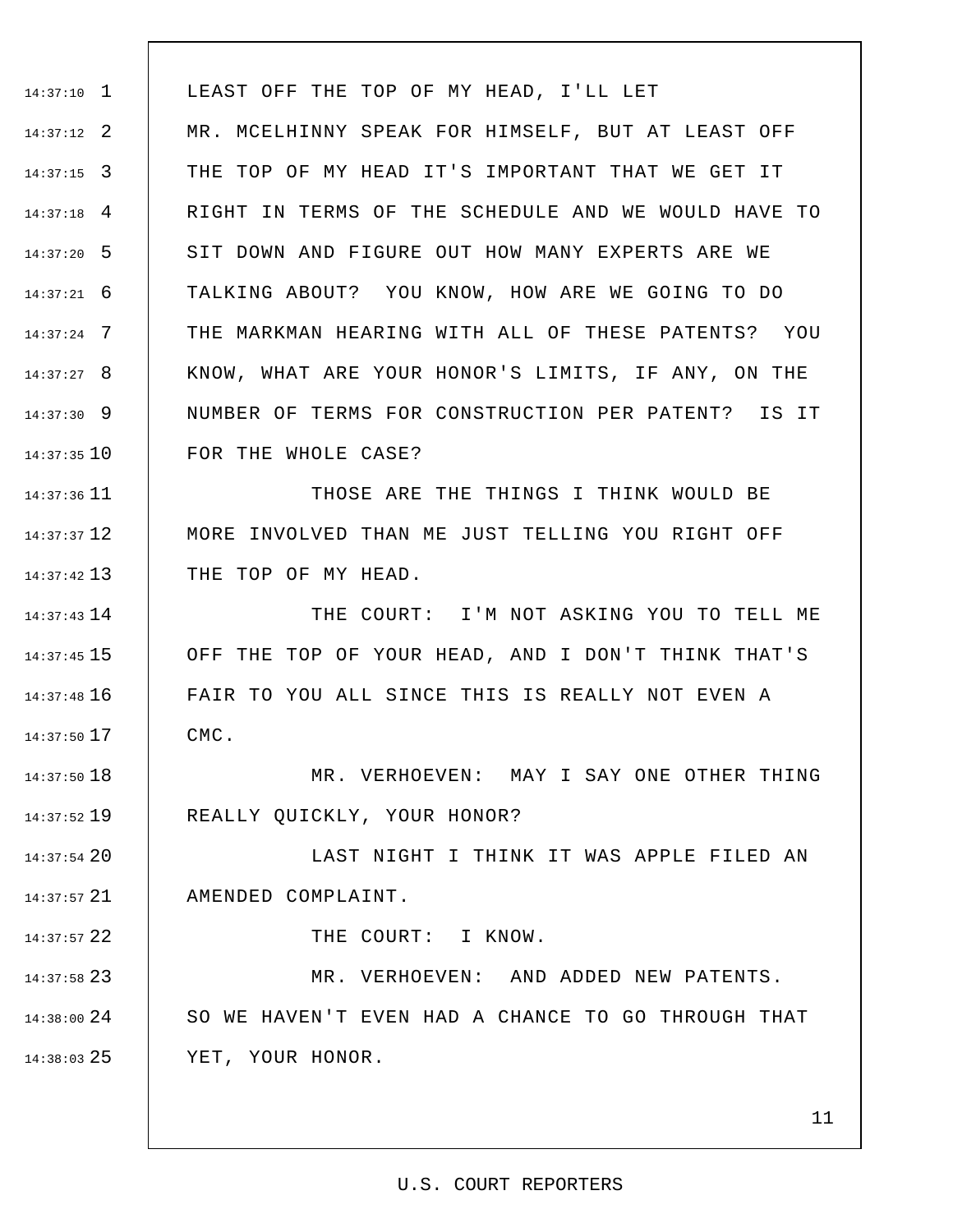1 14:38:03 2 14:38:06 3 14:38:06 4 14:38:07 5 14:38:10 6 14:38:12 7 14:38:14 8 14:38:18 9 14:38:20 10 14:38:21 11 14:38:24 12 14:38:26 13 14:38:28 14 14:38:29 15 14:38:31 16 14:38:33 17 14:38:37 18 14:38:42 19 14:38:43 20 14:38:48 21 14:38:48 22 14:38:49 23 14:38:53 24 14:38:57 25 14:38:57 SO THAT WOULD OBVIOUSLY IMPACT US AS WELL. THE COURT: SURE. LET ME ASK, THE SAMSUNG VERSUS APPLE CASE, IT HAS BEEN RELATED BUT IT HASN'T BEEN CONSOLIDATED. ARE YOU ALL GOING TO SEEK TO CONSOLIDATE IT OR ARE YOU JUST GOING TO THEN ASSERT THE PATENTS THAT YOU ASSERTED IN THAT CASE AS COUNTERCLAIMS IN THIS CASE AND IT IS RESPECTIVELY THE SAME CASE ANYWAY, OR WHAT IS GOING TO HAPPEN? MR. VERHOEVEN: WE THINK IT SHOULD BE CONSOLIDATED, YOUR HONOR, AND WE THINK IT SHOULD BE CONSOLIDATED AND SHOULD PROCEED AS A SINGLE CASE. THE COURT: NOW, WHEN YOU -- I THINK YOUR ANSWER DATE IS NOT FOR A LITTLE WHILE, RIGHT? I KNOW YOU STIPULATED TO A DATE. WHEN WAS THAT? MR. VERHOEVEN: JULY 15TH. MS. MAROULIS: YOUR HONOR, JULY 5TH. IT'S GOING TO BE CHANGED BECAUSE OF THE FILING YESTERDAY. THE COURT: I SEE. OKAY. ARE YOU ANTICIPATING THEN FILING COUNTERCLAIMS THAT WOULD ASSERT YOUR OWN -- WHATEVER COMBINATION OF UTILITY PATENTS? MR. VERHOEVEN: WE'RE STILL EVALUATING

U.S. COURT REPORTERS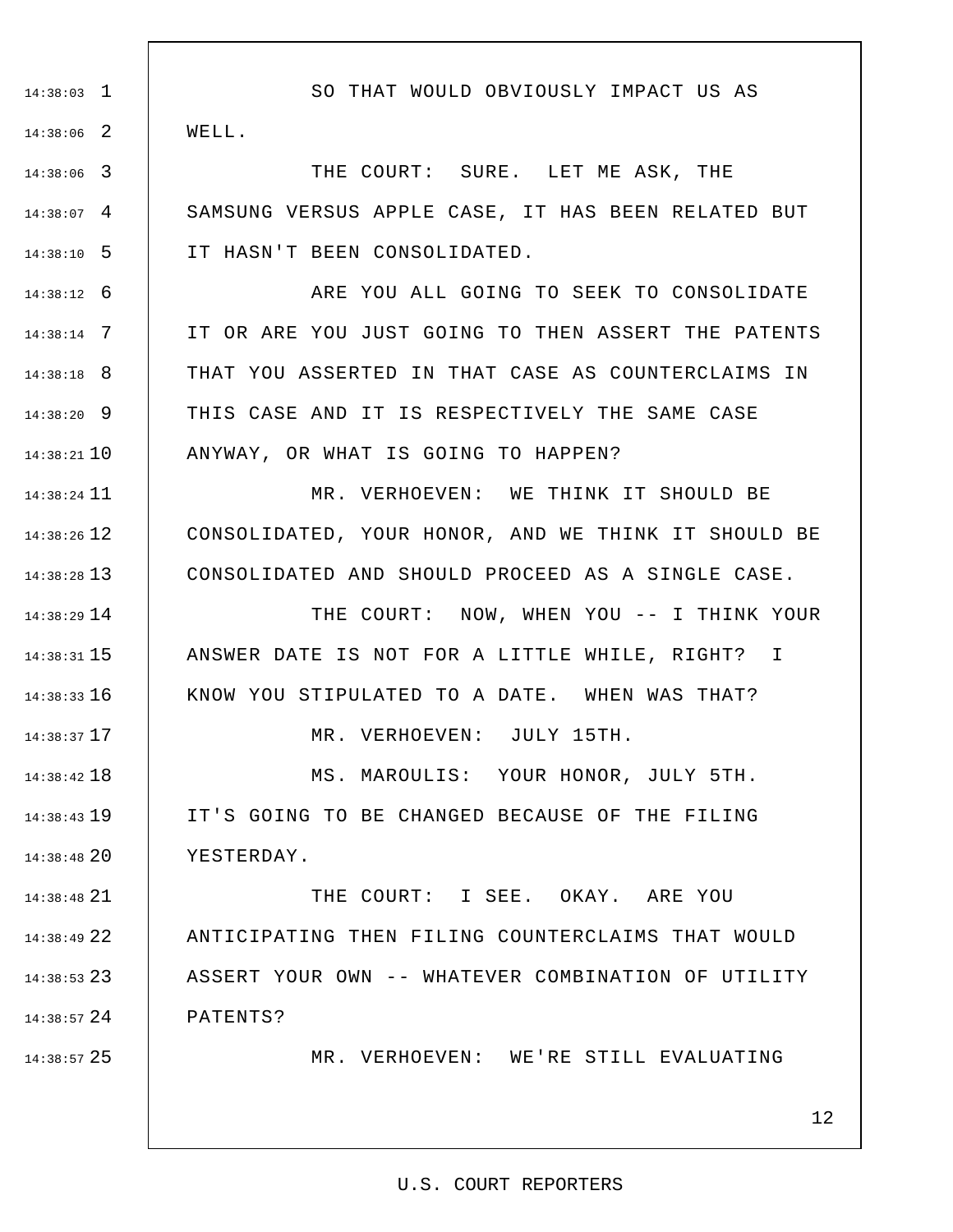1 14:38:59 2 14:39:01 3 14:39:02 4 14:39:02 5 14:39:04 6 14:39:05 7 14:39:07 8 14:39:08 9 14:39:09 10 14:39:11 11 14:39:13 12 14:39:16 13 14:39:19 14 14:39:22 15 14:39:26 16 14:39:29 17 14:39:30 18 14:39:34 19 14:39:36 20 14:39:40 21 14:39:42 22 14:39:46 23 14:39:49 24 14:39:51 25 14:39:54 OUR OPTIONS, AND I REALLY CAN'T SPEAK TO THAT AT THIS POINT. THE COURT: OKAY. MR. VERHOEVEN: WE ARE EVALUATING THOSE OPTIONS THOUGH, YOUR HONOR. MR. MCELHINNY: IF I MAY, YOUR HONOR? THE COURT: YES. MR. MCELHINNY: TWO OF THE SUBJECTS THAT HAVE BEEN TOUCHED ON, WE DO, THE REASON WE'RE TALKING ABOUT AN INJUNCTION, IS THAT WE DO FEEL THAT THERE IS INJURY GOING ON. WE DO SEEK TO EXPEDITE A RESOLUTION OF THIS CASE. WE DO THINK THAT -- WE WILL OPPOSE CONSOLIDATION SIMPLY BECAUSE ADDING A TEN-UTILITY PATENT ONTO THE CASE THAT WE HAVE WE THINK IS A DELAYING TACTIC. BUT IN CONNECTION I THINK I CAN SAY COUNSEL, ALL OF THE COUNSEL WHO ARE IN THE CASE, WILL OPPOSE CONSOLIDATING THAT ON APPLE'S SIDE. AS YOU KNOW FROM THE DECLARATIONS, I MEAN, I SAT IN FRONT OF YOU AND YOU SAID, YOU CAN EXPEDITE DISCOVERY AND WE KNOW FROM THE DECLARATIONS, WE CALLED THEM UP AND WE WENT THROUGH THE LIST THAT MR. VERHOEVEN HAD STATED AND HE SAID EXACTLY YOUR POINT, WHICH WAS THAT THERE IS GOING

#### U.S. COURT REPORTERS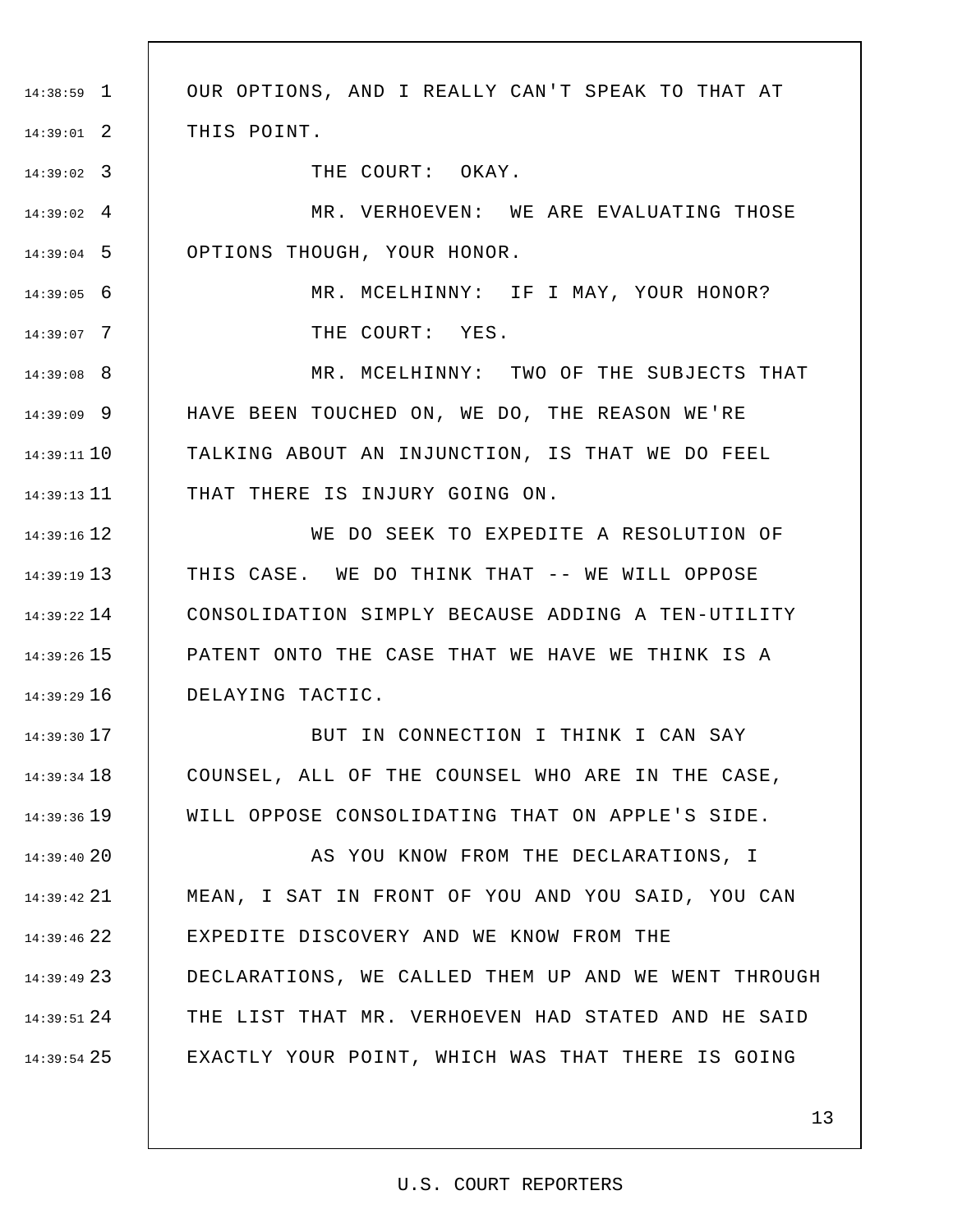1 14:39:57 2 14:39:59 3 14:40:02 4 14:40:06 5 14:40:07 TO HAVE TO BE SOME DISCOVERY RELATIVE TO THIS INJUNCTION IF IT IS FILED, CAN'T WE AGREE ON A PROCESS FOR THAT? CAN'T WE DECIDE IF DECLARANTS ARE TO BE DEPOSED, ALL OF THE STUFF THAT I MENTIONED TO YOU?

6 14:40:08

7 14:40:12

18 14:40:37

AND TODAY THEY WILL NOT ENGAGE WITH US. AND, AGAIN, I THINK AS COUNSEL HAS SAID,

8 14:40:14 9 14:40:17 10 14:40:21 11 14:40:24 12 14:40:27 13 14:40:30 14 14:40:33 15 14:40:36 THE LIKELY PROCEDURE HERE IS THAT THEY FILED THIS SORT OF WHAT WE WOULD CALL IT A "GOTCHA MOTION" AND IF IT DOESN'T SUCCEED THEN WE'RE GOING TO START OVER THE PROCESS ABOUT NOW WHAT DISCOVERY DO YOU REALLY NEED THAT IS RELEVANT TO THE INJUNCTION AND HOW LONG WOULD IT TAKE, AND I THINK WE WILL SEE AN ENGAGEMENT AND PROBABLY A DRAWN-OUT DISCOVERY PERIOD.

14:40:36 16 17 14:40:37 MR. VERHOEVEN: YOUR HONOR, MAY I BRIEFLY?

MR. MCELHINNY: JUST LET ME FINISH.

19 14:40:39 20 14:40:41 21 14:40:43 22 14:40:47 23 14:40:49 24 14:40:51 25 14:40:54 THE OTHER THING IS ALL OF THE CLAIMS THAT WE WILL BE PURSUING, WHATEVER THEY ARE IN THE PRELIMINARY INJUNCTION, AS WE POINTED OUT TO YOUR HONOR BEFORE, AND AS WE POINTED OUT CLEARLY IN OUR AMENDED COMPLAINT, WILL BE BASED ON PRODUCTS THAT ARE CURRENTLY IN THE MARKET. THEY WILL NOT BE BASED ON OUR FUTURE PRODUCTS.

#### U.S. COURT REPORTERS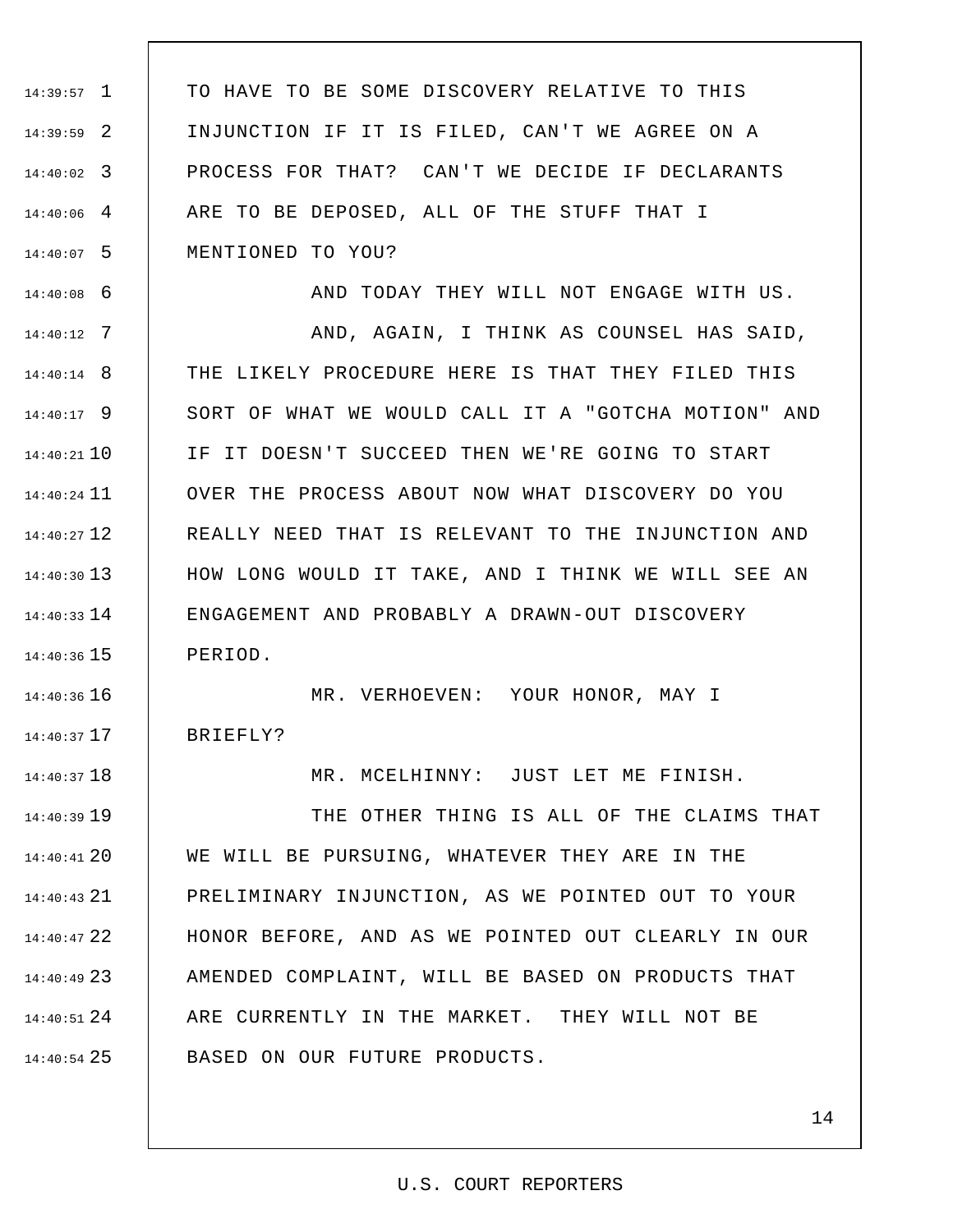1 14:40:55 2 14:40:57 3 14:41:00 4 14:41:04 5 14:41:08 6 14:41:11 7 14:41:15 8 14:41:20 9 14:41:28 10 14:41:31 11 14:41:33 12 14:41:35 13 14:41:36 14 14:41:38 15 14:41:39 16 14:41:40 17 14:41:41 18 14:41:48 19 14:41:49 20 14:41:51 21 14:41:53 22 14:41:56 23 14:41:58 24 14:42:01 25 14:42:03 MR. VERHOEVEN TALKED ABOUT THE POSSIBILITY THAT HE WAS TAKING SURVEYS WITH WHATEVER THEY GET TOGETHER BUT IF THAT REACHED THE CONFIDENTIALITY ORDER, WE JUST CAN'T. THE COURT: I KNOW YOU ADDED A BUNCH OF DESIGN PATENTS, UTILITY PATENTS AND YOU CHANGED YOUR TRADE DRESS ALLEGATION AND YOU ADDED A CLAIM FOR RELIEF. WHY DID YOU AMEND THIS? WAS THAT IN ANTICIPATION OF THIS MOTION TO MAKE IT MORE TIED TO SPECIFIC CURRENTLY AVAILABLE IPHONES AND IPADS  $OR$  --MR. MCELHINNY: I THINK THERE ARE A COUPLE OF REASONS THAT WE HAVE DONE IT. THE COURT: UH-HUH. MR. MCELHINNY: ONE, AS PART OF THEIR INTENTIONAL STRATEGY, SAMSUNG KEEPS RELEASING ADDITIONAL INFORMATION ABOUT THE PRODUCTS. SO IN THE TIME THAT WE WERE LAST IN FRONT OF YOU BEFORE, WE HAVE BEEN ABLE TO GET THE SAMPLES AND THE S2 PHONE AND WHICH IS BEING MARKETED OUTSIDE OF THE UNITED STATES, AND WE WERE ABLE TO DRAFT A COMPLAINT THAT WAS MORE CLOSELY DRAWN TO THE PRODUCTS THAT WE WERE GOING TO BE ATTACKING AND WE WANTED TO MAKE SURE THAT THAT COMPLAINT WAS ON

#### U.S. COURT REPORTERS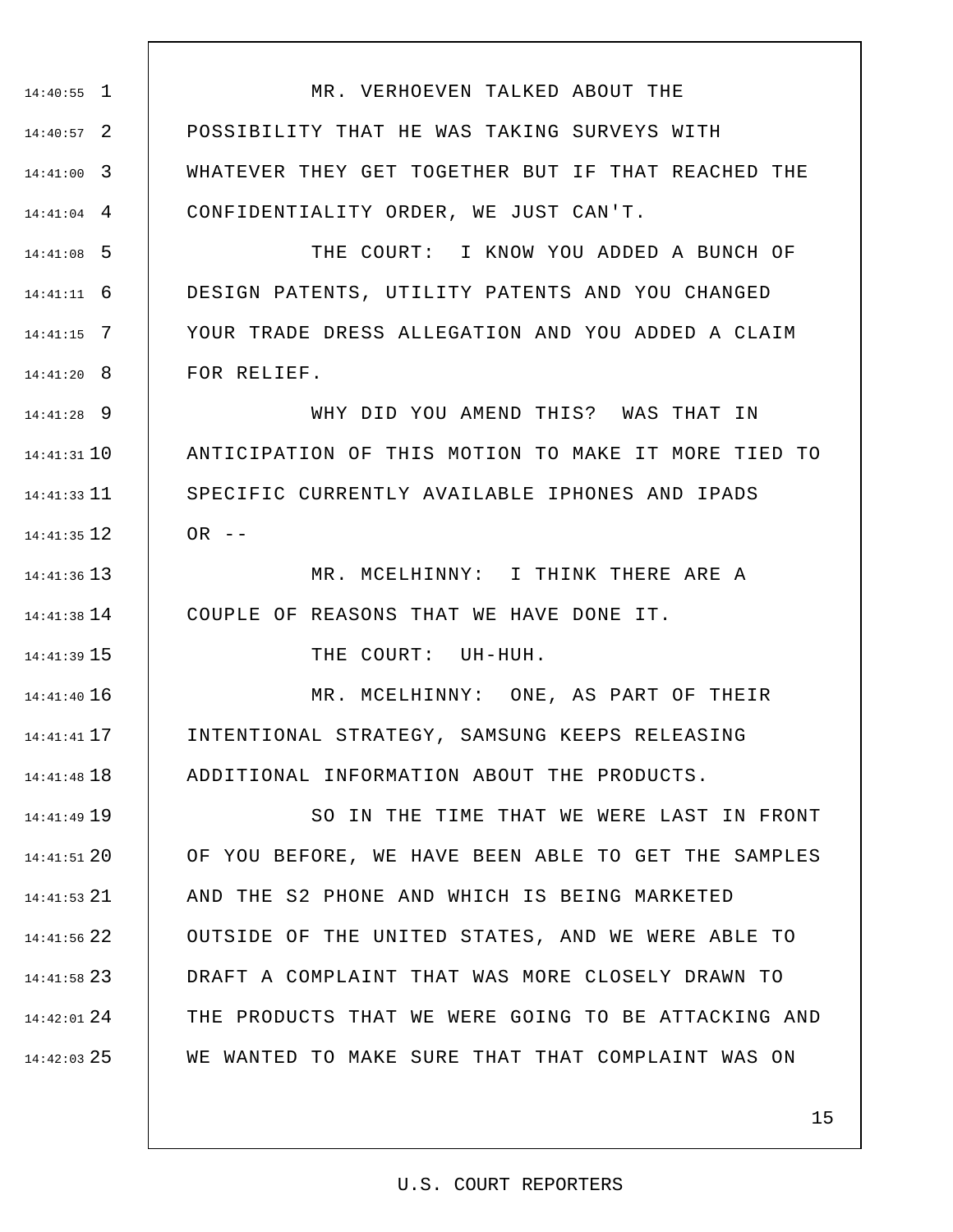1 14:42:05 2 14:42:09 3 14:42:11 4 14:42:15 5 14:42:17 6 14:42:19 7 14:42:22 8 14:42:26 9 14:42:28 14:42:30 10 11 14:42:34 12 14:42:37 13 14:42:39 14 14:42:44 15 14:42:44 16 14:42:45 17 14:42:47 18 14:42:49 19 14:42:53 20 14:42:55 21 14:43:00 22 14:43:01 23 14:43:04 24 14:43:06 25 14:43:09 16 FILE BEFORE WE ACTUALLY GOT THE PRODUCTION DUE DATE BECAUSE WE WANTED TO MAKE SURE THAT THAT WAS DONE COMPLETELY WITH PUBLIC INFORMATION. SO THERE'S NO QUESTION ABOUT HOW WE WOULD USE THE PRODUCTS THAT ARE BEING PROVIDED TO US TODAY. BUT BASICALLY IT'S A TAILORING OF -- I MEAN, APPLE, AS YOU KNOW, IT HAS A LOT OF INTELLECTUAL PROPERTY RIGHTS AND IT'S A TAILORING OF THOSE PRODUCTS. THE COURT: LET ME ASK IF THE PARTIES -- IF YOU ALL -- UNDERSTANDING LAST TIME YOU WERE HERE, YOU SAID THAT YOU HAD A BUSINESS RELATIONSHIP, I FORGET WHAT THE NUMBER WAS, EIGHT MILLION, EIGHT BILLION? MR. MCELHINNY: I THINK IT WAS IN EXCESS OF SEVEN BILLION. THE COURT: SEVEN BILLION. CAN WE ALL JUST GET ALONG HERE AND CAN I SEND YOU OUT TO ADR? IS THERE ANY -- YOU NAME IT WHO YOU WANT TO GO TO? I WILL SEND YOU WITH BOXES OF CHOCOLATES. I MEAN, WHATEVER. IS THERE ANYTHING THAT WOULD BE POSSIBLE HERE IN TERMS OF AT LEAST EXPLORING? I KNOW YOU SAID YOU ALREADY ENGAGED IN A BIT OF DISCUSSION BEFORE FILING THIS CASE, BUT IS

#### U.S. COURT REPORTERS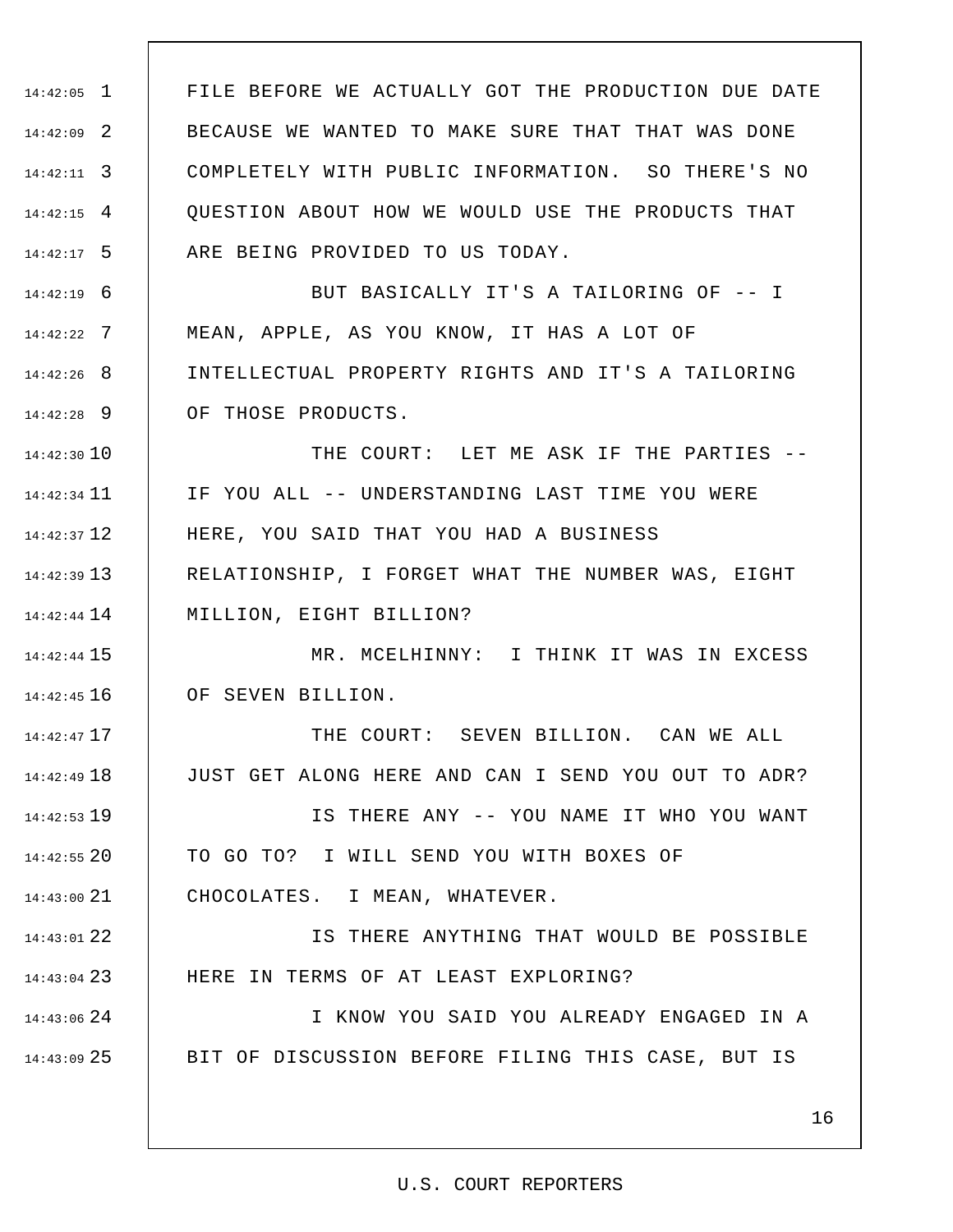1 14:43:12 2 14:43:13 3 14:43:14 4 14:43:17 5 14:43:18 6 14:43:22 7 14:43:24 8 14:43:27 9 14:43:27 10 14:43:29 11 14:43:31 12 14:43:32 13 14:43:33 14 14:43:36 15 14:43:38 16 14:43:44 17 14:43:45 18 14:43:48 19 14:43:50 20 14:43:52 21 14:43:57 22 14:43:58 23 14:43:58 24 14:44:00 25 14:44:01 THERE ANYTHING NOW? MR. VERHOEVEN: WE'RE ALWAYS WILLING TO DO THAT, YOUR HONOR. THERE HAS BEEN DISCUSSIONS BETWEEN THE PARTIES AND -- THE COURT: YOU MEAN SINCE THE LAWSUIT WAS FILED OR ARE YOU TALKING ABOUT THE PRE -- MR. VERHOEVEN: BEFOREHAND. THE COURT: OKAY. BUT WHAT ABOUT POST-LAWSUIT, IS THERE ANYTHING THAT WE SHOULD BE TRYING RIGHT NOW? MR. VERHOEVEN: I MEAN, FRANKLY, WHAT HAS HAPPENED POST-LAWSUIT IS THAT APPLE'S PATENT COUNSEL HAS BEEN LITIGATING IN THE PRESS AND THAT'S WHERE THEY HAVE BEEN DEVOTING THEIR EFFORTS. MR. MCELHINNY: WELL, HOLD ON. WE HAVE NEVER SPOKEN TO THE PRESS, YOUR HONOR. THE COURT: I DON'T WANT TO GET INTO -- OKAY. WHAT WOULD BE FEASIBLE RIGHT NOW? ARE YOU WILLING TO GO TO SOME FORM OF ADR NOW? MR. MCELHINNY: MY UNDERSTANDING -- THE COURT: YES. MR. MCELHINNY: -- I HAVE NOT BEEN INVOLVED IN THESE TALKS, BUT MY UNDERSTANDING IS THAT THIS CASE OBVIOUSLY HAS GOT THE ATTENTION OF

#### U.S. COURT REPORTERS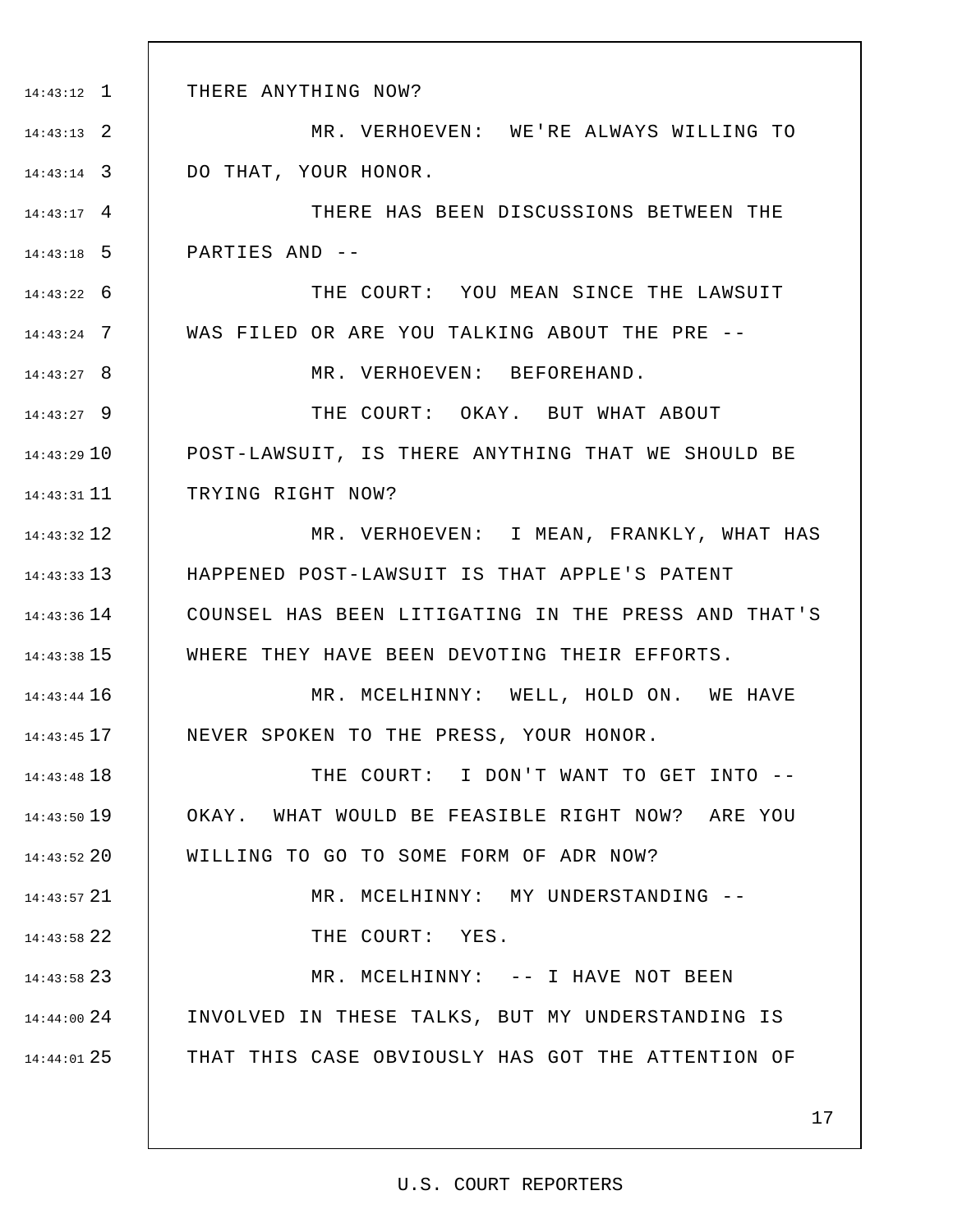1 14:44:05 2 14:44:06 3 14:44:07 4 14:44:09 5 14:44:10 6 14:44:12 7 14:44:15 8 14:44:17 9 14:44:20 10 14:44:27 11 14:44:29 12 14:44:30 13 14:44:32 14 14:44:37 15 14:44:38 16 14:44:40 17 14:44:41 18 14:44:46 19 14:44:50 20 14:44:55 21 14:44:56 22 14:44:59 23 14:45:02 24 14:45:05 25 14:45:07 PEOPLE AT THE HIGHEST LEVELS, LITERALLY AT THE HIGHEST LEVELS AT BOTH COMPANIES. THE COURT: CAN WE GET THEM TOGETHER? MR. MCELHINNY: THAT THEY ARE, IN FACT, MEETING AND TALKING AND THAT'S MY UNDERSTANDING. AND I DON'T THINK INTRODUCING A MEDIATOR INTO THAT WOULD BE HELPFUL, YOUR HONOR, IS MY READ. I CAN ANSWER YOUR EARLIER QUESTION. WE WOULD BE PREPARED TO TRY THIS CASE IN SIX MONTHS. MR. VERHOEVEN: YOUR HONOR, MAY I SPEAK BRIEFLY TO THE ACTUAL MOTION? THE COURT: YES, I'M GOING TO GET BACK TO THE MOTION. MR. VERHOEVEN: OH. THE COURT: I'M SORRY. I'M JUST GETTING DISTRACTED HERE. LET ME GO TO MR. MCELHINNY. IT LOOKS LIKE BASED ON THE RELEASE OF IPHONE, IPHONE 3G, IPHONE 3GS, IPHONE 4, IT LOOKS LIKE YOU'RE DUE FOR A RELEASE OF AT LEAST A PHONE. I AGREE WITH THE -- THAT THE TABLET COMPUTER, YOU RELEASED ONE IN MARCH OF LAST YEAR AND OF THIS YEAR AND IT COMES OUT WITHIN A YEAR, IT SEEMS A LITTLE PREMATURE THAT YOU HAVE HAD LESS THAN THREE MONTHS OF DEVELOPMENT ON THE TABLET

#### U.S. COURT REPORTERS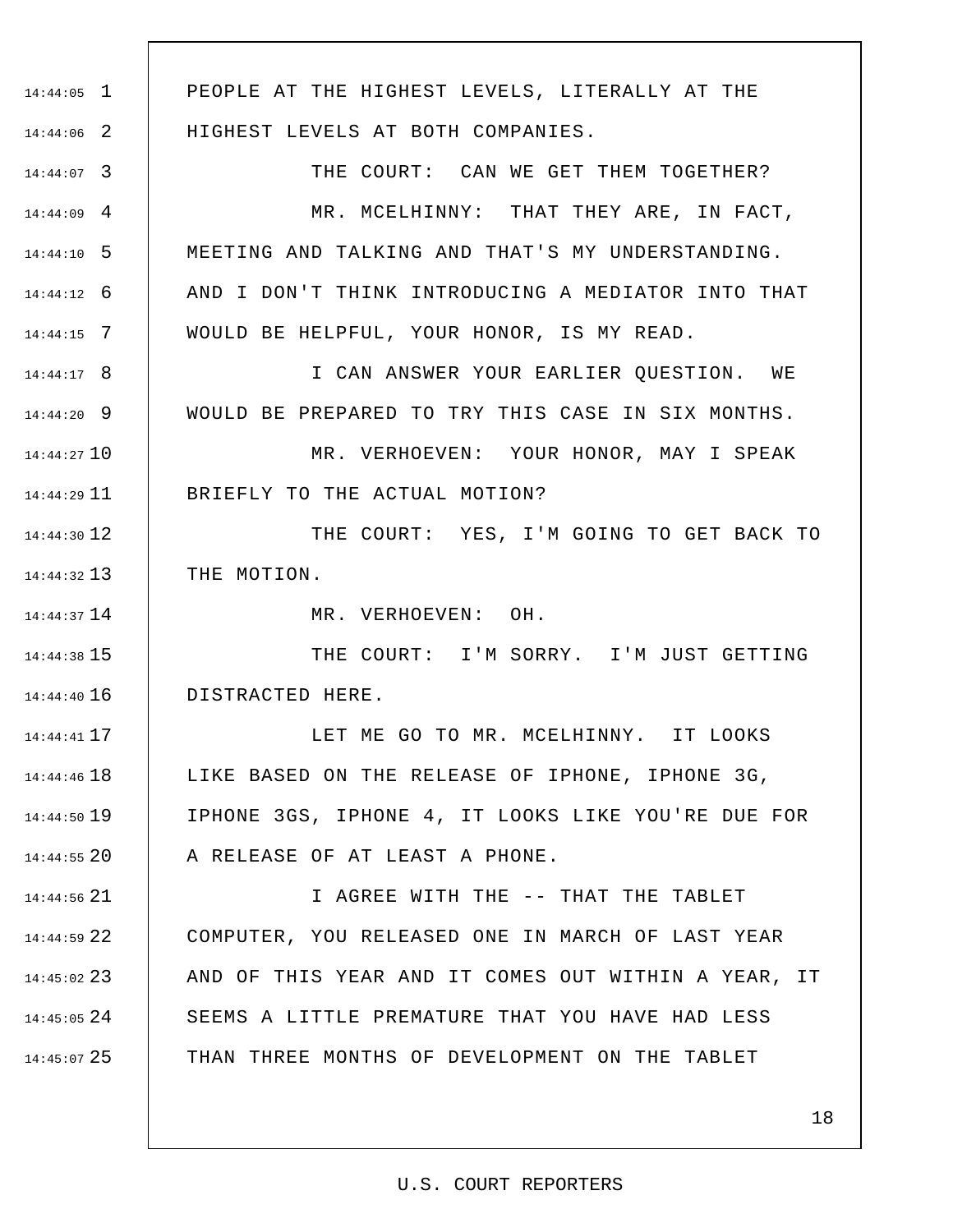1 14:45:10 COMPUTER.

2 14:45:11 3 14:45:13 4 14:45:16 BUT ON THE IPHONE IT LOOKS LIKE YOU'RE DUE ON ONE, ALTHOUGH THE RELEASE DATES IN THE PAST FOUR YEARS HAVE ALL BEEN IN JUNE.

5 14:45:18 6 14:45:21 7 14:45:23 8 14:45:26 9 14:45:28 WHY SHOULDN'T THEY BE ABLE TO FIND OUT? I MEAN, IF YOU'RE GOING TO RELEASE A PRODUCT IT LOOKS LIKE PROBABLY BEFORE YOUR P.I. MOTION IS FILED, WHY SHOULDN'T THEY BE ABLE TO GET SOME INFORMATION ON THAT?

10 14:45:29 11 14:45:31 MR. MCELHINNY: I THINK THERE ARE TWO ANSWERS TO THAT.

12 14:45:32 13 14:45:35 14 14:45:37 15 14:45:42 ONE, YOUR HONOR, IN FAIRNESS, IS ENGAGING IN THE EXACT SAME SPECULATION THAT THEY ARE. WE DO NOT ISSUE PRERELEASES. WE DON'T GIVE INFORMATION TO THE PRESS.

16 14:45:42 17 14:45:47 18 14:45:49 19 14:45:52 20 14:45:55 21 14:45:57 22 14:46:00 THERE'S NOT A FACT IN THEIR PAPERS THAT'S NOT SIMPLY HISTORICAL ABOUT WHEN WE'RE GOING TO RELEASE SOMETHING, WHAT IT'S LIKELY TO BE, AND THAT'S BECAUSE OF THE NATURE -- WE DO BUSINESS A DIFFERENT WAY AND SO THERE'S NO WAY IN FAIRNESS TO PREDICT WHENEVER WE'RE GOING TO DO A RELEASE OF ANYTHING.

23 14:46:01 24 14:46:02 25 14:46:05 THE COURT: WHAT ABOUT THEIR ARGUMENT THAT THERE NEEDS TO BE CO-EXISTENCE IN THE MARKET IN ORDER FOR YOU TO -- AND, AND IF YOU STOP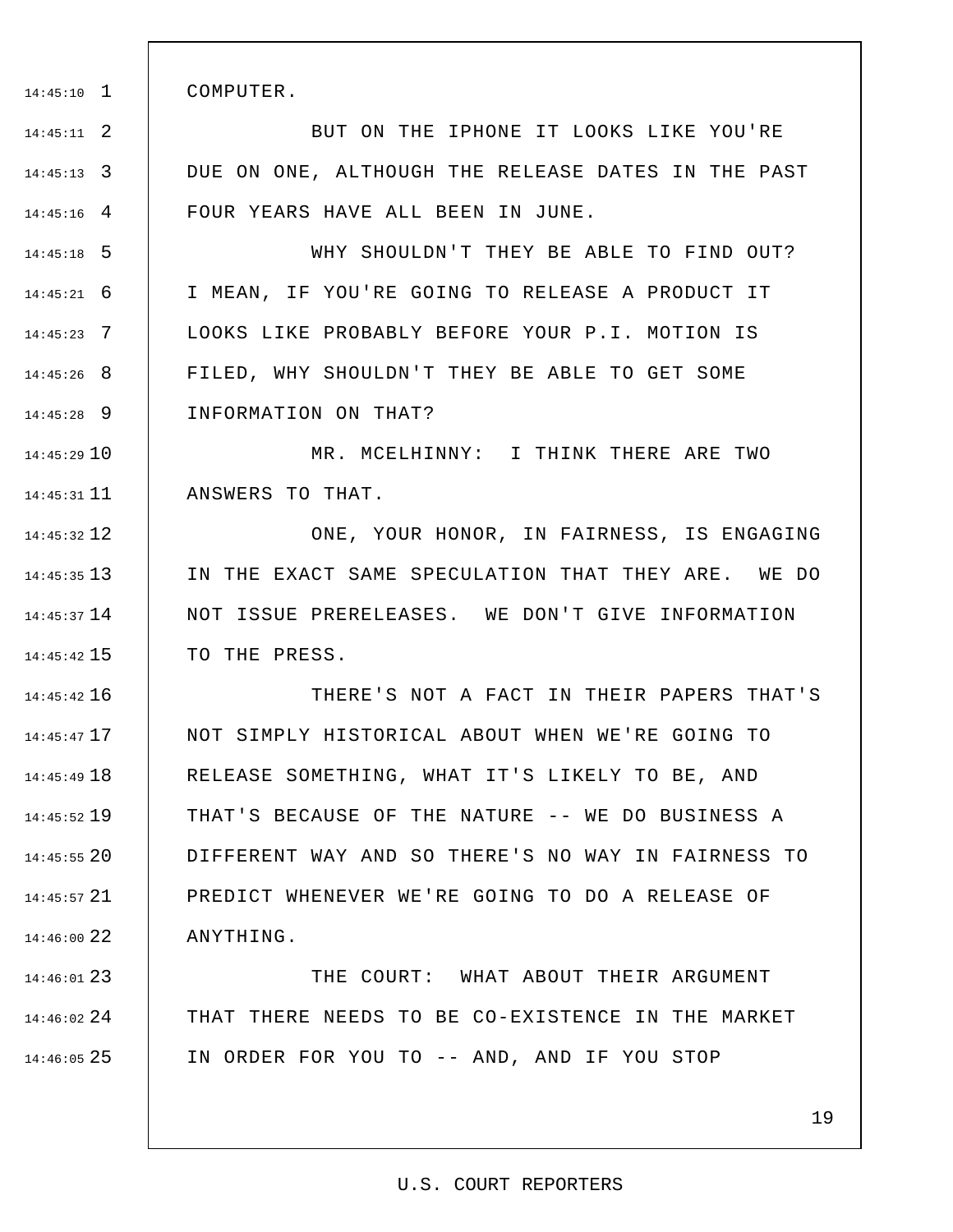1 14:46:10 2 14:46:12 3 14:46:16 4 14:46:18 5 14:46:20 6 14:46:21 7 14:46:23 8 14:46:24 9 14:46:25 14:46:26 10 11 14:46:29 12 14:46:34 13 14:46:39 14 14:46:41 15 14:46:45 16 14:46:47 17 14:46:51 18 14:46:53 19 14:46:57 20 14:47:01 21 14:47:02 22 14:47:05 23 14:47:07 24 14:47:09 25 14:47:12 SELLING, YOU KNOW, AND MAKE IT A LEGACY VERSION, I MEAN, TELL ME ABOUT THE LEGACY VERSION? WHAT -- DO THEY, IN FACT, STOP BEING SOLD RIGHT BEFORE THE RELEASE OF THE NEXT GENERATION? MR. MCELHINNY: THEY DO NOT, YOUR HONOR. IN FAIRNESS, LET ME JUST ANSWER YOUR QUESTION DIRECTLY. THE COURT: YES. MR. MCELHINNY: WHICH IS A LOT OF CASES GOT CITED. I'M SURE YOU LOOKED AT THEM ALL. THERE IS NOT A CASE THAT HAS EVER ORDERED THE PLAINTIFF TO PRODUCE FUTURE PRODUCT PLANNING DESIGNS IN ORDER TO BE ABLE TO ASSERT ITS INTELLECTUAL PROPERTY RIGHTS. IT HAS NEVER HAPPENED. AND WE WOULD ARGUE THAT IT WOULD BE SUCH A BURDEN ON PLAINTIFFS. THE PEOPLE WHO DRAFTED THE LANHAM ACT WHO WERE TRYING TO PROTECT INVESTORS WOULD FIND THAT, WOULD FIND THAT A TERRIBLE DISADVANTAGE TO A PLAINTIFF IF THAT WAS GOING TO BE ONE OF THE COSTS. AND THE REASON FOR IT IS THE LOGIC OF THESE ACTS. IF YOU LOOK AT TRADE DRESS, TO BE CLEAR, THEY'RE NOT SAYING THEY NEED IT FOR A PATENT CASE. THEY'RE NOT SAYING THEY NEED IT FOR A TRADEMARK CASE.

#### U.S. COURT REPORTERS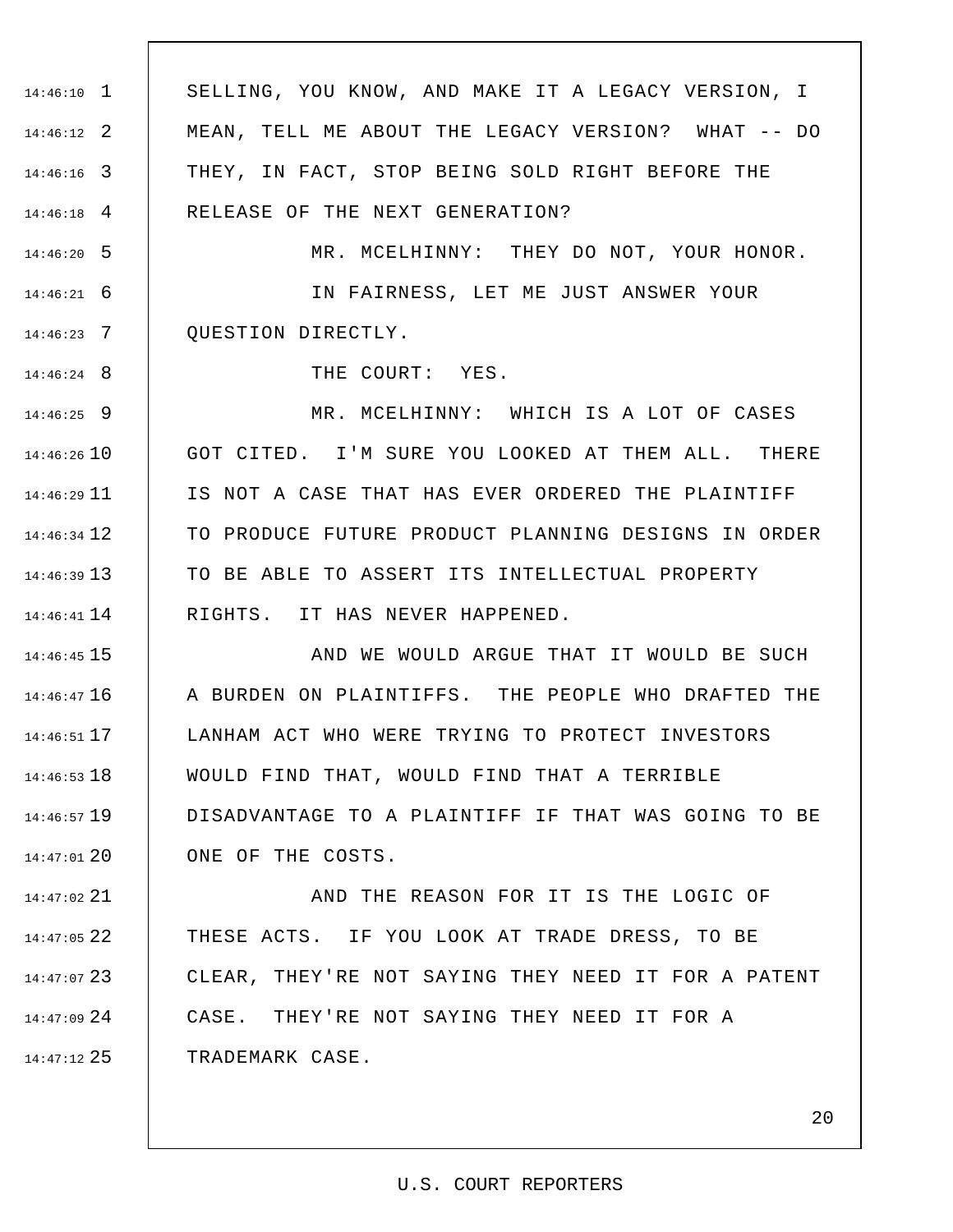1 14:47:14 2 14:47:16 3 14:47:18 4 14:47:21 5 14:47:24 6 14:47:25 7 14:47:28 8 14:47:30 9 14:47:34 14:47:36 10 11 14:47:39 12 14:47:41 13 14:47:45 14 14:47:47 15 14:47:51 16 14:47:54 17 14:47:58 18 14:48:00 19 14:48:03 14:48:06 20 21 14:48:08 22 14:48:11 23 14:48:13 ALL OF THEIR ARGUMENTS GO TO TRADE DRESS. AND EVERY CASE THAT HAS BEEN CITED TO YOU, EVERY CASE THAT EXISTS ON TRADE DRESS LOOKS AT THE HISTORICAL BEHAVIOR OF THE PERSON WHO WAS ASSERTING THE TRADE DRESS. IT GOES BACK, BECAUSE WHAT WE HAVE TO PROVE IS, ONE, THAT WE HAVE DONE SOMETHING DISTINCTIVE; AND, TWO, THAT THE MARKET HAS REACTED TO IT IN A WAY THAT IT'S GOT AN ACQUIRED DISTINCTIVENESS AND THAT THAT THEN BECOMES OUR LEGAL RIGHT THAT WE CAN ASSERT. BUT THAT IS ENTIRELY HISTORICAL. AND SO ALL OF THE CASES THAT HAVE BEEN CITED TO YOUR HONOR RELY ON -- AND PARTICULARLY IN THE AREA IN WHICH THEY TALKED ABOUT WHICH IS WHETHER OR NOT THERE IS THIS CONTINUITY, IT LOOKS AT THE HISTORICAL PRODUCTS THAT HAVE BEEN MARKETED. NO ONE HAS EVER SAID IN ORDER TO GET AN INJUNCTION IN A TRADE DRESS CASE YOU HAVE TO PROMISE THAT YOU WILL NOT CHANGE THIS IN THE FUTURE OR THAT YOU WILL LOOK AT YOUR FUTURE PLANNING OR ANYTHING LIKE THAT. THEY LOOK AT THE FACTS THAT EXIST AS OF

24 14:48:15 25 14:48:17 THE TIME OF THE INJUNCTION. THE ROSE ART CASE SPECIFICALLY SAYS THAT THE PLAINTIFF CAN PICK THE

## 21

#### U.S. COURT REPORTERS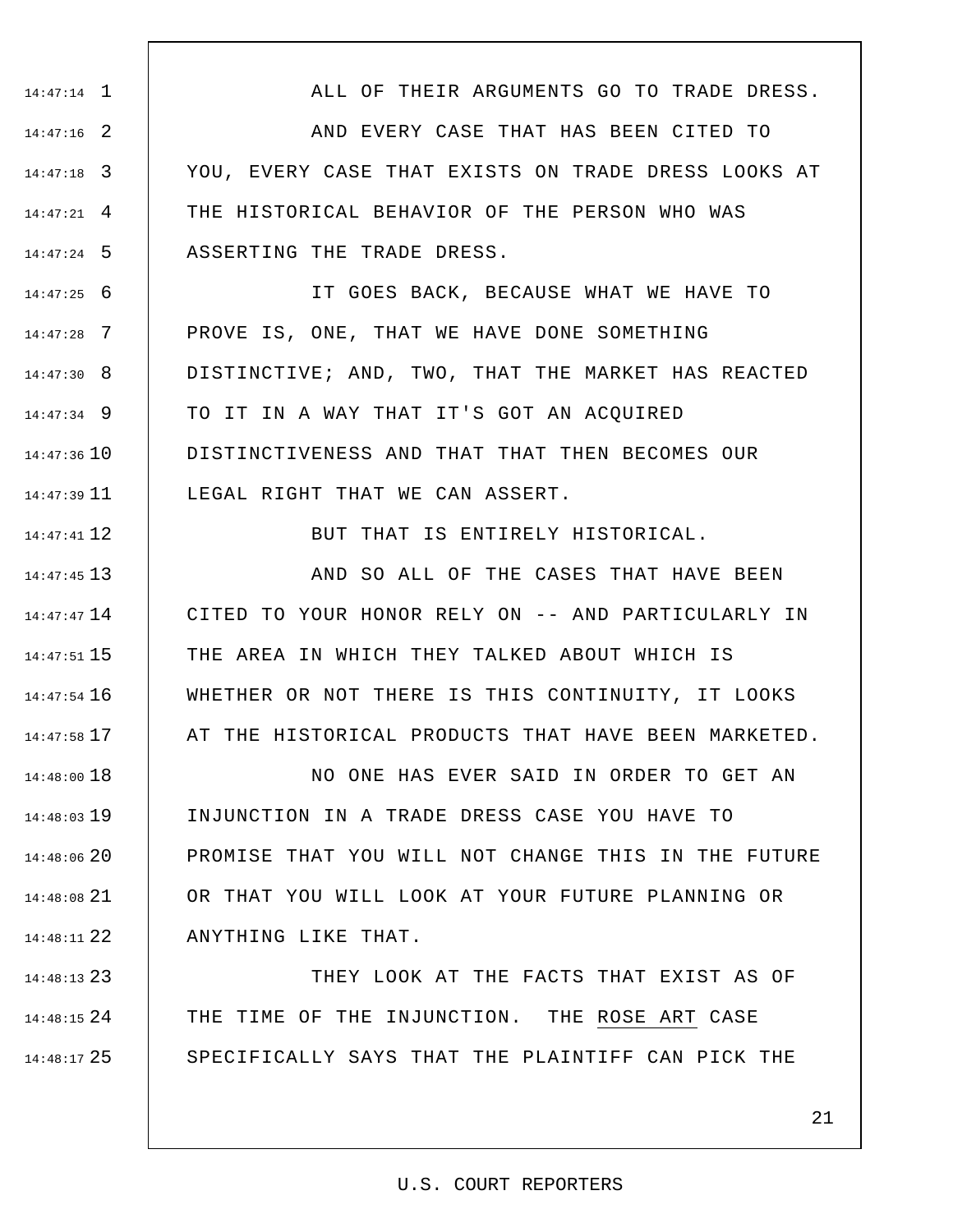1 14:48:19

2 14:48:22

PRODUCTS THAT THEY ARE ALLEGING ARE THE TRADE DRESS, WHICH IS WHAT WE HAVE DONE.

3 14:48:23 4 14:48:25 5 14:48:28 6 14:48:31 AND THE ANSWER TO YOUR HONOR'S QUESTION, QUITE SIMPLY, IS IF AT THE TIME THAT THIS INJUNCTION CAME OUT WE WERE NOT COMPETING WITH THEM, THAT WOULD BE A DEFENSE.

7 14:48:35 8 14:48:37 9 14:48:39 10 14:48:42 11 14:48:44 12 14:48:48 13 14:48:52 BUT TO SPECULATE ABOUT WHETHER IT MIGHT HAPPEN OR WHATEVER HAPPENS AND TO GIVE THEM LITERALLY WHAT IS THE MOST SECRETLY REGARDED INFORMATION IN OUR COMPANY, TO SPECULATE ABOUT WHAT THE MARKET IS GOING TO LOOK LIKE A MONTH FROM NOW LITERALLY WOULD BE PRECEDENT SETTING AND HUGELY DAMAGING TO US.

14 14:48:53 15 14:48:55 THE COURT: OKAY. SO WHEN IS THE END OF LIFE FOR THE PRODUCTS?

16 14:49:01 17 14:49:03 18 14:49:06 OKAY. YOU'RE SAYING IT'S NOT BEFORE THE RELEASE OF THE NEXT GENERATION, BUT HOW LONG IS THE PREVIOUS GENERATION SOLD?

19 14:49:08 20 14:49:09 21 14:49:12 22 14:49:15 MR. MCELHINNY: WE'RE SAYING ALL OF THE PRODUCTS THAT WE HAVE ASSERTED AS THE BASIS OF OUR TRADE DRESS ARE TODAY IN THE MARKET AND COMPETE AGAINST SAMSUNG'S PRODUCTS.

23 14:49:21 24 14:49:23 25 14:49:33 AND OBVIOUSLY IN ORDER TO WIN OUR PRELIMINARY INJUNCTION, WE WILL HAVE TO PROVE THAT. THE COURT: WHY DID YOUR -- YOUR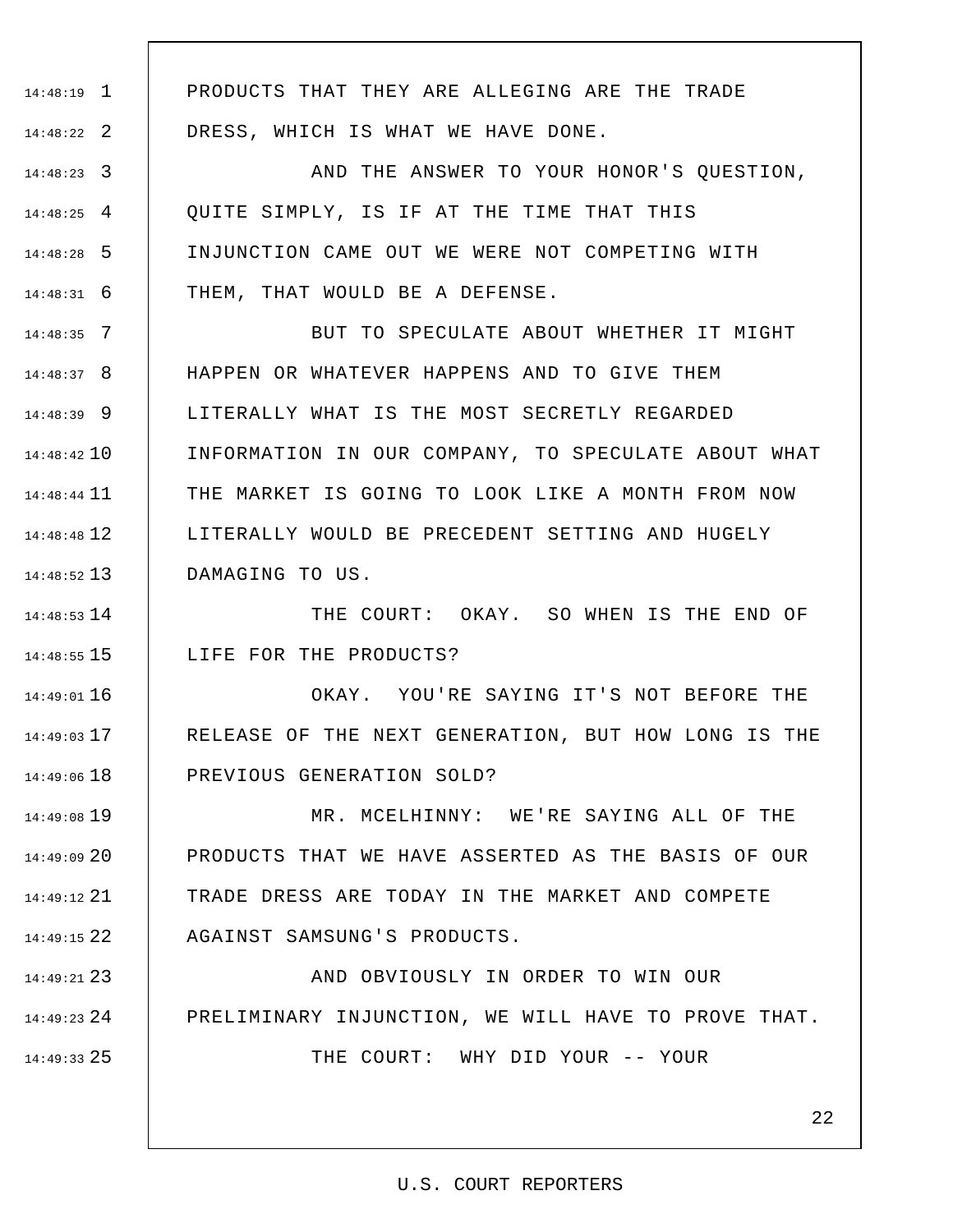1 14:49:37 2 14:49:40 3 14:49:46 DISCOVERY LETTER SAYS, YOU KNOW, WE'LL BE HAPPY TO GIVE YOU DISCOVERY THAT YOU NEED, SAMSUNG, FOR THE P.I. MOTION AFTER WE FILE OUR MOTION.

4 14:49:48 5 14:49:51 6 14:49:52 THAT JUST SEEMS TO BE UNREASONABLE TO ME. MR. MCELHINNY: IT WAS INTENDED TO BE REASONABLE, YOUR HONOR.

7 14:49:53 8 14:49:55 9 14:49:58 14:50:00 10 11 14:50:02 JUST TO TAKE, IN MY EXPERIENCE, THE WAY THESE THINGS WORK IS THAT THE MOTION GETS FILED. THE DEFENDANT DECIDES WHAT DISCOVERY THEY NEED. THERE'S AN AGREEMENT AS TO WHAT DISCOVERY THEY GET AND WHAT THE SYMMETRICAL DISCOVERY.

12 14:50:04 13 14:50:07 14 14:50:11 15 14:50:13 JUST NOW WHEN YOU ASKED COUNSEL WHAT HIS FUTURE DISCOVERY WOULD BE, HE LAID OUT EXACTLY THAT PATTERN. HE SAID WE NEED TO SEE THE MOTION, THEN WE'LL SEE WHO THE DECLARANTS WERE.

16 14:50:15 17 14:50:19 18 14:50:21 19 14:50:24 20 14:50:27 21 14:50:29 22 14:50:32 AND SO WE -- THE LETTER ASSUMES THAT, BUT I BELIEVE THERE'S A FOLLOW-UP LETTER THAT SAID, YOU KNOW, IF YOU WANT TO START EARLIER, YOU SAID THIS, WE AGREED THAT WE WILL EXPEDITE THE RELEVANT DISCOVERY AND THE ANSWER TO THAT WAS WE DON'T WANT TO TALK ABOUT THAT. WE DON'T WANT TO TALK ABOUT ANY DISCOVERY EXCEPT THIS PARTICULAR MOTION.

23 14:50:37 24 14:50:39 25 14:50:41 AND WE REMAINED, AS I TOLD YOU THE LAST TIME, YOUR HONOR, IT IS IN OUR INTEREST TO EXPEDITE THE DISCOVERY IN ORDER TO GET OUR PRELIMINARY

U.S. COURT REPORTERS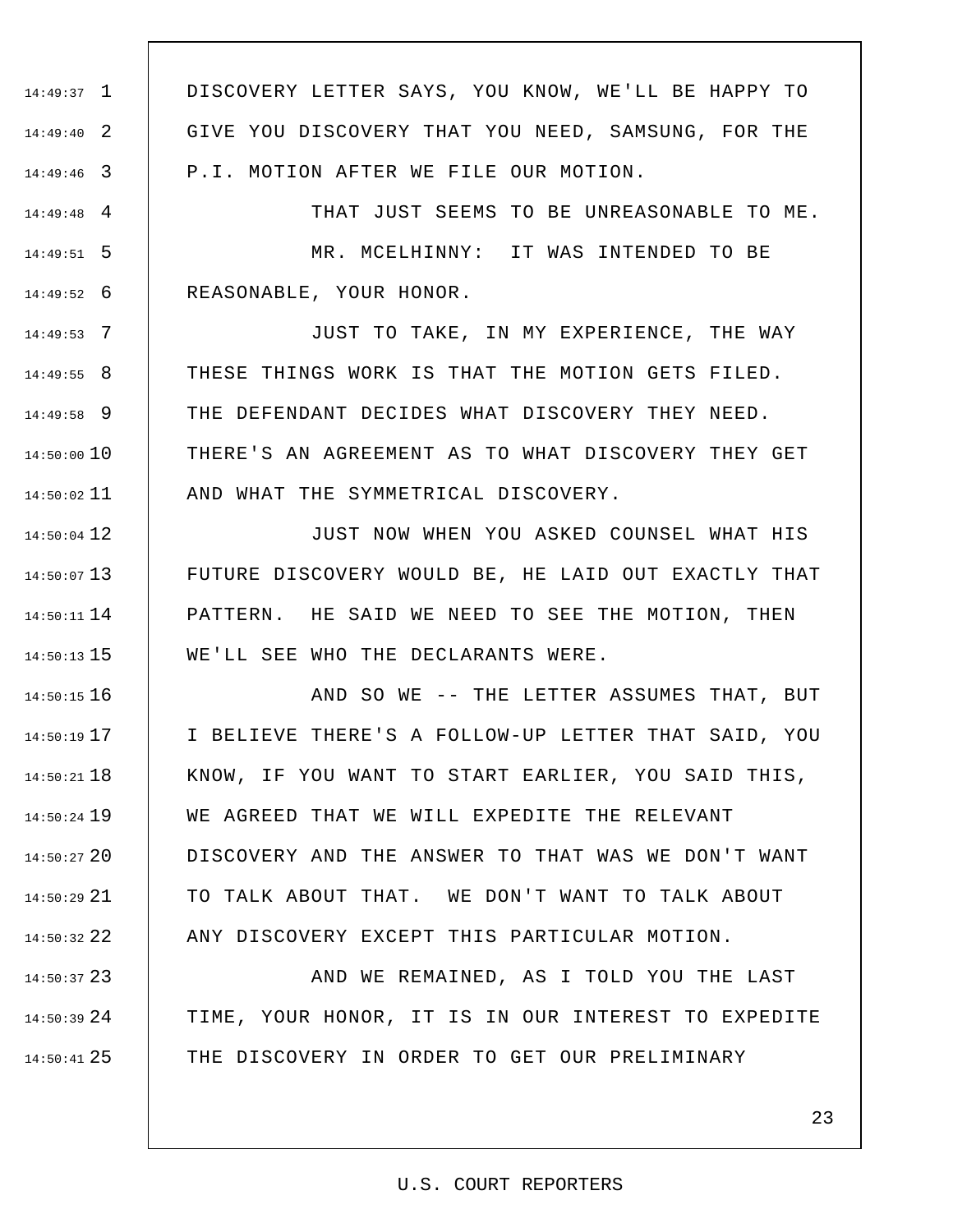1 14:50:43 2 14:50:47 INJUNCTION AND WE'RE -- WE REMAIN OPEN TO THOSE MEET AND CONFER.

3 14:50:47 4 14:50:52 5 14:50:54 6 14:50:57 7 14:51:01 8 14:51:04 9 14:51:07 THE COURT: WHAT, YOU KNOW, ABOUT SAMSUNG'S ARGUMENT THAT, WELL, A HIGHLY CONFIDENTIAL OUTSIDE COUNSEL EYES ONLY DESIGNATION WAS SUFFICIENT TO AVOID PREJUDICING SAMSUNG IN RELEASE OF PRERELEASE PRODUCTS BUT THAT DOESN'T APPLY TO APPLE. THAT'S INSUFFICIENT TO AVOID ANY SUBSTANTIAL PREJUDICE TO APPLE?

10 14:51:10 11 14:51:11 12 14:51:13 13 14:51:16 14 14:51:22 15 14:51:24 16 14:51:26 17 14:51:29 MR. MCELHINNY: WHAT IS FAIR IS APPLYING THE SAME THREE STANDARDS TO US THAT YOUR HONOR APPLIED IN THE MOTION. AND WHAT YOU LOOKED AT WAS IMMINENCE OF RELEASE, WHAT YOU LOOKED AT WAS DIRECT -- RELEVANCE WASN'T ENOUGH. YOU ASKED FOR DIRECT RELEVANCE OF THE PRELIMINARY INJUNCTION MOTION, AND THEN UNDER PREJUDICE, YOU LOOKED AT EXACTLY THIS ISSUE.

18 14:51:31 19 14:51:34 20 14:51:37 21 14:51:40 AND WHAT YOU SAID WAS, SAMSUNG'S CLAIMS OF PREJUDICE WERE UNDERCUT BECAUSE THEY ARE DOING THEIR OWN PRERELEASES, THEY ARE PUTTING OUT THE SAMPLES IN THE MARKET.

22 14:51:42 23 14:51:44 24 14:51:47 25 14:51:50 WE SHOWED YOU THE PICTURES AND YOU SAID THE CONCLUSION WAS FOR THEM TO BE CLAIMING THIS IS CONFIDENTIAL AT THE SAME TIME THAT THEY ARE SEEDING THE MARKET WITH THIS STUFF UNDERCUT THEIR CLAIMS OF

 $2.4$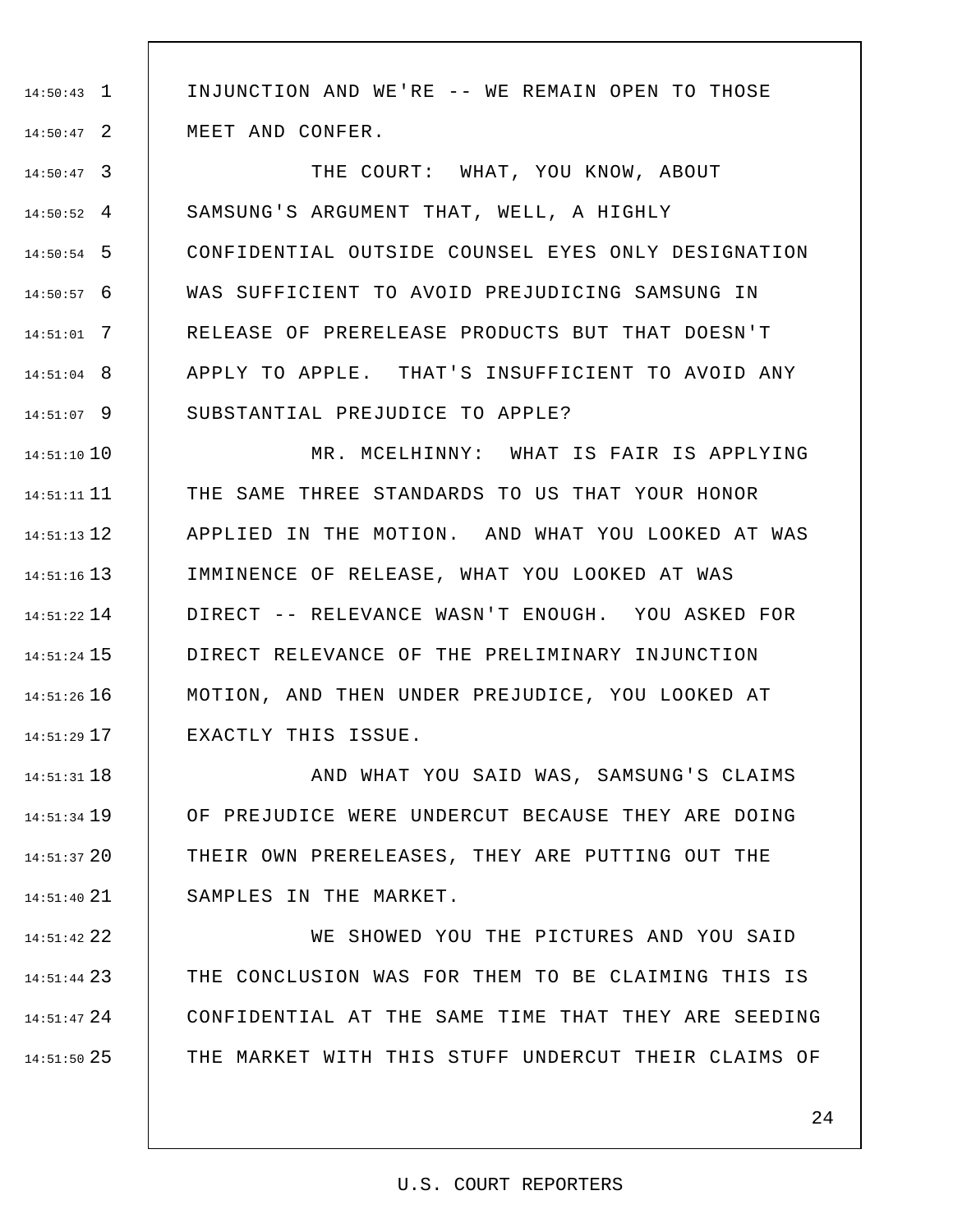PREJUDICE.

1 14:51:53

2 14:51:54

5 14:51:57

THE COURT: LET ME ASK --

3 14:51:55 4 14:51:57 MR. MCELHINNY: I NEED TO ANSWER YOUR QUESTION DIRECTLY.

THE COURT: GO AHEAD.

6 14:51:58 7 14:51:59 8 14:52:03 9 14:52:08 14:52:10 10 MR. MCELHINNY: INFORMATION ABOUT WHAT APPLE'S FUTURE PRODUCTS LOOKED LIKE CANNOT BE POLICED. WE WILL BE DEALING WITH EXPERTS. THE FIRM ON THE OTHER SIDE IS IN FOUR OTHER LAWSUITS, SAME LAWYERS AGAINST APPLE FOR OTHER CLIENTS.

11 14:52:13 12 14:52:16 13 14:52:21 14 14:52:24 THE KNOWLEDGE OF WHAT THESE PRODUCTS LOOK LIKE CANNOT BE POLICED. A PROTECTIVE ORDER, MORE PEOPLE AT APPLE WILL HAVE TO GET IT. I'LL GET IT. I DON'T HAVE IT RIGHT NOW.

15 14:52:25 16 14:52:27 17 14:52:30 18 14:52:33 THERE'S JUST A UNIVERSE OF PEOPLE THAT WOULD GET ACCESS TO THIS INFORMATION, ANY ONE OF WHOM WOULD HAVE THE POWER TO LEAK IT IN A WAY THAT WOULD BE COMPLETELY UNTRACEABLE.

19 14:52:34 20 14:52:36 21 14:52:39 22 14:52:42 23 14:52:42 BUT YOUR HONOR KNOWS FROM THE ARTICLES THAT YOU HAVE SEEN THAT THERE'S A WHOLE BLOGOSPHERE OF PEOPLE OUT THERE DOING EVERYTHING THEY CAN TO FIND OUT ABOUT APPLE'S PRERELEASE. THAT IS OUR CHARISMA.

24 14:52:47 25 14:52:49 AND IT'S POLICED, AS YOU KNOW FROM THE DECLARATIONS, THOROUGHLY WITHIN APPLE AND THIS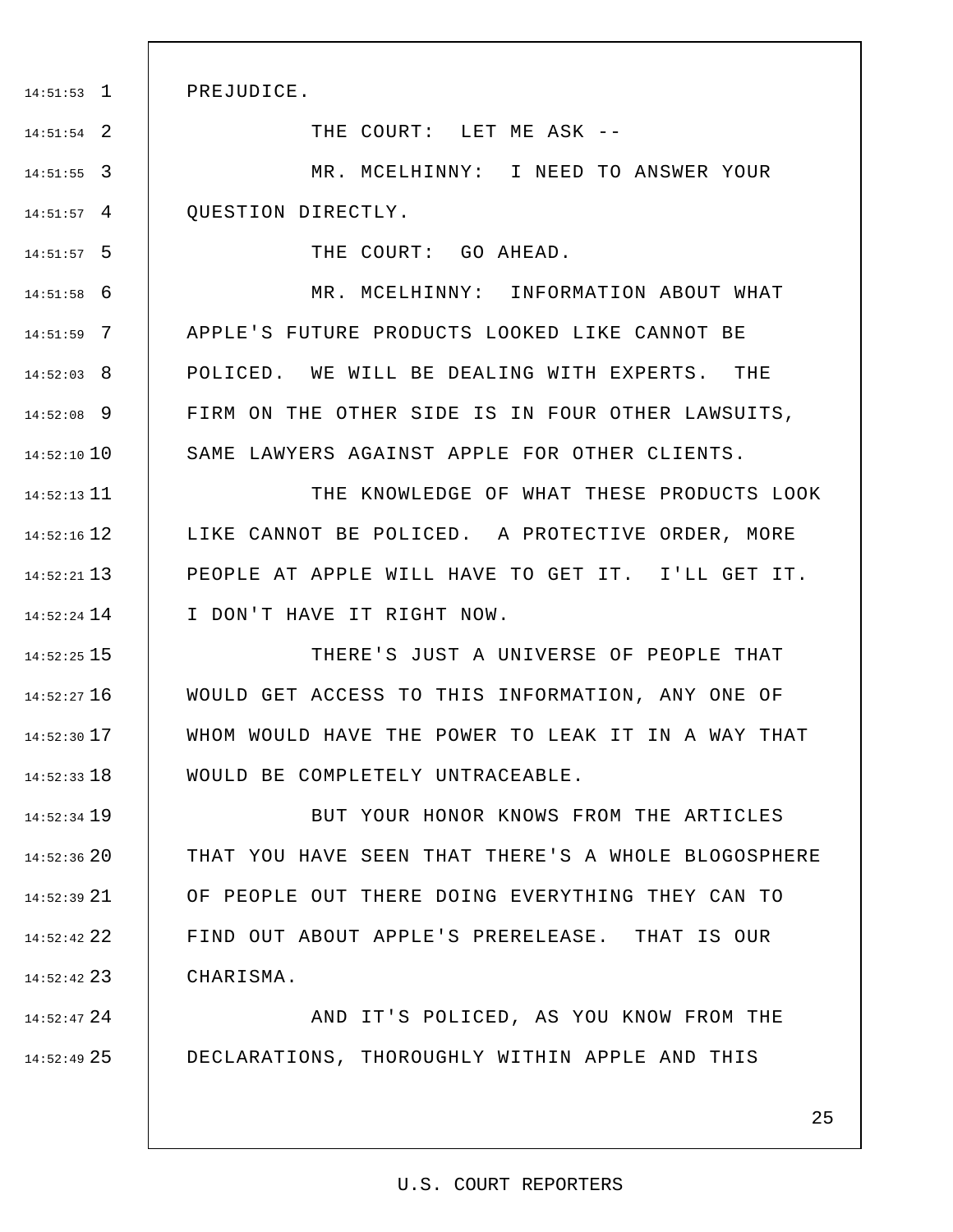1 14:52:52 2 14:52:55 3 14:52:57 4 14:53:01 WOULD PUT IT IN A WAY THAT WE COULDN'T PROVE IT HAPPENED, LEAKS WOULD SHOW, AND YOUR HONOR WOULD NEVER TO BE ABLE TO TELL. TOO MANY PEOPLE WOULD HAVE HAD ACCESS.

5 14:53:03

6 14:53:06

7 14:53:10

THE COURT: AND YOU'RE SAYING WEEKS OF SAMSUNG'S PRERELEASES DOESN'T MATTER BECAUSE THEY ARE LEAKING IT ANY WAY? IS THAT YOUR POSITION?

8 14:53:10 9 14:53:13 10 14:53:17 11 14:53:18 12 14:53:20 13 14:53:22 MR. MCELHINNY: I'M SAYING YOUR HONOR DID A BALANCE AND WHAT WAS -- SAMSUNG DIDN'T HAVE DECLARATIONS THAT WE HAD THAT SAID THE PRODUCT INFORMATION IS PROTECTED WITHIN THEIR COMPANY. IT DIDN'T HAVE ANY DECLARATIONS AT ALL ABOUT HOW CLOSELY IT WAS PROTECTED.

14 14:53:23 15 14:53:26 16 14:53:28 BUT WHAT WE SHOWED YOU WAS THAT THEY WERE FLYING REPORTERS TO SPAIN AND HANDING THE PRODUCTS OUT.

17 14:53:29 18 14:53:31 19 14:53:33 THREE OF THE FIVE PRODUCTS OF THE RESULTS OF YOUR ORDER HAVE ALREADY BEEN RELEASED. THEY'RE NOT SECRET NOW AT ALL.

20 14:53:35 21 14:53:39 22 14:53:41 23 14:53:46 24 14:53:48 25 14:53:50 AND THE OTHER TWO HAVE BEEN A SAMPLE. SO THE DIFFERENCE -- I MEAN, YOUR HONOR'S ORDER OF THE RELEASE IS IMMINENT AND SAMSUNG IS ALREADY WELL INTO A MARKETING CAMPAIGN WHICH IS WHERE THEY DO BUSINESS DIFFERENTLY AS YOUR JUSTIFICATION FOR GIVING US THE PART OF WHAT WE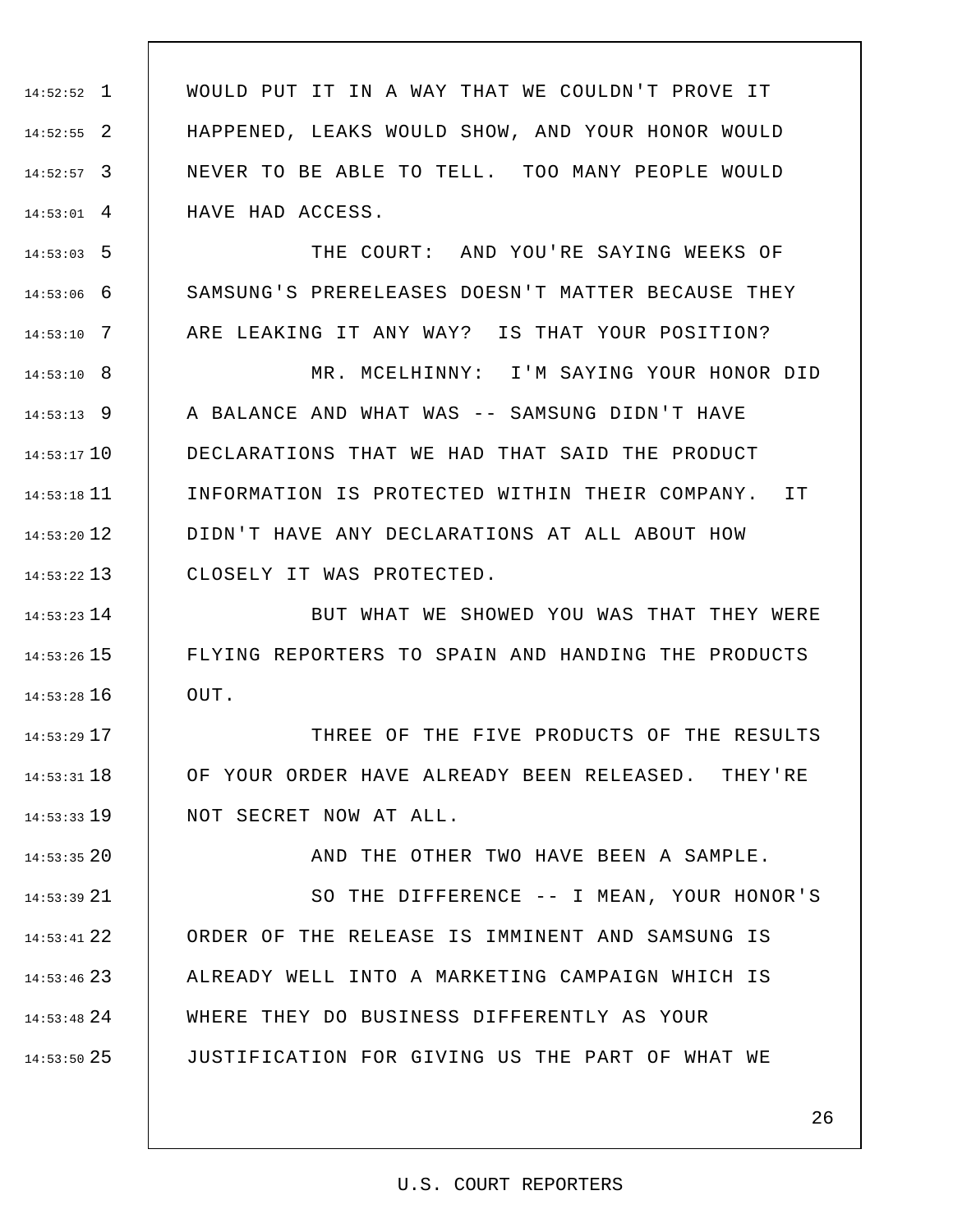1 14:53:52

14 14:54:24

24 14:54:45

25 14:54:47

ASKED FOR THAT YOU GAVE US.

2 14:53:54 3 14:53:56 4 14:54:00 5 14:54:02 6 14:54:05 AND ALL I'M SAYING IS IF YOU APPLY EXACTLY -- SAUCE FOR THE GOOSE AND SAUCE FOR THE GANDER AND IF YOU APPLY EXACTLY THAT SAME TEST, YOU COME UP TO A CONCLUSION IN OUR CASE BECAUSE THE FACTS ARE HERE.

7 14:54:06 8 14:54:11 9 14:54:13 10 14:54:16 11 14:54:19 THE COURT: LET ME ASK, IF THIS DOES GO BY WAY OF A P.I. MOTION, WHAT IS THE HARM GOING TO BE? IT SEEMS UNLIKELY THAT ANYBODY WOULD ACTUALLY BUY A SAMSUNG PRODUCT AND BE CONFUSED AND THINK, IN FACT, THAT THEY ARE BUYING AN APPLE PRODUCT.

12 14:54:21 13 14:54:24 SO I FIND LOST SALES TO BE REALLY HARD TO BELIEVE HERE.

SO WHAT IS IT GOING TO BE?

15 14:54:26 16 14:54:28 17 14:54:31 MR. MCELHINNY: IT WILL BE A COMBINATION OF THINGS. IT WILL, IN FACT, BE LOST SALES. BUT IT ALSO WILL BE A --

18 14:54:33 19 14:54:35 20 14:54:37 THE COURT: YOU'RE GOING TO ASSERT THAT PEOPLE BOUGHT A SAMSUNG PRODUCT THINKING THAT IT WAS ACTUALLY AN APPLE PRODUCT?

21 14:54:40 22 14:54:42 23 14:54:44 MR. MCELHINNY: I BELIEVE IN GENERAL IT'S GOING TO FALL INTO THREE AREAS: EITHER THAT'S GOING TO BE PART OF IT.

THE COURT: OKAY.

MR. MCELHINNY: TWO, THAT PEOPLE ARE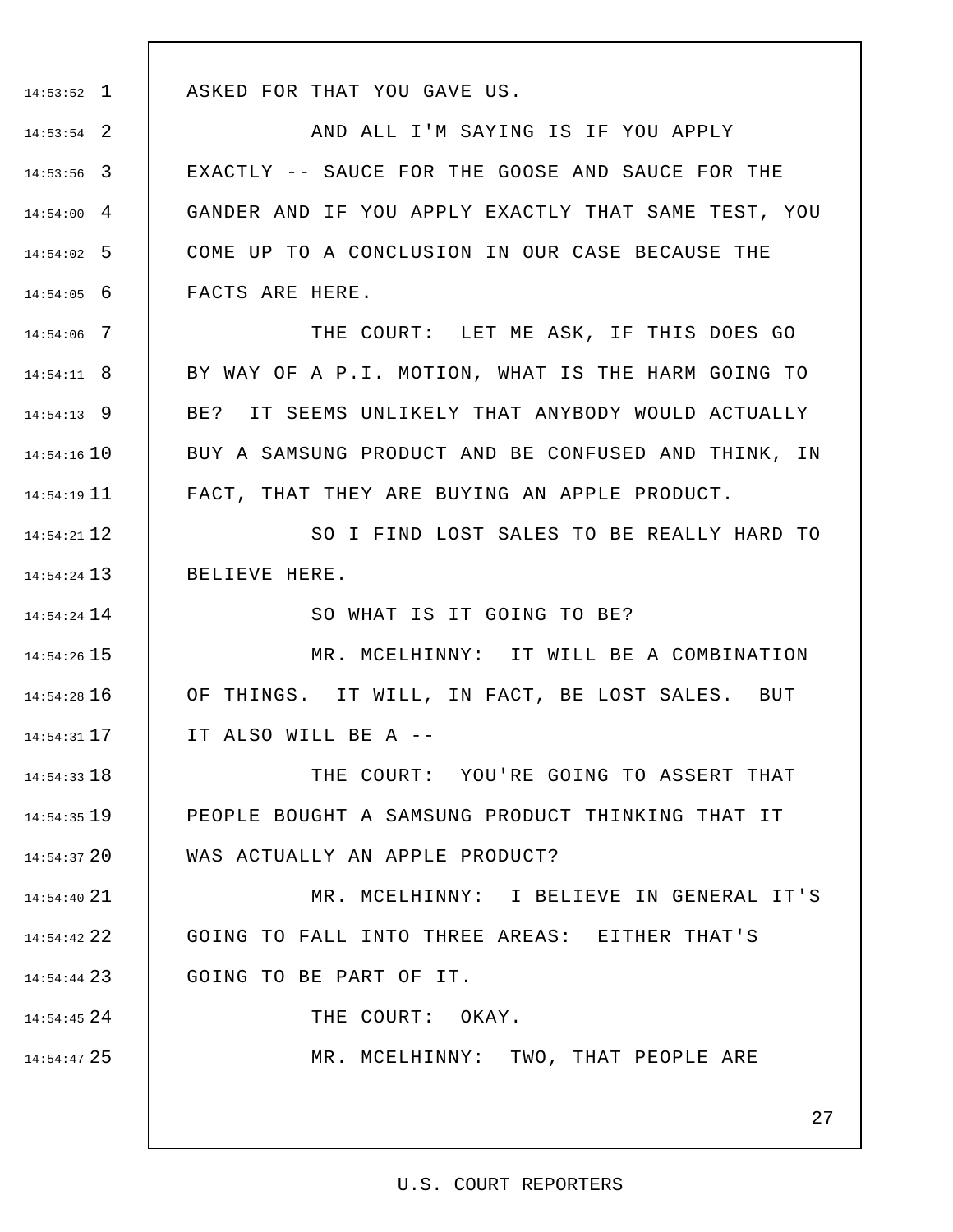1 14:54:48 2 14:54:52 3 14:54:55 GOING TO BELIEVE THAT SAMSUNG HAD AUTHORITY FROM APPLE TO USE APPLE'S IP, AND, THEREFORE, THERE WAS AN ENDORSEMENT.

4 14:54:56 5 14:54:59 6 14:55:06 7 14:55:09 8 14:55:11 9 14:55:14 AND, THREE, WE'RE GOING TO DEMONSTRATE THAT ONE WAY TO ATTACK APPLE IS BY MAKING ITS DESIGNS GENERIC BY BROADENING THEM TO THE POINT OF THE UNIQUENESS AND THE SPECIAL APPLICATION TO APPLE NO LONGER APPLIES BECAUSE YOU CAN'T TELL THE DIFFERENCE ANY MORE.

10 14:55:18

AND THAT OBVIOUSLY WILL BE IRREPARABLE.

11 14:55:28 12 14:55:31 13 14:55:36 14 14:55:40 THE COURT: WITH REGARD TO THE VALIDITY, IF WE END UP HAVING IN THE P.I. MOTION LOOK AT VALIDITY OF THE MARKS, THE DESIGN PATENTS, WHAT ARE YOU GOING TO DO? ARE YOU GOING TO HAVE EXPERTS?

15 14:55:42 16 14:55:44 17 14:55:49 18 14:55:52 19 14:55:55 20 14:56:01 21 14:56:04 MR. MCELHINNY: WE WILL CERTAINLY -- AGAIN, THERE'S A LONG WAY TO GO BETWEEN THIS AND THE MOTION, BUT OBVIOUSLY WE'RE GOING TO TRY TO CRAFT, IF WE FILE THE PRELIMINARY INJUNCTION, A MOTION THAT IS DIRECT, SORT OF PARED DOWN AND GIVES US THE LARGEST -- WE'RE NOT GOING TO ASSERT ALL OF OUR RIGHTS OBVIOUSLY.

22 14:56:05 23 14:56:08 24 14:56:10 25 14:56:13 AND SO THERE ARE INSTANCES WITH THE TRADEMARKS WHERE WE WILL HAVE PRESUMPTIONS OF VALIDITY, WE HAVE DESIGN PATENTS THAT WILL HAVE PRESUMPTIONS OF VALIDITY, BUT THERE WILL BE EXPERTS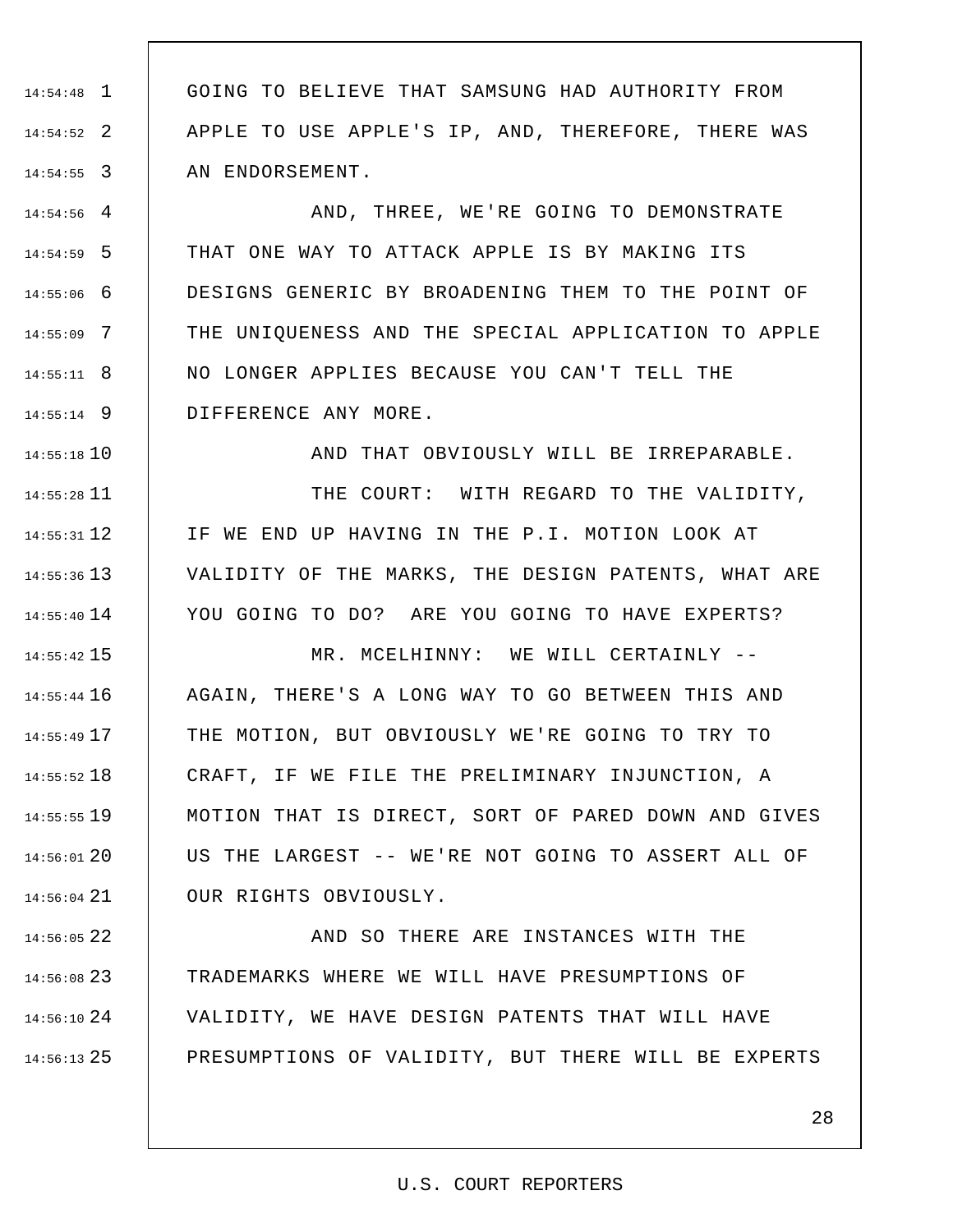1 14:56:16

2 14:56:18

24 14:57:17

25 14:57:18

AS WELL BOTH IN TERMS OF THE LIABILITY ISSUES AND THE IRREPARABLE INJURY.

3 14:56:20 4 14:56:23 5 14:56:28 6 14:56:33 7 14:56:37 THE COURT: LET ME ASK MR. VERHOEVEN, NOW THAT THE IPAD 2 WAS JUST RELEASED IN MARCH, ISN'T IT A BIT SPECULATIVE TO SAY -- I MEAN, YOU YOURSELF SAY THEY SEEM TO DO LIKE ONE A YEAR. WHY SHOULD WE BELIEVE THAT THEY ARE GOING TO DO TWO THIS YEAR?

8 14:56:39 9 14:56:40 10 14:56:42 11 14:56:46 MR. VERHOEVEN: THERE'S AN ARTICLE IN THE "WALL STREET JOURNAL" THIS MORNING SAYING THAT THEY THINK THAT THE ANALYSTS ARE EXPECTING THEM TO RELEASE ANOTHER PAD IN THE FALL.

12 14:56:48 13 14:56:50 14 14:56:55 15 14:56:57 THE POINT IS THAT WE SHOULD BE ENTITLED TO DISCOVERY SO IT'S RECIPROCAL SO THAT WE CAN PREPARE JUST LIKE THEY'RE ALLEGEDLY PREPARED FOR THEIR PRELIMINARY INJUNCTION MOTION.

16 14:56:59 17 14:57:01 18 14:57:05 19 14:57:06 14:57:08 20 SO THE PHONE IS DUE OUT ANY DAY NOW, ACCORDING TO FORECASTS. THEY WON'T TELL US AND THEY WON'T EVEN TELL YOUR HONOR. THEY KNOW WHEN THEY'RE COMING OUT WITH THEIR NEW PRODUCT AND THEY WON'T TELL YOU AND THEY WON'T TELL US EITHER.

21 14:57:11 22 14:57:13 23 14:57:15 IF I MIGHT, YOUR HONOR, I REALLY WOULD LIKE TO ADDRESS SOME OF THESE POINTS THAT MR. MCELHINNY MADE AS WELL.

SHOULD I DO THAT NOW?

THE COURT: YES. I'M JUST GOING TO GIVE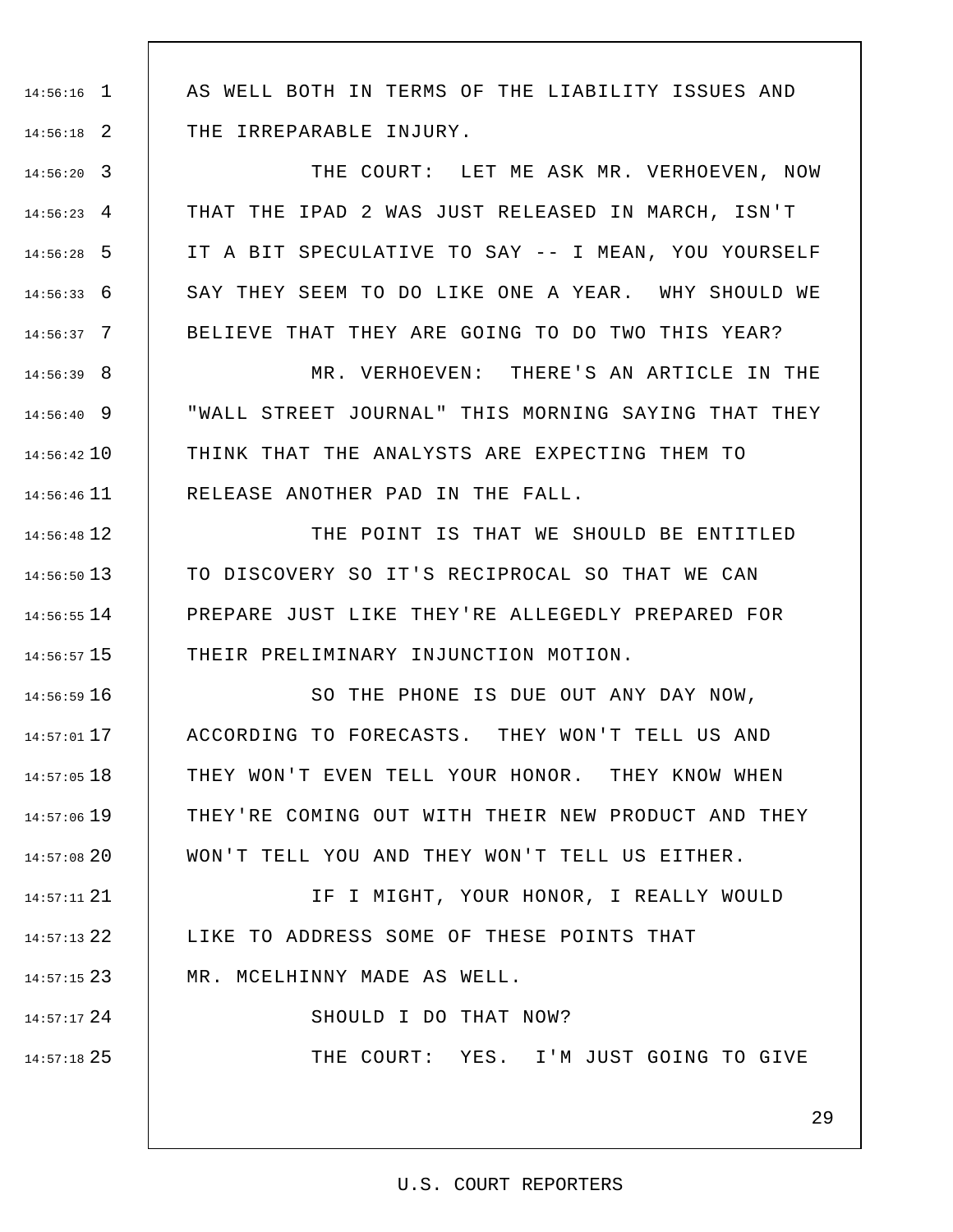1 14:57:20 2 14:57:23 3 14:57:27  $14:57:30 \quad 4$ 5 14:57:33 6 14:57:37 7 14:57:41 8 14:57:44 YOU A VERY QUICK, IF YOU COULD, TIMEFRAME. I WANT YOU SPECIFICALLY TO ADDRESS THEIR POINT WHICH IS, LOOK, IF THE APPLE PRODUCTS ARE NOT BEING SOLD AT THE TIME, THEN THE P.I. MOTION LOSES OR LET'S SAY HYPOTHETICALLY A P.I. WAS ACTUALLY ISSUED, THE MOMENT THEY STOPPED SELLING THE PRODUCT THAT IS, YOU KNOW, ALLEGEDLY BEING CONFUSED WITH YOURS, THEN THE P.I. IS GOING TO EXPIRE AND BE TERMINATED.

9 14:57:47 10 14:57:48 MR. VERHOEVEN: EXACTLY. I'LL ADDRESS THAT RIGHT NOW.

THE COURT: GO AHEAD.

12 14:57:49 13 14:57:50 14 14:57:53  $14:57:56$  15 MR. VERHOEVEN: YOUR HONOR, BASICALLY THE MAIN POINT THAT THEY MAKE ON RELEVANCE IN THEIR MOTION IS THAT, OH, THIS WAS ABOUT THE FUTURE AND THE FUTURE IS NOT RELEVANT.

16 14:57:57 17 14:58:02 18 14:58:06 WELL, THAT IS 180 DEGREES OPPOSITE OF THE POSITION THAT THEY TOOK WHEN THEY SOUGHT EXPEDITED DISCOVERY OF SAMSUNG'S FUTURE PRODUCTS.

19 14:58:08 20 14:58:09 21 14:58:13 22 14:58:16 23 14:58:19 24 14:58:21 AND I MADE THE POINT, YOUR HONOR, AT THAT HEARING, THE RECIPROCAL POINT WHICH IS IF WE HAVE NOT RELEASED THE PRODUCT YET AS A MATTER OF BLACK LETTER LAW, IT CAN'T CONSTITUTE ANY SORT OF TRADE DRESS OR INFRINGEMENT AND IT'S NOT RELEASED AND IT'S NOT ON THE MARKET.

25 14:58:22

11 14:57:49

BUT THEY CAME BACK AND SAID WE NEED TO

# U.S. COURT REPORTERS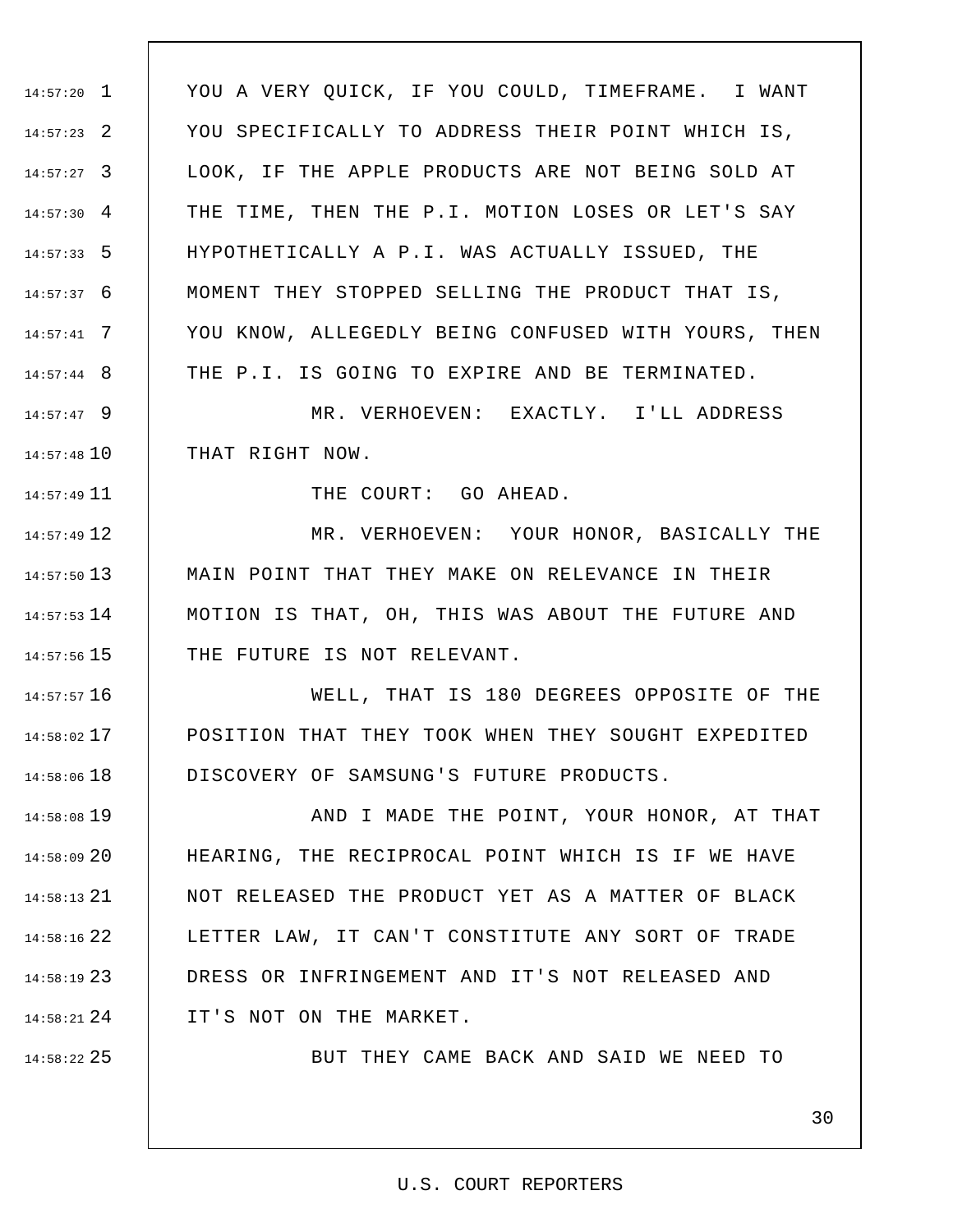1 14:58:24 2 14:58:26 3 14:58:30 4 14:58:32 5 14:58:35 GET READY FOR A PRELIMINARY INJUNCTION MOTION AND WE KNOW THAT THEY'RE GOING TO RELEASE A FUTURE PRODUCT AND WE WANT TO SEE IT IN ADVANCE SO WE CAN GET READY AND ALL WE'RE SEEKING HERE IS THE SAME THING SO WE CAN GET READY.

6 14:58:36 7 14:58:39 8 14:58:44 9 14:58:47 NOW, IF THEY FILED THEIR P.I. MOTION BEFORE THE GALAXY S2, WHICH IS ACTUALLY RELEASED WHICH WON'T BE UNTIL THE FALL OF 2011, THEY CAN'T ACCUSE THE GALAXY S2.

10 14:58:50 11 14:58:52 12 14:58:56 13 14:58:58 BUT YOUR HONOR HAS ORDERED US TODAY TO PRODUCE THE GALAXY S2 FOR THEM SO THEY CAN GET READY FOR THEIR PRELIMINARY INJUNCTION MOTION. ALL WE'RE SEEKING IS PARITY.

14 14:59:00 15 14:59:02 16 14:59:04 17 14:59:07 18 14:59:09 THEY'RE GOING TO RELEASE A NEW PHONE IN THE FALL. THEY WON'T TELL US THAT, BUT I THINK BY THE FALL THEY'RE GOING TO HAVE A NEW PHONE AND THERE'S ALL KINDS OF SPECULATION AS TO WHAT IT'S GOING TO BE.

19 14:59:10 20 14:59:13 WE KNOW THE IPHONE 4 IS DRAMATICALLY DIFFERENT IN DESIGN AND LOOK THAN THE IPHONE 3.

21 14:59:16 22 14:59:19 23 14:59:23 WE KNOW THAT THE IPAD 2 IS DRAMATICALLY DIFFERENT IN SCOPE AND SHAPE AND FORM AND DESIGN THAN THE FIRST PAD.

24 14:59:25 25 14:59:29 AND WE SUSPECT THAT THESE NEW PRODUCTS THAT ARE GOING TO BE COMPETING ON THE MARKETPLACE

#### U.S. COURT REPORTERS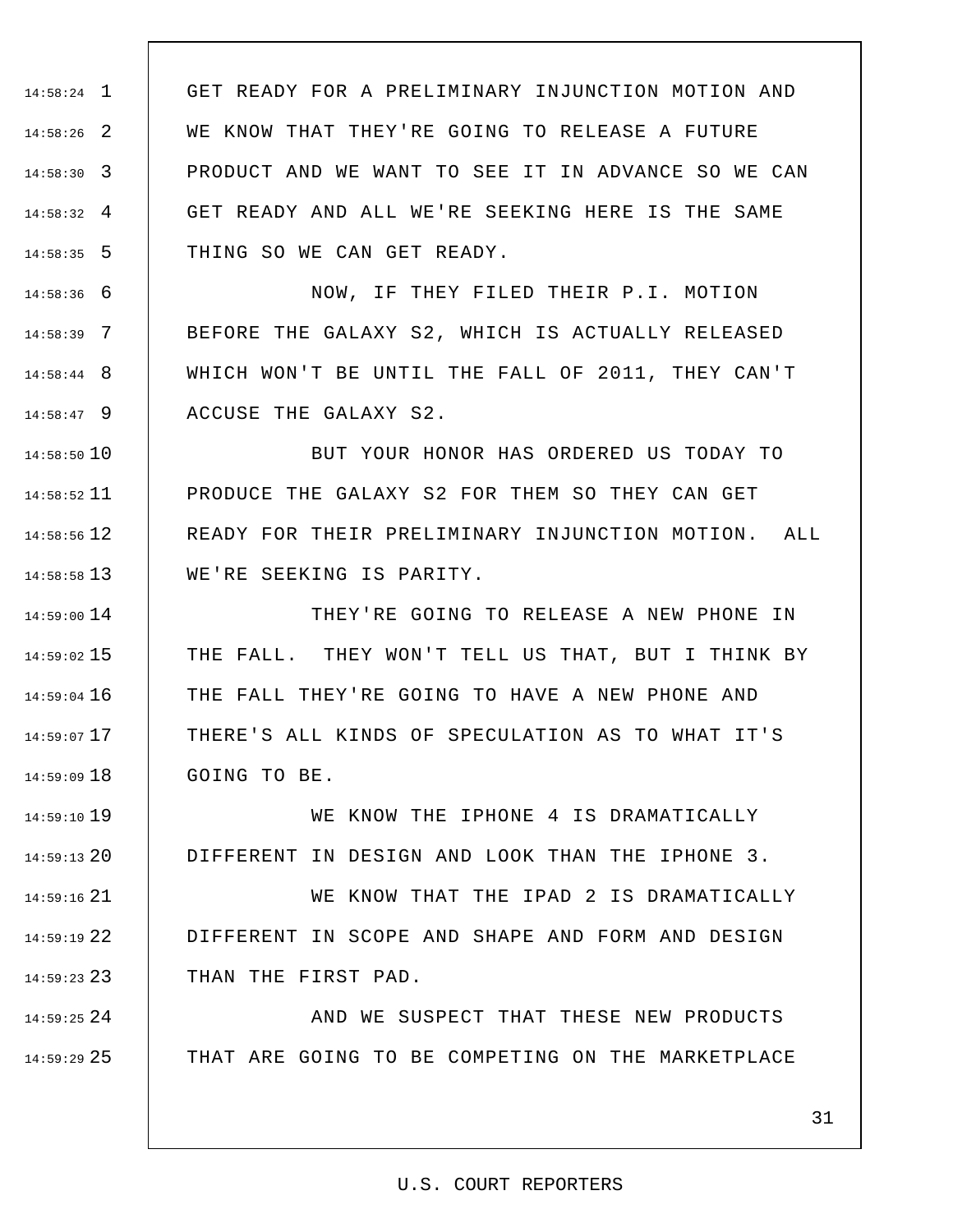1 14:59:32 2 14:59:37 3 14:59:40 4 14:59:42 5 14:59:43 WITH THESE FUTURE PRODUCTS, NOT CURRENT PRODUCTS, FUTURE PRODUCTS OF SAMSUNG ARE GOING TO HURT THEIR CASE BECAUSE THEY'RE GOING TO BE A LOT DIFFERENT AND THAT'S GOING TO BE THE SUBJECT OF THEIR MARKETING CAMPAIGN IN THE FALL.

6 14:59:45 7 14:59:47 8 14:59:49 9 14:59:52 10 14:59:55 AND THAT'S GOING TO BE VERY CRITICAL TO ANY PRELIMINARY INJUNCTION MOTION, BOTH ON THE MERITS, ARE THESE THINGS GOING TO CONFUSE THE CONSUMER? AND ALSO AS TO IRREPARABLE HARM AND BALANCE OF HARM.

11 14:59:56 12 14:59:59 13 15:00:01  $15:00:04$  14 IF THEY'RE -- IF THEIR FOCUS IN THE MARKETPLACE, YOU KNOW, THESE PHONES, THEY HAVE A SHELF LIFE, THEY'RE LIKE CABBAGE, YOU HAVE A SHELF LIKE OF SIX MONTHS TO A YEAR MAX.

15 15:00:07 16 15:00:10 17 15:00:14 18 15:00:17 19 15:00:26 THE NOTION THAT THEY'RE GOING TO BE IRREPARABLY HARMED BECAUSE OF THE IPHONE 3 WHICH SELLS FOR 59 BUCKS AND IS GOING TO A COMPLETELY DIFFERENT MARKET SEGMENT THAN THE 4G TURBO CHARGED VERY EXPENSIVE IPHONES IS LUDICROUS.

20 15:00:28 21 15:00:30 22 15:00:32 23 15:00:35 24 15:00:37 THE ONLY WAY THEY'RE GOING TO BE ABLE TO SHOW ANY SORT OF HARM IS BY COMPARING THEIR CURRENTLY ON-THE-MARKET PRODUCTS TO THE CURRENTLY ON-THE-MARKET PRODUCTS IN THE FALL THAT SAMSUNG HAS.

25 15:00:38

SO THAT'S WHY WE NEED -- IF YOU, IF YOU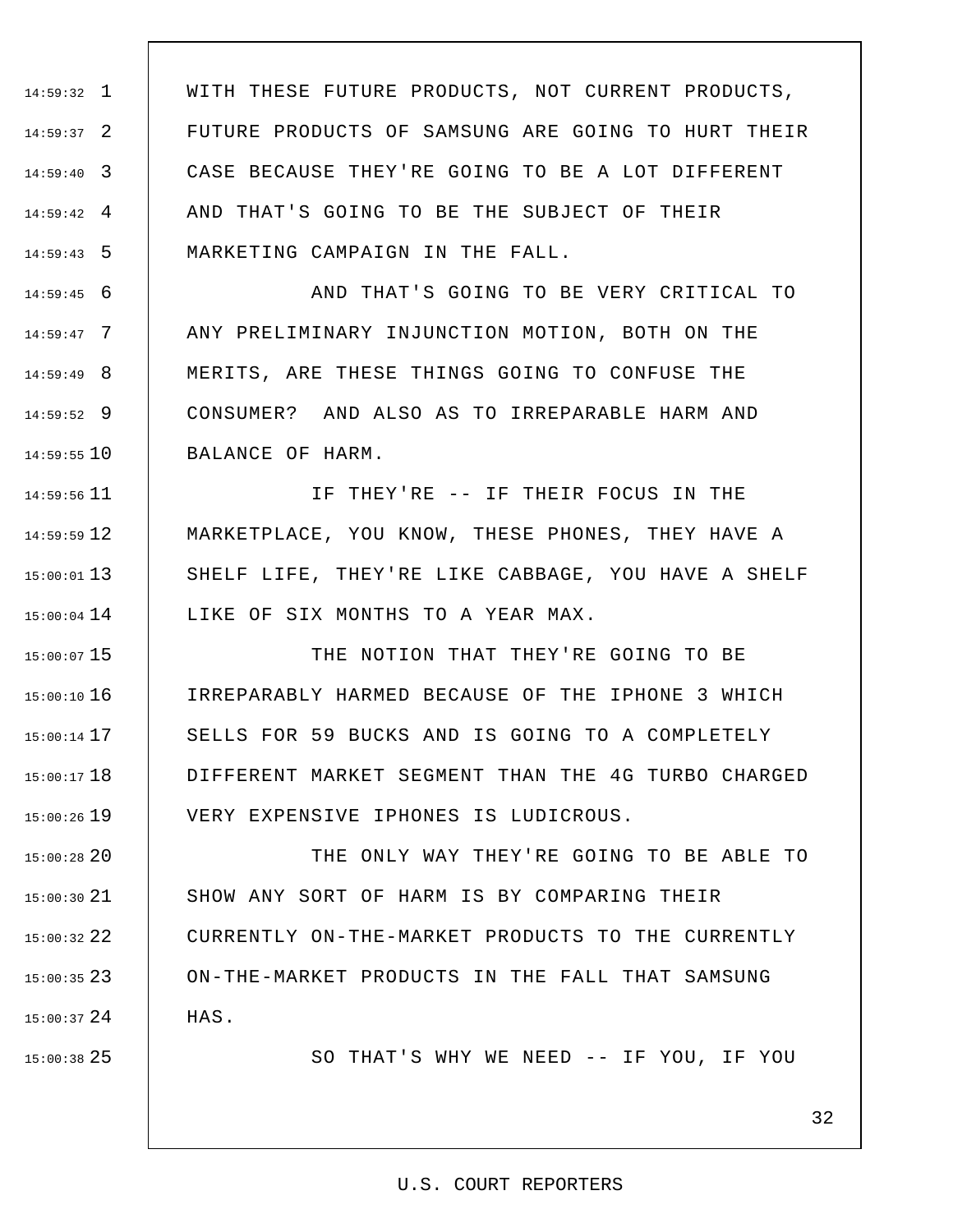1 15:00:41 2 15:00:44 3 15:00:47  $15:00:50$  4 GIVE THEM THE ARGUMENT THAT, HEY, WE NEED YOU TO GET READY, EVEN THOUGH THEY'RE NOT FUTURE, THE SAME ARGUMENT APPLIES TO US AND THAT'S REALLY THEIR ONLY ARGUMENT ON RELEVANCE, YOUR HONOR.

5 15:00:51 6 15:00:58 7 15:01:00 8 15:01:04 9 15:01:09 10 15:01:11 IF WE ASSUME THAT THE APPLE PHONE NEXT GENERATION IS ON THE MARKET AND IS WHAT THEY'RE FILING THEIR P.I. ON, AND IS BEING COMPARED TO, FOR EXAMPLE, THE GALAXY S2 PHONE, THEN THERE'S ABSOLUTELY NO ARGUMENT THAT THEY COULD MAKE THAT AS TO RELEVANCE OF THE NEXT GENERATION IPHONE.

15:01:14 11 12 15:01:17 13 15:01:20 THEY'RE NOT -- THEY CITE, YOUR HONOR, THE -- A COUPLE OF CASES WHERE THEY SAY THEY GET TO PICK AND CHOOSE WHAT TRADE DRESS THEY ASSERT.

14 15:01:24 15 15:01:26 16 15:01:29 17 15:01:33 18 15:01:38 19 15:01:40 WELL, THOSE CASES, YOUR HONOR, ARE CASES ABOUT PAST PRODUCTS AND ABOUT THE SITUATION WHERE A PLAINTIFF HAS FIVE MODELS AND THEY SUED FOR TRADE DRESS INFRINGEMENT OF ONE OF THE FIVE MODELS AND IS IT OKAY FOR THEM TO JUST PICK THAT ONE MODEL AND NOT THE OTHERS?

20 15:01:41 21 15:01:43 22 15:01:45 23 15:01:48 24 15:01:53 25 15:01:55 THE ANALOGY TO THIS CASE, YOUR HONOR, WOULD BE IF THEY SUED US ON THE IPHONE 3 BUT NOT THE IPHONE 4 ALREADY IN THE MARKETPLACE, AND WE WERE SAYING THEY DON'T HAVE THE DISTINCTIVE TRADE DRESS ON THE IPHONE 3 BECAUSE THE IPHONE 4 IS DIFFERENT, THAT'S WHAT THOSE CASES ARE ABOUT.

#### U.S. COURT REPORTERS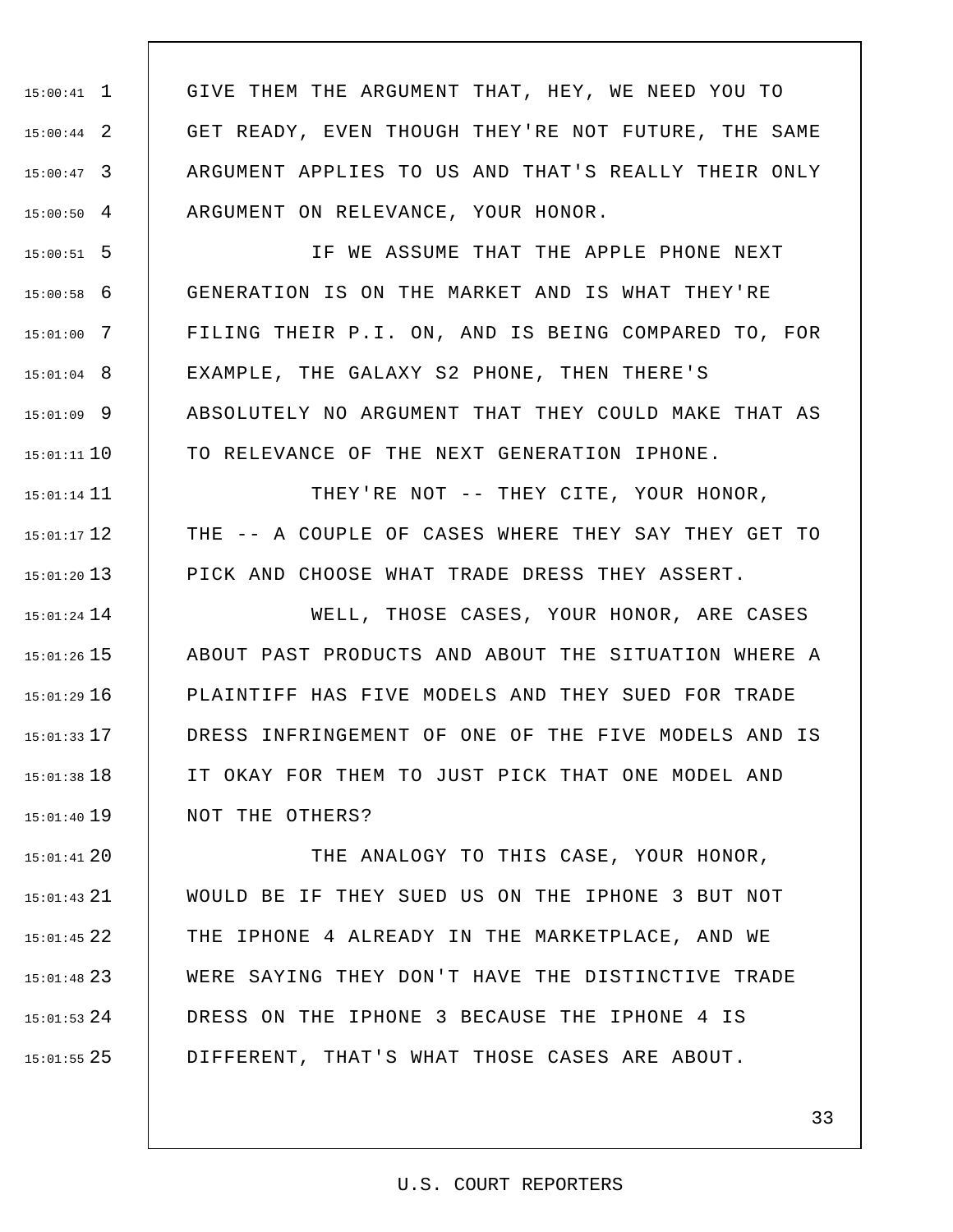1 15:01:57 2 15:01:59 3 15:02:02 4 15:02:04 5 15:02:08 6 15:02:10 THEY HAVE NOTHING TO DO WITH THIS SITUATION. APPLE IS CERTAINLY NOT SAYING WE HAVE MADE A DECISION AND WE'LL REPRESENT TO THE COURT THAT WE WILL NOT SUE AND ASSERT OUR INTELLECTUAL PROPERTY ON THE NEXT GENERATION IPHONE AGAINST SAMSUNG. OF COURSE NOT.

7 15:02:16 8 15:02:18 THEY PLAINLY INTEND TO. SO THOSE CASES HAVE NO MERIT TO THIS PARTICULAR CASE.

9 15:02:20 15:02:24 10 11 15:02:27 12 15:02:31 13 15:02:35  $15:02:37$  14 SO WHEN YOU LOOK AT WHAT IS THE COURT REQUIRED TO DO IF THEY FILE A P.I. MOTION AS TO THESE FUTURE PRODUCTS? THE COURT IS GOING TO -- WHAT WE'LL HAVE TO DO TO DEFEND OURSELVES IS GO OUT AND DO SURVEYS AND DO A COMPARISON OF THE CURRENT PHONES ON THE MARKETPLACE PROBABLY IN THE FALL.

15 15:02:40 16 15:02:43 17 15:02:47 18 15:02:50 19 15:02:53 AND THEY HAVE GOT -- THEY'RE GOING TO GET A HEAD START BY GETTING THE SAMSUNG ADVANCED PHONES TODAY UNDER THEIR MOTION FOR EXPEDITED DISCOVERY AND ALL WE'RE ASKING IS FOR PARITY. WE SHOULD GET THE SAME THING.

20 15:02:54 21 15:02:57 22 15:03:00 23 15:03:03 NOW, IF THEY FILE A MOTION AND THE SAMSUNG PHONE IS NOT ON THE MARKET, THEY WON'T BE ABLE TO SUE FOR TRADE DRESS. THEY'RE MAKING THE INVERSE POINT.

24 15:03:04 25 15:03:07 IF THEY MAKE THE POINT AND THEN THEIR NEXT GENERATION IPHONE IS ON THE MARKET, THEN THAT

34

## U.S. COURT REPORTERS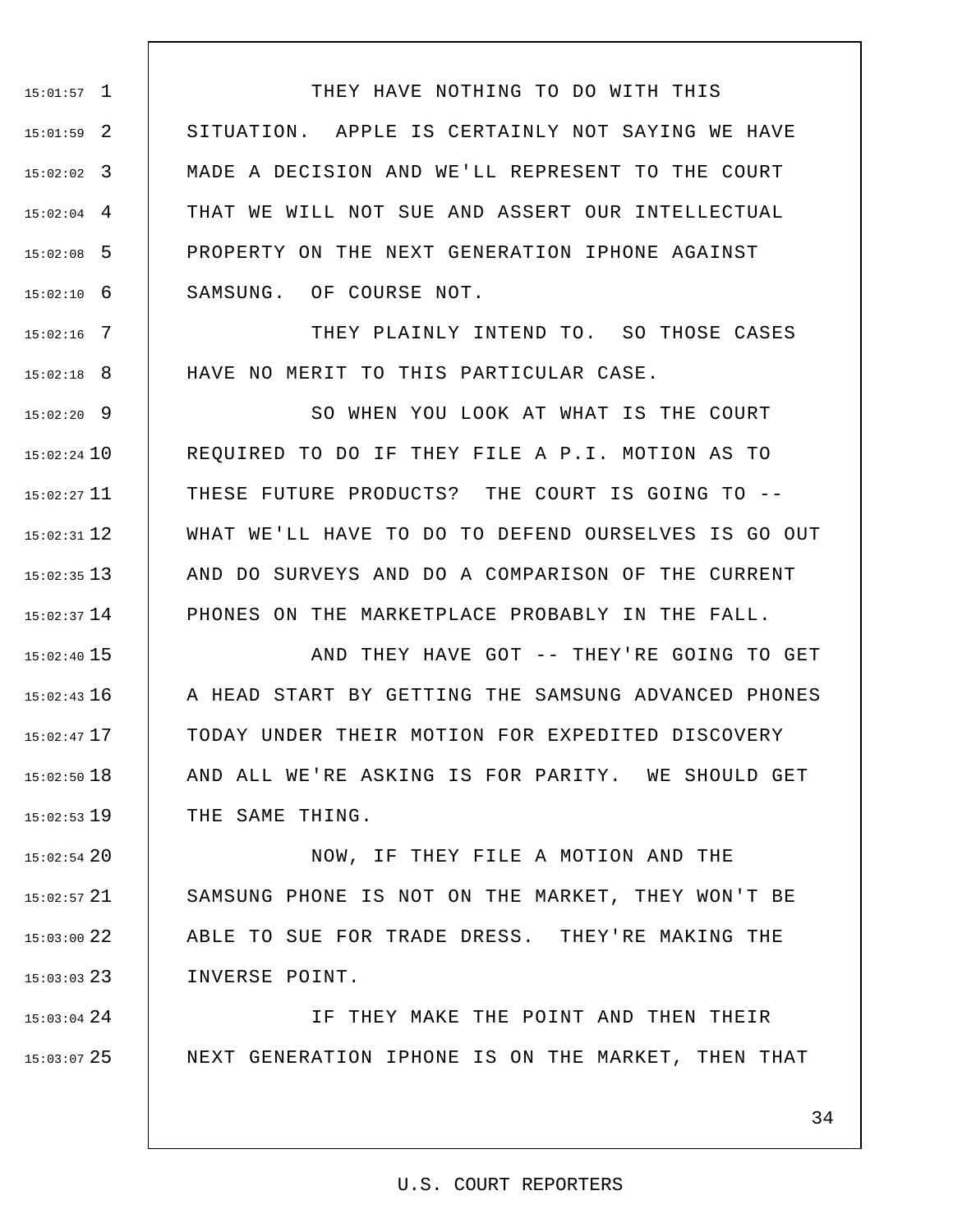1 15:03:09 2 15:03:12 3 15:03:14 4 15:03:19 WON'T BE A RELEVANT FACTOR. BUT YET THEY CLAIM THAT THEY'RE ENTITLED TO GET FUTURE PRODUCTS THAT ARE NOT ON THE MARKET IN ADVANCE, AND WE ARE NOT. THAT'S NOT PARITY.

5 15:03:20 6 15:03:23 7 15:03:28 I'M NOT FINISHED. THAT'S NOT PARITY AND THAT'S NOT RECIPROCITY AND YOUR HONOR PUT THEM ON NOTICE THAT YOUR HONOR WOULD GIVE THEM RECIPROCITY.

A COUPLE OF BRIEF POINTS.

THE COURT: VERY BRIEF.

8 15:03:32

9 15:03:34

10 15:03:35  $15:03:36$  11 12 15:03:39 13 15:03:39 MR. VERHOEVEN: HE SAID, WELL, WE SHOULDN'T BE ENTITLED TO ANYTHING UNTIL THEY FILE THEIR MOTION. 180 DEGREES THE OPPOSITE OF WHAT HE REPRESENTED TO THIS COURT.

14 15:03:41 15 15:03:43 16 15:03:45 17 15:03:47 18 15:03:49 I WAS THE ONE AT THE LAST HEARING SAYING TO YOUR HONOR THEY HAVEN'T FILED THE MOTION AND THEY SHOULDN'T GET ANY DISCOVERY BEFORE THEY FILE THE MOTION AND THEY SAID, WELL, WE NEED IT IN ADVANCE.

19 15:03:49 20 15:03:52 21 15:03:57 22 15:04:00 23 15:04:03  $15:04:05$  24 25 15:04:09 OKAY. WELL, BY THE SAME TOKEN WE NEED A VERY LIMITED RECIPROCAL AND EXACTLY RECIPROCAL DISCOVERY IN ADVANCE. THEY SHOULD NOT BE HEARD NOW AFTER HAVING SUCCESSFULLY MADE THE ARGUMENT THAT WE NEED IT IN ADVANCE ARGUMENT TO OBTAIN EXPEDITED DISCOVERY AND GOT IT BASED ON THAT THE ARGUMENT TO MAKE THE DIAMETRICALLY OPPOSITE ARGUMENT NOW TO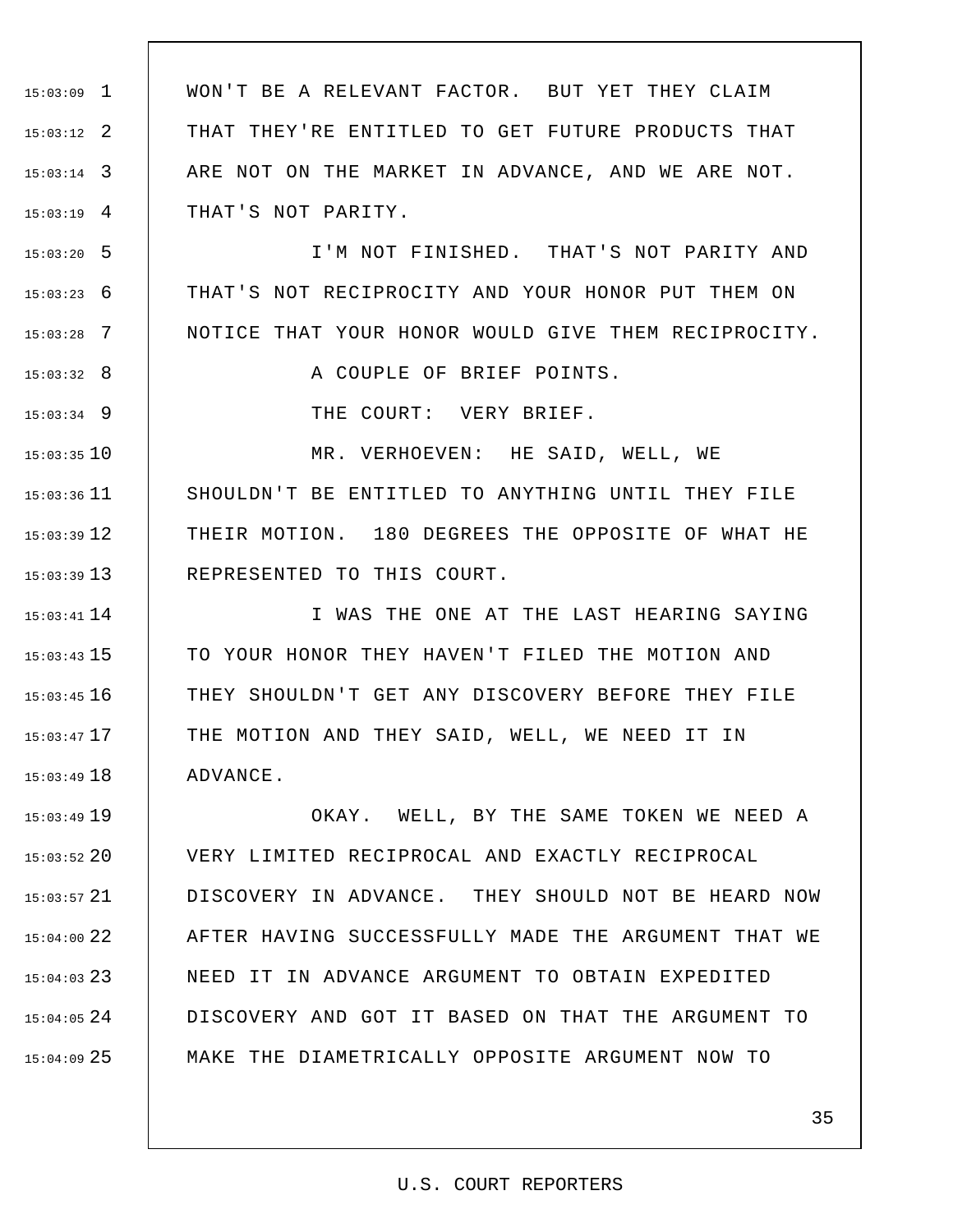1 15:04:13 2 15:04:15 3 15:04:21 4 15:04:23 PREVENT US FROM ACHIEVING PARITY AND DISCOVERY. REALLY BRIEFLY ON THE CONFIDENTIALITY ISSUE. A COMPLETE MISCHARACTERIZATION OF YOUR HONOR'S ORDER.

5 15:04:24 6 15:04:30 7 15:04:35 8 15:04:37 YOUR HONOR DID NOTICE THAT IN OUR IN PART OUR CLAIMS OF CONFIDENTIALITY DON'T CARRY THAT MUCH WEIGHT BECAUSE WE'RE DISCLOSING SOME OF OUR PRODUCTS OR THEY'RE ABOUT TO BE RELEASED.

9 15:04:40 10 15:04:42  $15:04:45$  11 BUT YOUR ORDER COVERS PRODUCTS THAT ARE NOT GOING TO BE RELEASED TO THE EARLIEST IN THE FALL AND YOUR HONOR ORDERED THOSE PRODUCED.

12 15:04:47 13 15:04:49  $15:04:52$   $14$ 15 15:04:55 16 15:04:58 YOUR HONOR NEVER SAID THAT, AS FAR AS I CAN RECALL, THAT CONFIDENTIALITY CONCERNS OF SAMSUNG DON'T MATTER BECAUSE SAMSUNG IS, QUOTE, "WELL INTO ITS AD CAMPAIGN." THAT'S JUST NOT IN THE ORDER.

17 15:04:58 18 15:05:01 19 15:05:04 20 15:05:08 21 15:05:10 APPARENTLY APPLE THINKS IT'S A DOUBLE STANDARD AND APPLE'S CONFIDENTIAL INFORMATION IS MORE CONFIDENTIAL THAN SAMSUNG'S CONFIDENTIAL INFORMATION AND THAT'S JUST NOT THE WAY THE LAW WORKS.

22 15:05:11 23 15:05:14 APPARENTLY APPLE SAYS ITS CONFIDENCE CAN'T BE POLICED BUT SAMSUNG'S CAN.

 $15:05:16$  24 25 15:05:20 IT'S A DOUBLE STANDARD. WE OPPOSED THEIR MOTION FOR EXPEDITED DISCOVERY BUT PUT A PLACE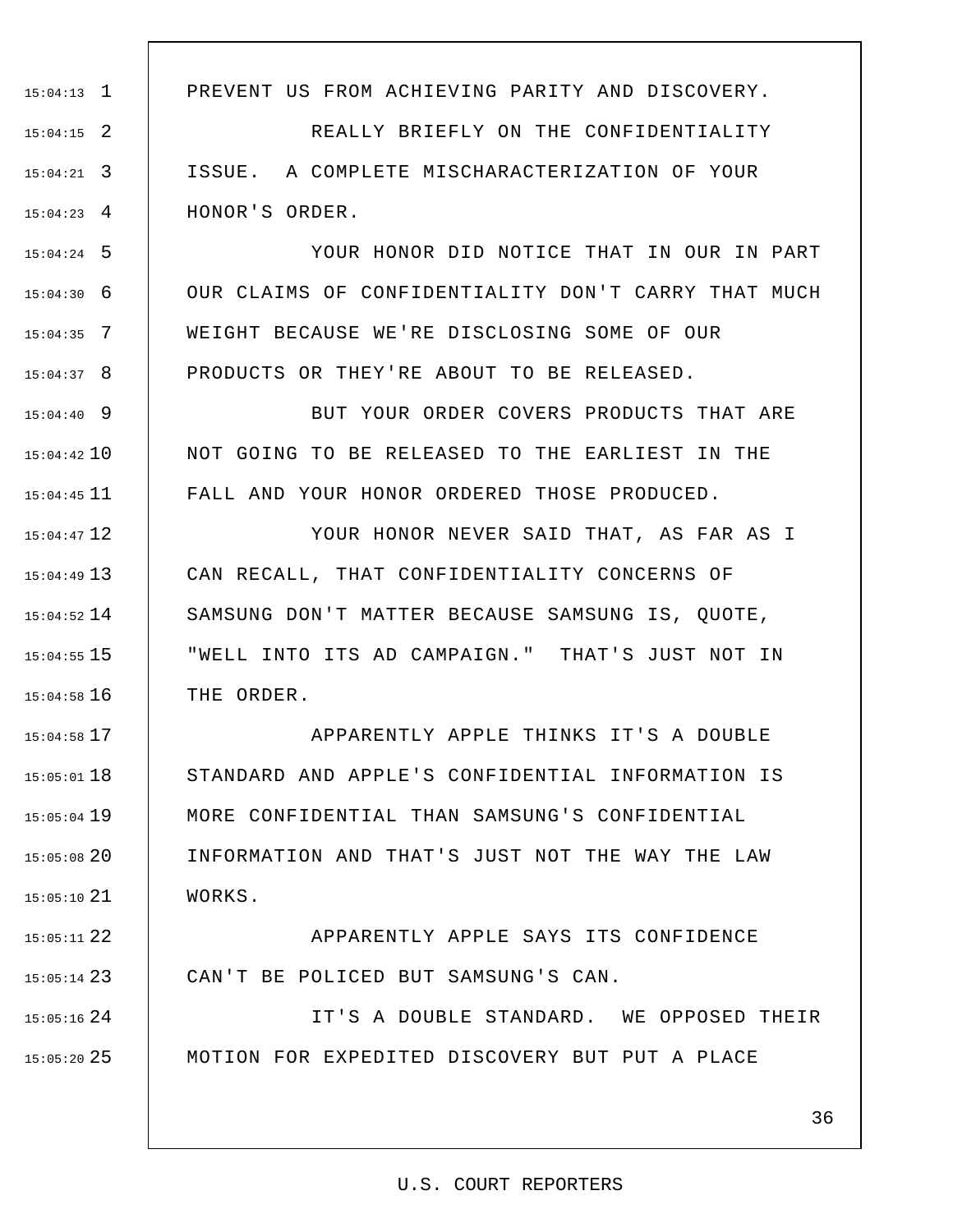1 15:05:23 2 15:05:26 3 15:05:30  $15:05:32$  4 5 15:05:34 6 15:05:36 7 15:05:38 8 15:05:43 9 15:05:45  $15:05:48$  10  $15:05:49$   $11$ 12 15:05:52 13 15:05:54  $15:05:56$   $14$ 15 15:05:59 16 15:06:01 17 15:06:04 18 15:06:08 19 15:06:09 20 15:06:11 21 15:06:12 22 15:06:14 23 15:06:17  $15:06:20$  24 25 15:06:20 HOLDER IN THAT WHAT WE -- WHAT IN FAIRNESS, IF YOUR HONOR ORDERED IT, THEN THAT DISCOVERY SHOULD BE RECIPROCAL, AND THAT'S ALL WE'RE ASKING FOR. OUR REQUESTS ARE NARROW AND THEY'RE LIMITED TO EXACTLY TO THE UNIVERSE OF WHAT YOUR HONOR GRANTED FOR THE PLAINTIFF, AND WE HAVE AGREED TO A PROTECTIVE ORDER FOR DEALING WITH THE CONFIDENTIAL INFORMATION OF SAMSUNG'S CRITICAL PRODUCTS THAT ARE NOT PUBLIC YET AND THAT SHOULD BE JUST AS GOOD FOR APPLE. NOBODY IS GOING TO SEE IT EXCEPT OUTSIDE COUNSEL AND IT'S VERY LIMITED AND THERE'S A PROSECUTION -- AND IT'S JUST LIKE YOUR HONOR TOLD US. WE HAVE GOT THAT SIGNED AND IT'S AGREED TO. SO THERE SHOULD BE NO PROBLEM THERE. SO IN SUMMARY, YOUR HONOR, ALL WE WANT IS FAIRNESS AND RECIPROCITY HERE AND WE THINK WE SHOULD BE ENTITLED TO IT. MR. MCELHINNY: THREE BRIEF -- THE COURT: LET ME ASK, WHAT IS THE TIMING OF THE P.I.? MR. MCELHINNY: IF WE FILE A P.I., WE EXPECT TO DO IT WITHIN THE NEXT 30 DAYS, YOUR HONOR. JUST THREE VERY BRIEFLY.

#### U.S. COURT REPORTERS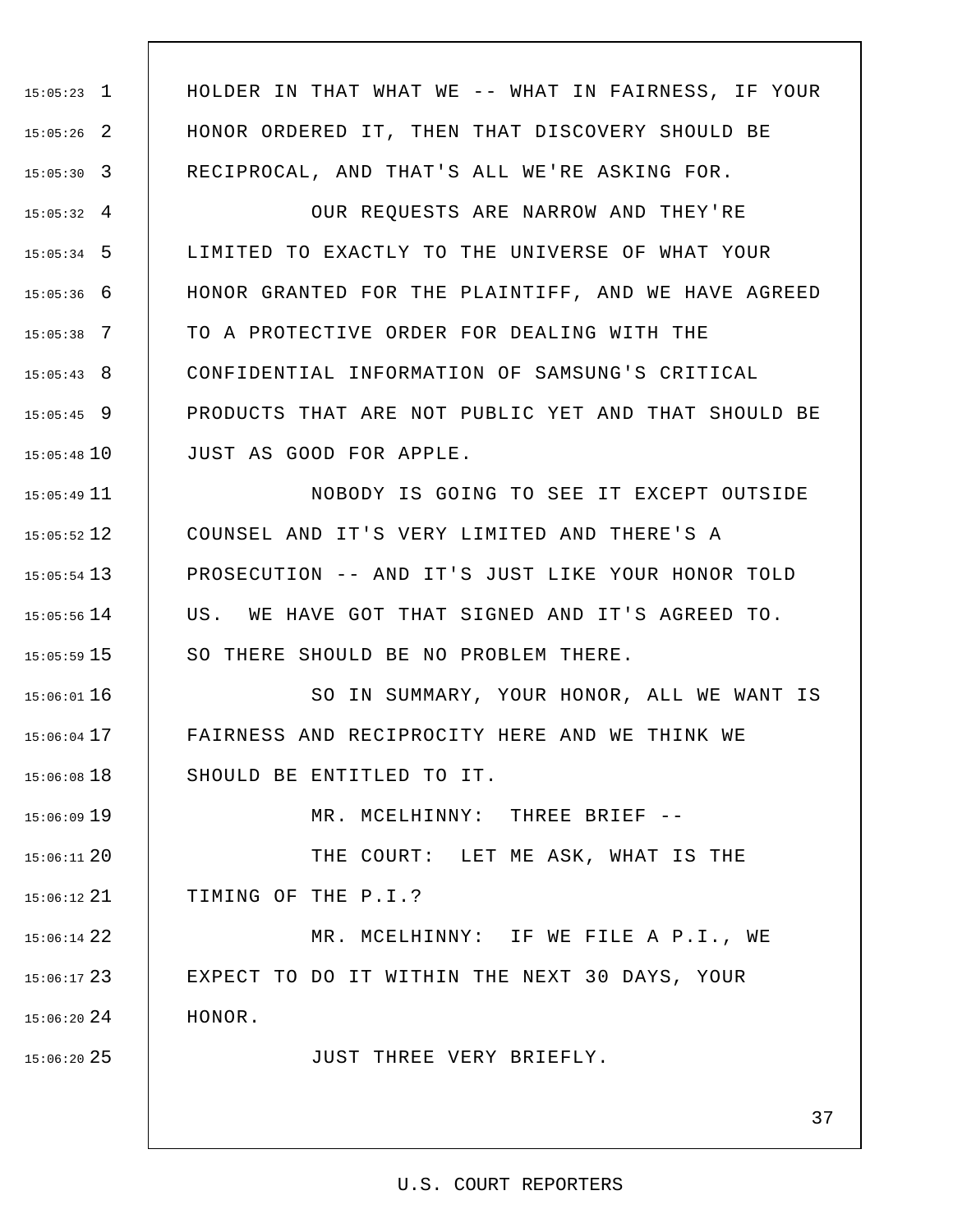| $15:06:23$ 1  | THE COURT: I DO HAVE OTHER CASES AND               |
|---------------|----------------------------------------------------|
| $15:06:26$ 2  | THEY ARE VERY PATIENTLY WAITING.                   |
| $15:06:27$ 3  | MR. MCELHINNY: LET ME SAY TWO THINGS.              |
| $15:06:29$ 4  | THE COURT: VERY SHORT TWO THINGS.                  |
| $15:06:30$ 5  | MR. MCELHINNY: IF WE FILE A PRELIMINARY            |
| $15:06:32$ 6  | INJUNCTION IT WILL BE BASED ON OUR PRODUCTS        |
| $15:06:34$ 7  | CURRENTLY IN THE MARKET AND ONLY THOSE PRODUCTS.   |
| $15:06:38$ 8  | AND, TWO, ON THE DISCOVERY POINT, KIM              |
| $15:06:42$ 9  | EXHIBIT 2 IS OUR LETTER WHERE WE SAID WE WILL TALK |
| $15:06:44$ 10 | TO YOU ABOUT DISCOVERY NOW OR FOLLOWING THE FILING |
| $15:06:48$ 11 | OF THE PRELIMINARY INJUNCTION.                     |
| $15:06:49$ 12 | THANK YOU, YOUR HONOR.                             |
| $15:06:49$ 13 | THE COURT: OKAY. THANK YOU ALL VERY                |
| $15:06:51$ 14 | MUCH.                                              |
| $15:06:52$ 15 | (WHEREUPON, THE PROCEEDINGS IN THIS                |
| 16            | MATTER WERE CONCLUDED.)                            |
| 17            |                                                    |
| 18            |                                                    |
| 19            |                                                    |
| 20            |                                                    |
| 21            |                                                    |
| 22            |                                                    |
| 23            |                                                    |
| 24            |                                                    |
| 25            |                                                    |
|               |                                                    |
|               | 38                                                 |